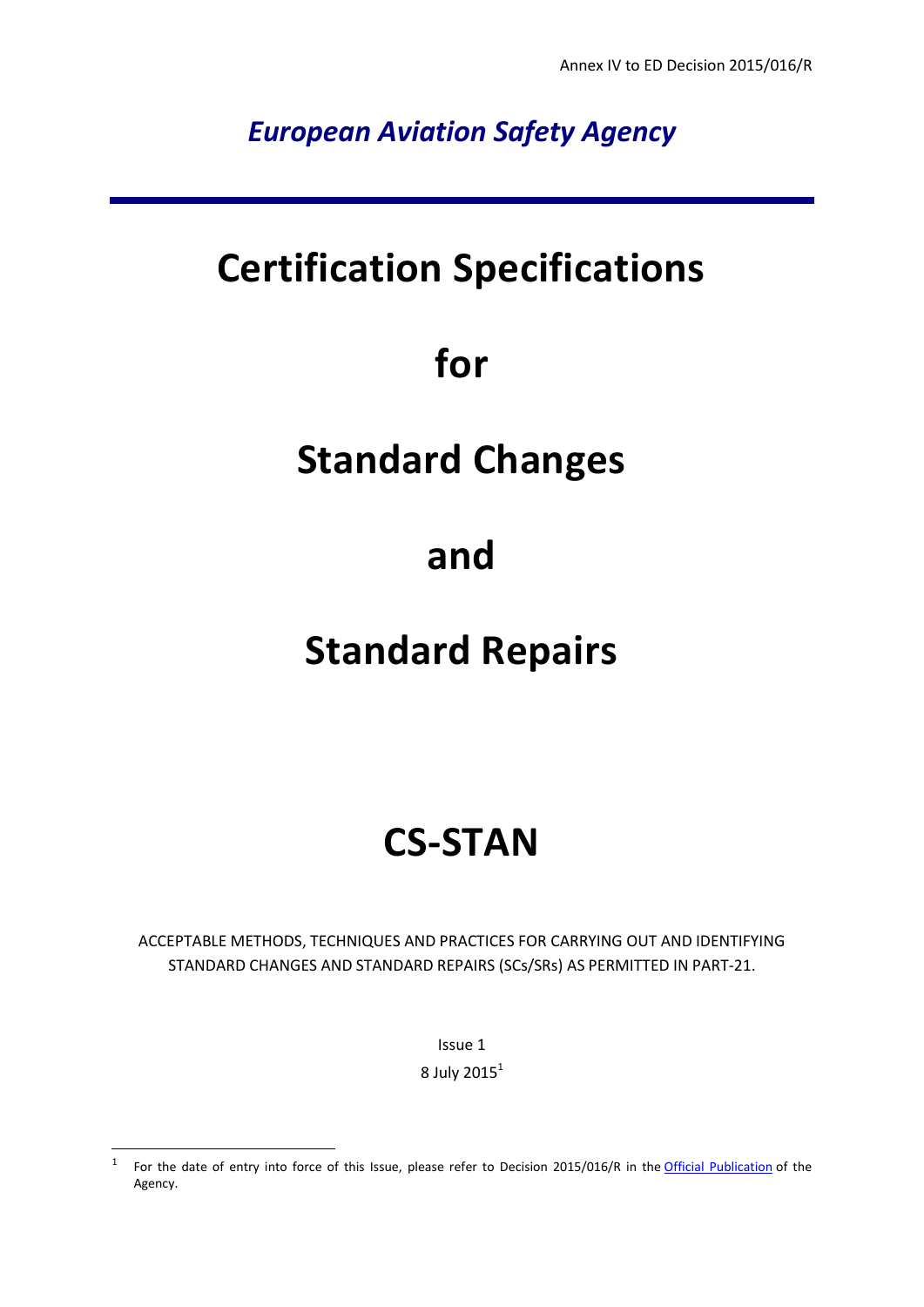#### **CS-STAN**

# **CONTENTS (general layout)**

### **CS-STAN — STANDARD CHANGES AND STANDARD REPAIRS**

# **[SUBPART A](#page-2-0) — GENERAL**

- *CS [STAN.00 Scope](#page-2-1)*
- *CS [STAN.10 Applicability](#page-2-2)*
- *CS [STAN.20 Operational limitations or restrictions](#page-2-3)*
- *CS [STAN.30 Changes/Repairs that are not in conflict with TC holders data.](#page-2-4)*
- *CS [STAN.40 Referenced documents](#page-2-5)*
- *CS [STAN.50 Instructions for Continuing Airworthiness](#page-3-0)*
- *CS [STAN.60 Aircraft Flight Manual \(AFM\) Supplement](#page-3-1)*
- *CS [STAN.70 Acceptable Means of Compliance \(AMC\)](#page-3-2)*
- *CS [STAN.80 Definitions](#page-3-3)*
- **SUBPART B — [STANDARD CHANGES](#page-5-0)**
- **SUBPART C — [STANDARD REPAIRS](#page-46-0)**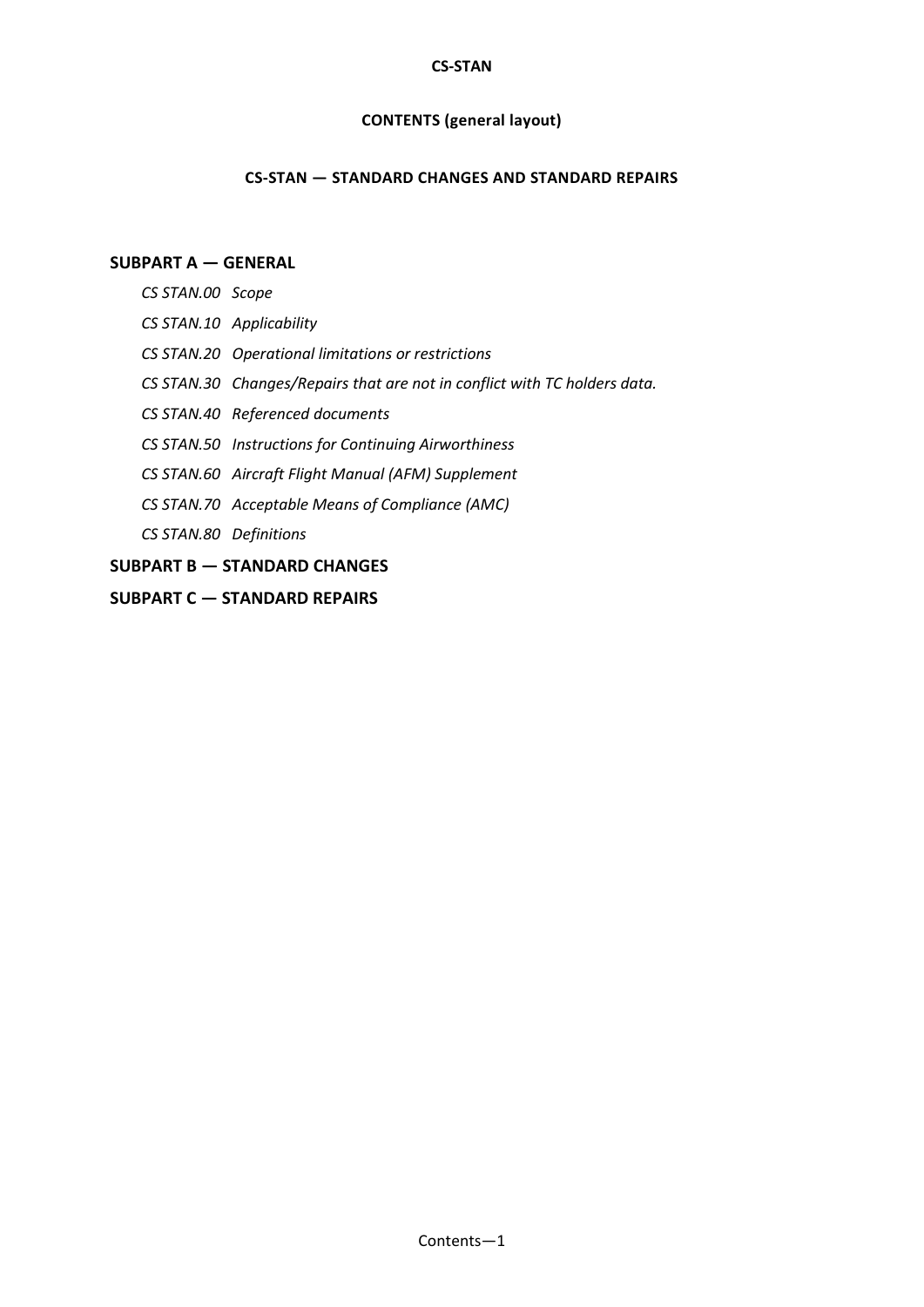# **SUBPART A — GENERAL**

# <span id="page-2-1"></span><span id="page-2-0"></span>**CS STAN.00 Scope**

These Certification Specifications for SCs/SRs contain design data with acceptable methods, techniques and practices for carrying out and identifying SCs/SRs. SCs/SRs, designed in compliance with these Certification Specifications, are not subject to an approval process, and, therefore, can be embodied in an aircraft when the conditions set out in the relevant paragraphs of Part-21<sup>2</sup> for SCs/SRs, i.e. 21.A.90B or 21.A.431B, are met.

# <span id="page-2-2"></span>**CS STAN.10****Applicability**

In addition to the conditions of 21.A.90B and 21.A.431B, for each SC/SR, these Certification Specifications may further restrict its applicability to certain aircraft, or to some areas of an aircraft, or to certain aircraft operations.

# <span id="page-2-3"></span>**CS STAN.20****Operational limitations or restrictions**

SCs/SRs, as described in these Certification Specifications, may contain operational limitations or restrictions with regard to the use of an aircraft instrument/equipment.

Equipment installed as part of a SC cannot be used to eliminate or reduce the existing airworthiness limitations and operational limitations of the aircraft. As a consequence, a SC might introduce limitations on the use of the installed equipment (e.g. a navigation equipment may be installed following a SC, but this installation may not permit that the equipment is used as a primary navigation means if the functionality did not exist before the change was embodied).

Any restriction or limitation applicable due to the embodiment of the SC/SR is included in the aircraft manuals or records, as necessary, and in EASA Form 123.

# <span id="page-2-4"></span>**CS STAN.30****Changes/Repairs that are not in conflict with TC holders' data.**

Each SCs/SRs has an applicability independent of the aircraft type and can be embodied in/on an aircraft type unless specific instructions for such a change or repair are issued by the TC holder. In case that specific data issued by the TC holder exist, the TC holder data takes precedence over a SC/SR. If the change or repair would conflict with the TC holder data, CS-STAN should not be followed and the change/repair should be approved following Part-21 Subparts D or M.

### <span id="page-2-5"></span>**CS STAN.40****Referenced documents**

 $\overline{\phantom{a}}$ 

The acceptable methods, techniques and practices contained in these Certification Specifications may refer to other documents. Design and production considerations or operational restrictions/limitations established in these documents are applicable unless otherwise stated and, therefore, may further restrict the applicability of the SC/SR. The same applies to other documents

<sup>2</sup> Annex of [Commission Regulation \(EU\) No](http://eur-lex.europa.eu/LexUriServ/LexUriServ.do?uri=OJ:L:2012:224:0001:0085:EN:PDF) 748/2012 of 3 August 2012 laying down implementing rules for the airworthiness and environmental certification of aircraft and related products, parts and appliances, as well as for the certification of design and production organisations *and repealing Commission Regulation (*EC) No 1702/2003 (OJ L 243, 27.9.2003, p.6).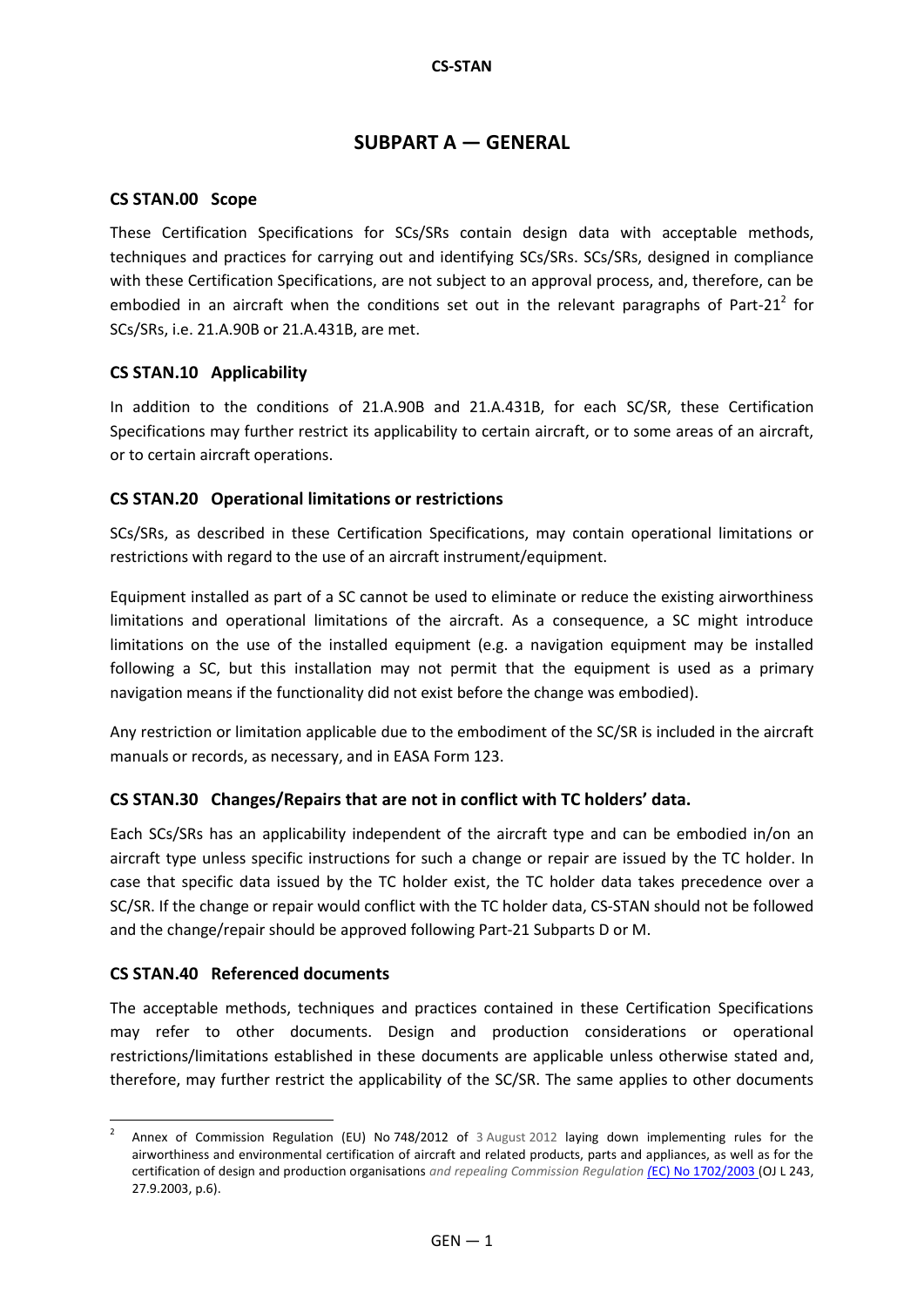### **CS-STAN**

referred to in these aforementioned referenced documents. Any restriction or limitation established in the referenced document, directly or 'in cascade', affecting the operation or airworthiness of the aircraft, is included in the aircraft manuals or records, as necessary, and in Form 123.

Other references mentioned in these documents and quoted 'as example', 'for information', etc. are to be considered, but the installer must ensure that the example or information is applicable to the design being undertaken and not in contradiction with TC holders data before using it.

The latest available versions of the third-party references should be considered unless otherwise stated by the Agency.

References to other (e.g. foreign) legislation in the referenced documents are not applicable and are replaced by the relevant European rules (e.g. approval process described in FAA Advisory Circular AC 43.13 to obtain an FAA field approval should be ignored and, instead, the installer should follow the European rules).

# <span id="page-3-0"></span>**CS STAN.50****Instructions for Continuing Airworthiness**

Due to the SC/SR being embodied, the aircraft instructions for continuing airworthiness may need to be updated. This update is considered to be part of this SC/SR, and, therefore, requires no specific approval.

# <span id="page-3-1"></span>**CS STAN.60****Aircraft Flight Manual Supplement (AFMS)**

Due to the SC/SR being embodied, the AFM may need to be updated. This manual supplement is considered to be part of this SC/SR, and, therefore, requires no specific approval.

# <span id="page-3-2"></span>**CS STAN.70****Acceptable Means of Compliance (AMC)**

AMC for the release to service of the aircraft after embodiment of the SC/SR, the eligibility of the persons entitled to this release, the parts and appliances suitable for use in a SC/SR and their identification, the documents to be produced and kept with the change/repair, the required amendment to aircraft manuals, the EASA Form 123 (change/repair embodiment record), etc. are contained in AMC M.A.801 in Annex I to Decision No 2003/19/RM.

# <span id="page-3-3"></span>**CS STAN.80****Definitions**

'ADF' means Airborne Automatic Direction Finding.

'AEH' means Airborne Electronic Hardware

'AFCS' means Automatic Flight Control System

'AFM(S)' means Aircraft Flight Manual (Supplement).

'ELA1 and ELA2 aircraft' means a manned European light aircraft, as defined in Regulation (EU) No 748/2014. An aircraft may comply with both ELA1 and ELA2 definitions, and, therefore, be classified as per both ELA1 and ELA2 categories of aircraft.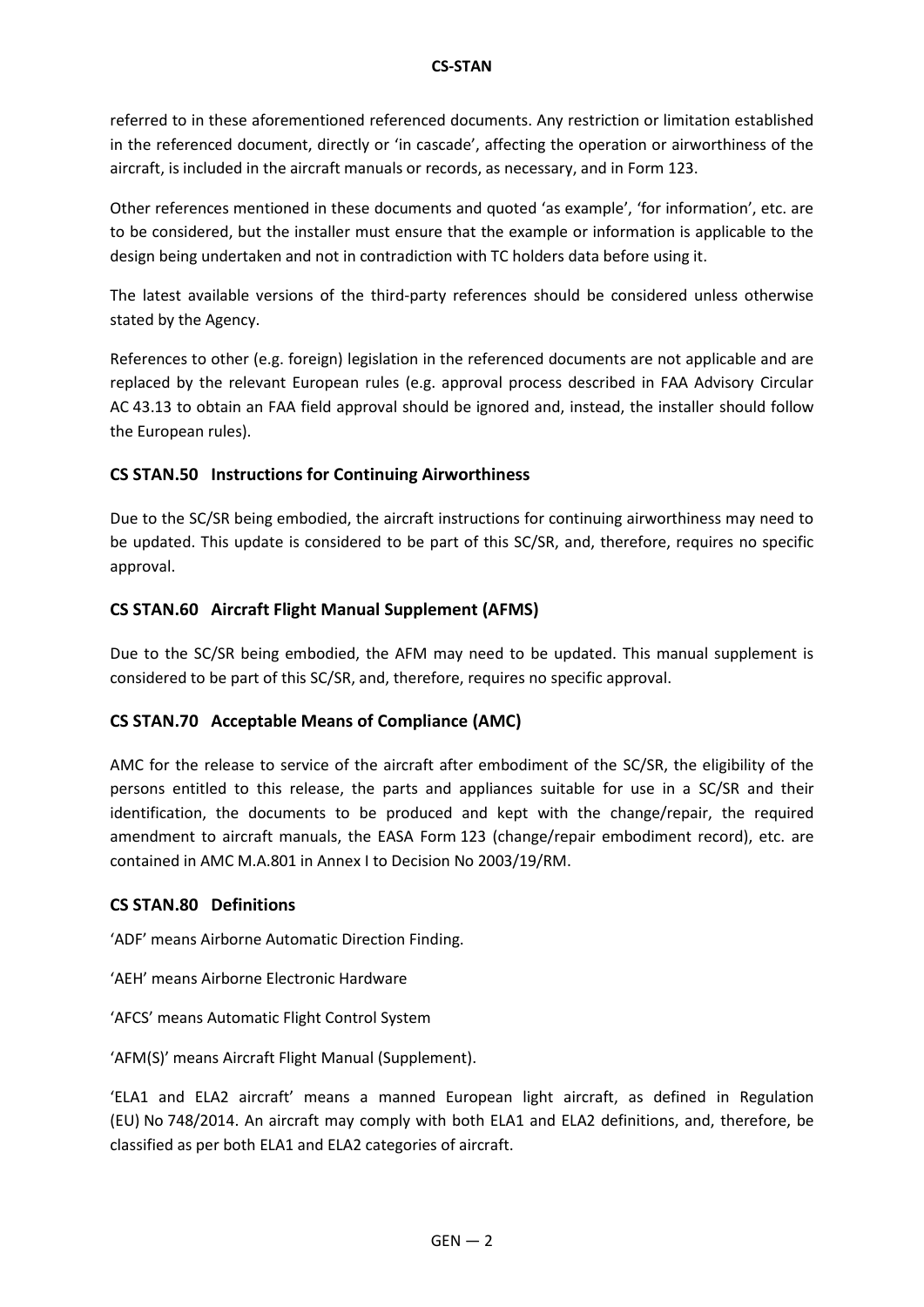'ETSO equivalent' an article is equivalent to an authorised ETSO article if it is grandfathered in accordance with Article 6 of Regulation (EU) No 748/2012, or if it has been accepted in accordance with provisions of international bilateral safety agreements.

'Exchange' means the substitution of an existing equipment or instrument (or parts of a system) with a different one with a different part number which provides the same functionality/information.

'FMS' means Flight Management System

'IFR' means Instrument Flight Rules.

'IMC' means Instrumental Meteorological Conditions.

'Installation' means the embodiment in/on the aircraft of equipment, instrument or system to provide a new function or new information not previously available at the aircraft. Whenever a SC covers an 'Installation' of an equipment/instrument/system, the exchange of the equipment/instrument/system is also covered by the same SC.

'MFD' means multifunctional displays

'MTOM' means Maximum Take-Off Mass.

'NTO' means Non-Technical Objection.

'NVIS' means Night Vision Imaging System

'Pilot-owner' means a person qualified in accordance with M.A.803 (a) of Annex I (Part-M) of Regulation (EU) No 1321/2014.

'POH' means Pilot Operating Handbook

'(S)TC' means (Supplemental) Type Certificate.

'TCDS' means Type Certification Data Sheet

'VFR' means Visual Flight Rules.

'VOR' means VHF Omnidirectional Radio.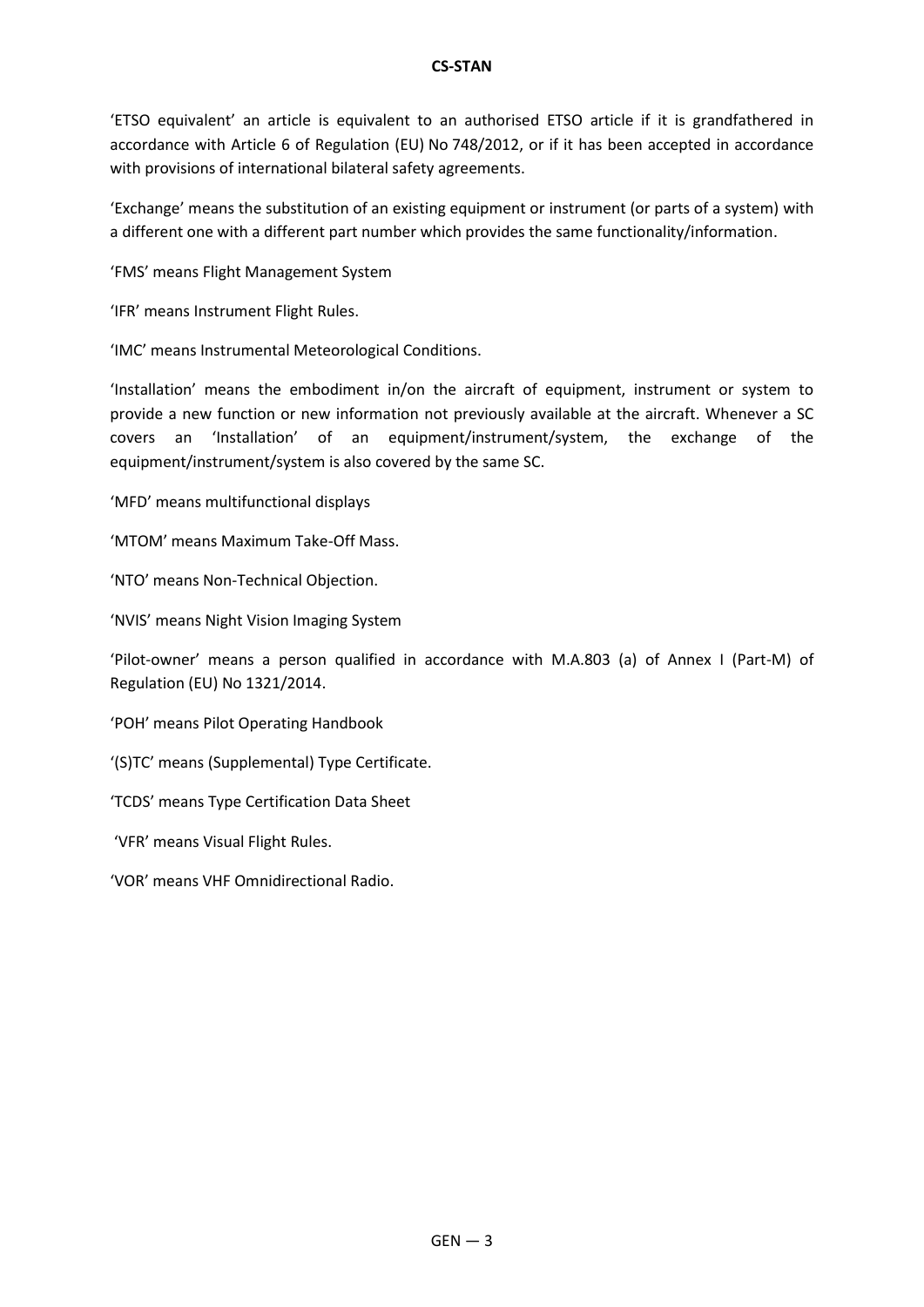#### **CS-STAN**

# **SUBPART B — STANDARD CHANGES**

#### <span id="page-5-0"></span>**LIST OF STANDARD CHANGES**

Group Systems—Communication:

CS-SC001a — Installation of VHF voice communication equipment

CS-SC002a — Installation of a Mode S elementary surveillance equipment

CS-SC003a — Installation of Audio Selector Panels and Amplifiers

CS-SC004a — Installation of antennas

Group Systems — Electrical:

CS-SC031a — Exchange of conventional Anti-Collision Lights, Position Lights and Landing & Taxi lights by LED type lights

Group Systems — Avionics/NAV/Instruments:

CS-SC051a — Installation of 'FLARM' equipment

CS-SC052a — Installation of moving-map systems to enhance situational awareness

CS-SC053a — Installation of Radio Marker Receiving equipment

CS-SC054a — Exchange of Distance Measurement Equipment (DME)

CS-SC055a — Exchange of ADF equipment

CS-SC056a — Exchange of VOR equipment

Group Cabin:

CS-SC101a — Installation of Emergency Locator Transmitter (ELT) equipment

Group Survivability Equipment:

CS-SC151a — Installation of headrest

CS-SC152a — Changes to seat cushions including the use of alternative foam materials

CS-SC153a — Exchange of safety belts — torso restraint systems

Group Powerplant:

CS-SC201a — Exchange of power plant instruments

CS-SC202a — Use of Avgas UL 91

CS-SC203a — Use of Avgas Hjelmco 91/96 UL and 91/98 UL

CS-SC204a — Installation of external powered engine preheater

Group Flight:

CS-SC251a — Installation of an Angle of Attack (AoA) indicator system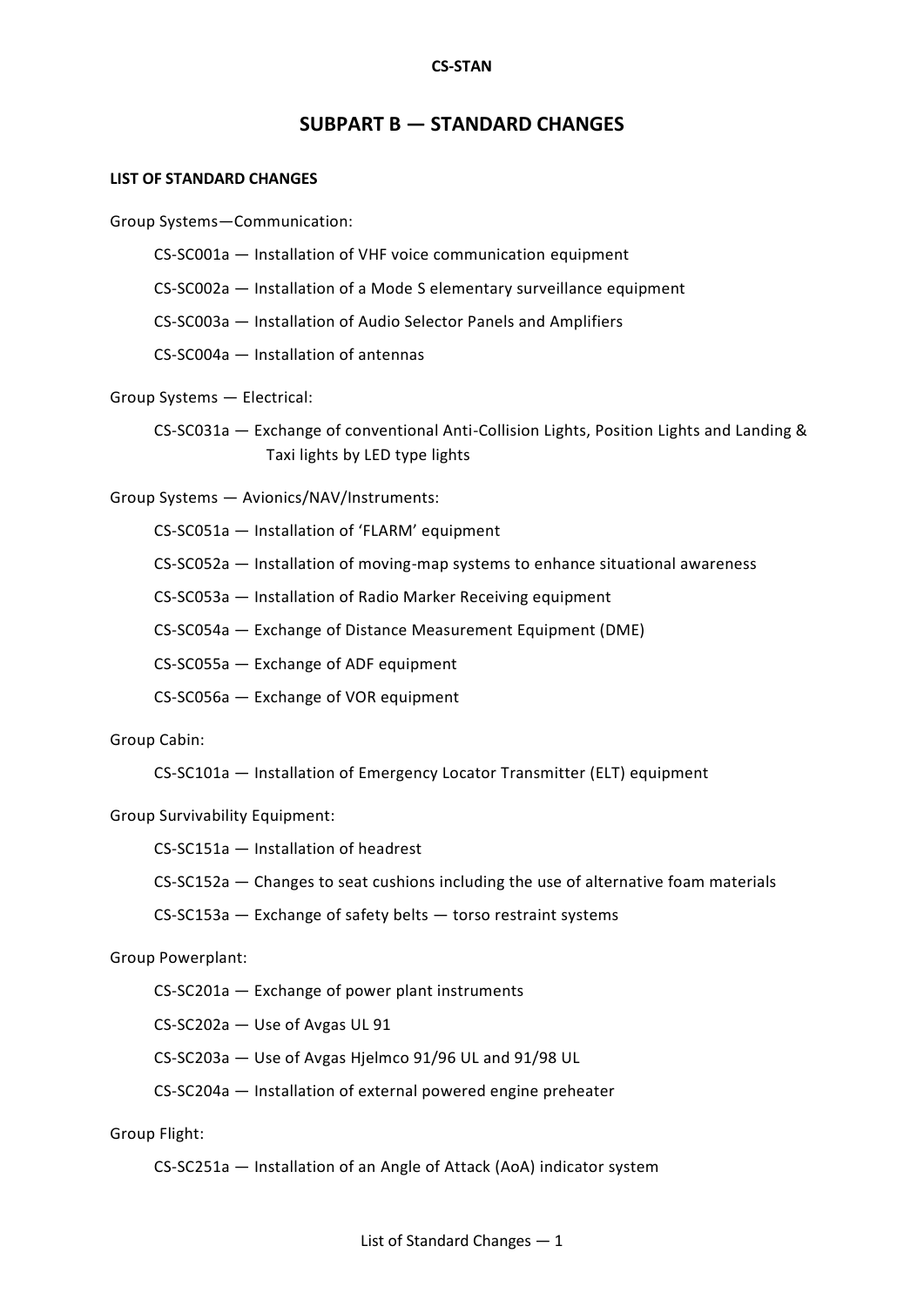Group Miscellaneous:

CS-SC401a — Exchange of basic flight instruments

CS-SC402a — Installation of sailplane equipment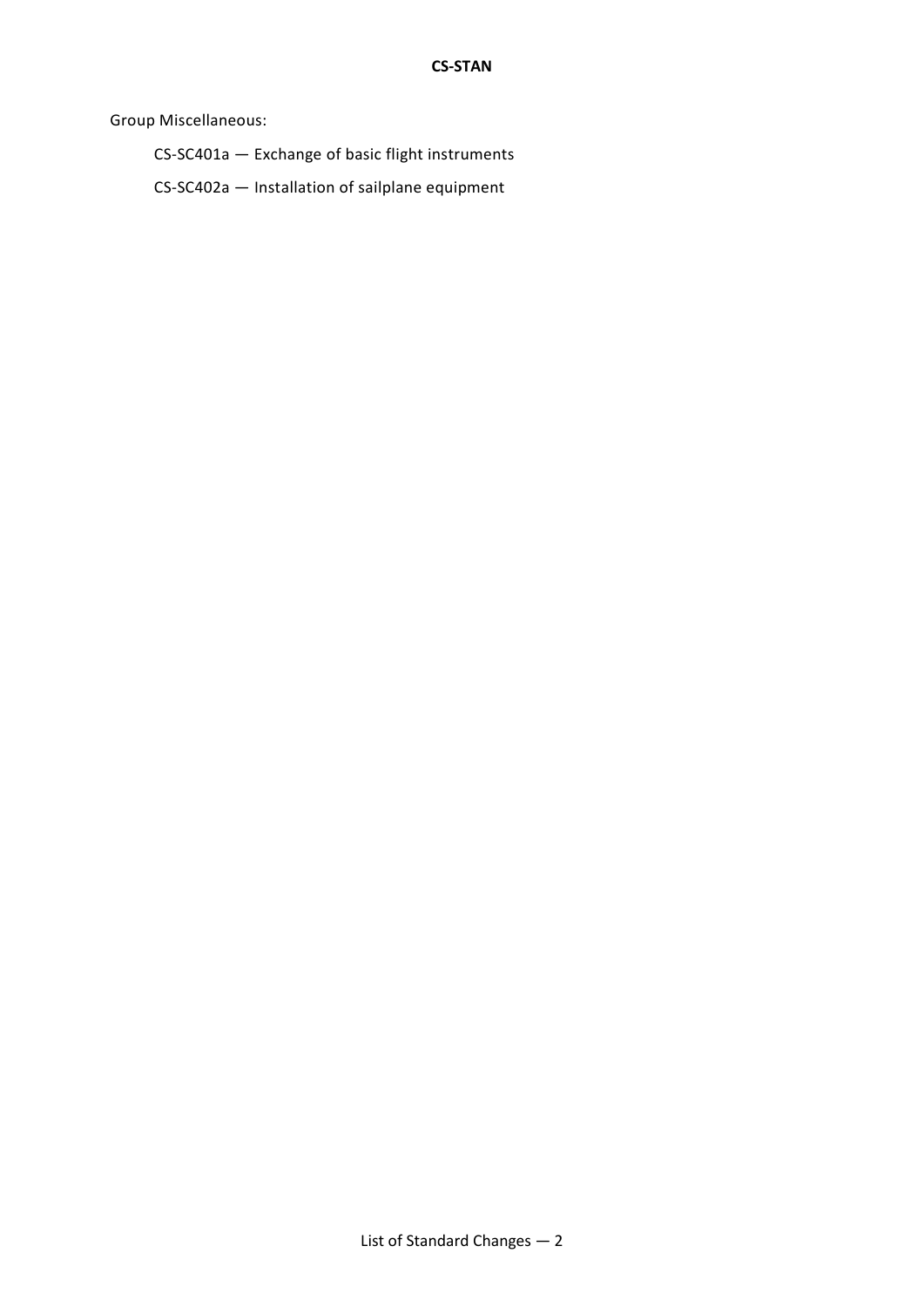# **Standard Change CS-SC001a**

# **INSTALLATION OF VHF VOICE COMMUNICATION EQUIPMENT**

### **1. Purpose**

Exchange of communications (COM) equipment, and for aircraft limited to VFR operation, also installation of COM equipment. This SC does not include installation of antennas.

### **2. Applicability/Eligibility**

Aeroplanes not being complex motor-powered aircraft with a maximum cruising speed in ISA conditions below 250 kts, rotorcraft not being complex motor-powered aircraft and any ELA2 aircraft.

### **3. Acceptable methods, techniques and practices**

The following standards contain acceptable data:

— FAA Advisory Circular AC 43-13-2B Chapter 2.

Additionally, the following applies:

- The equipment is authorised in accordance with JTSO-2C37d, JTSO-2C37e, ETSO-2C37e, JTSO-2C38d, JTSO-2C38e, ETSO-2C38e or ETSO-2C169a, or later amendments, or equivalent.
- The equipment is capable of 8.33 kHz and 25 kHz channel spacing.
- The minimum output power specified for the radio is sufficient for the operation depending on the maximum flight level of the aircraft. The table below is valid for standard antenna installations (antenna type and position) with standard cable length less than 4 m and 2 connectors:

| Maximum aircraft Flight Level (FL) | Minimum output power |
|------------------------------------|----------------------|
| up to 100                          | 4 Watts              |
| 100 to 150                         | 6 Watts              |
| 150 to 200                         | 8 Watts              |
| 200 to 250                         | 10 Watts             |
| 250 to 300                         | 12 Watts             |
| 300 to 400                         | 16 Watts             |

For different installations (cable length, connectors), the required output power needs to be assessed by additional analysis: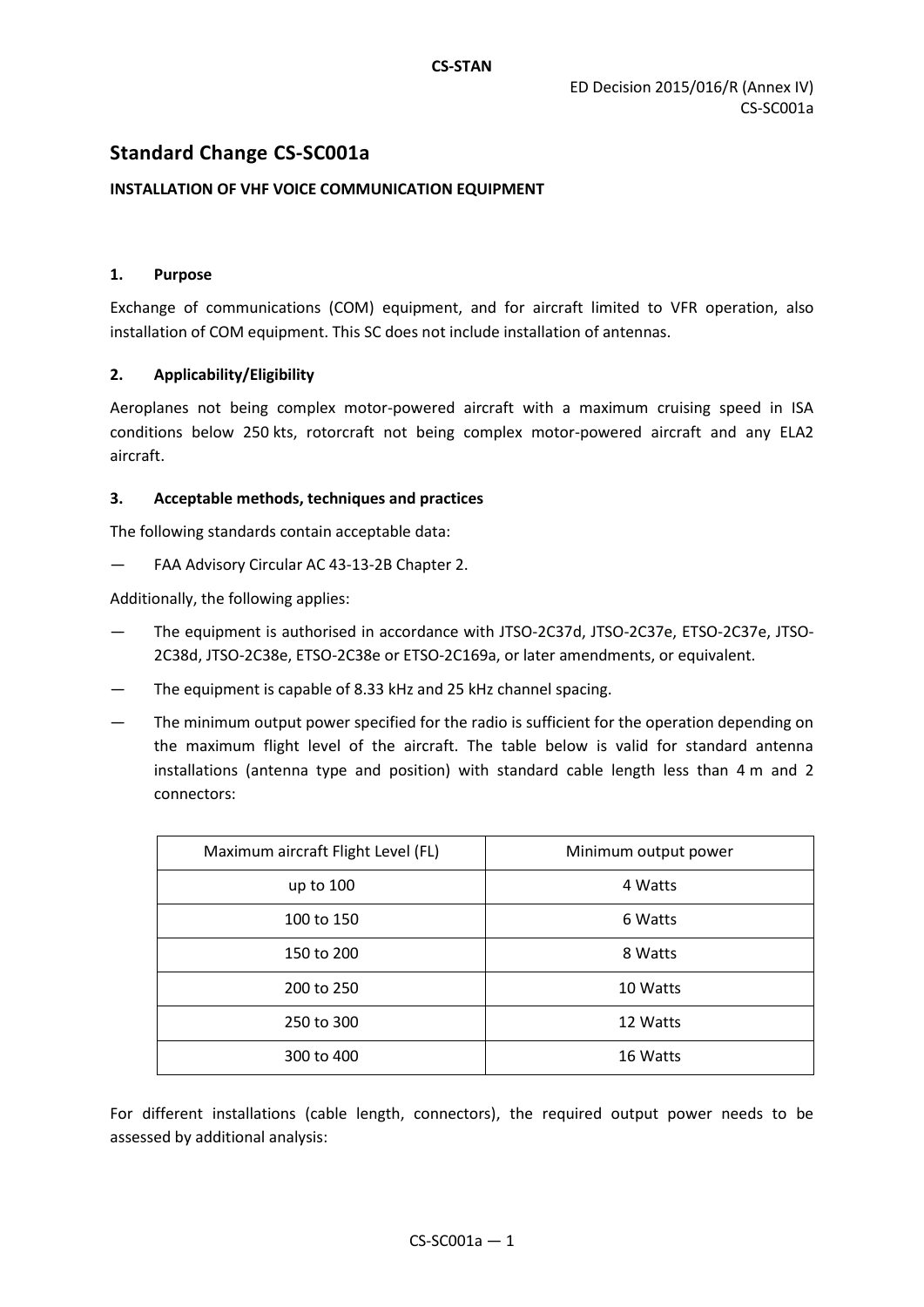- The equipment is qualified for the environmental conditions to be expected during normal operation.
- Instructions and tests defined by the equipment manufacturer have to be followed.

# **4. Limitations**

Any limitations defined by the equipment manufacturer apply.

The equipment installation cannot be used to extend the operational capability of the specific aircraft (e.g. from VFR to IFR operation).

In the case of rotorcraft approved for NVIS, if cockpit panels are to be inserted, the change cannot be considered an SC.

### **5. Manuals**

Amend the AFM with AFMS containing or referencing the equipment instructions for operation, as required.

Amend the Instructions for Continuing Airworthiness to establish maintenance actions/inspections and intervals, as required.

### **6. Release to service**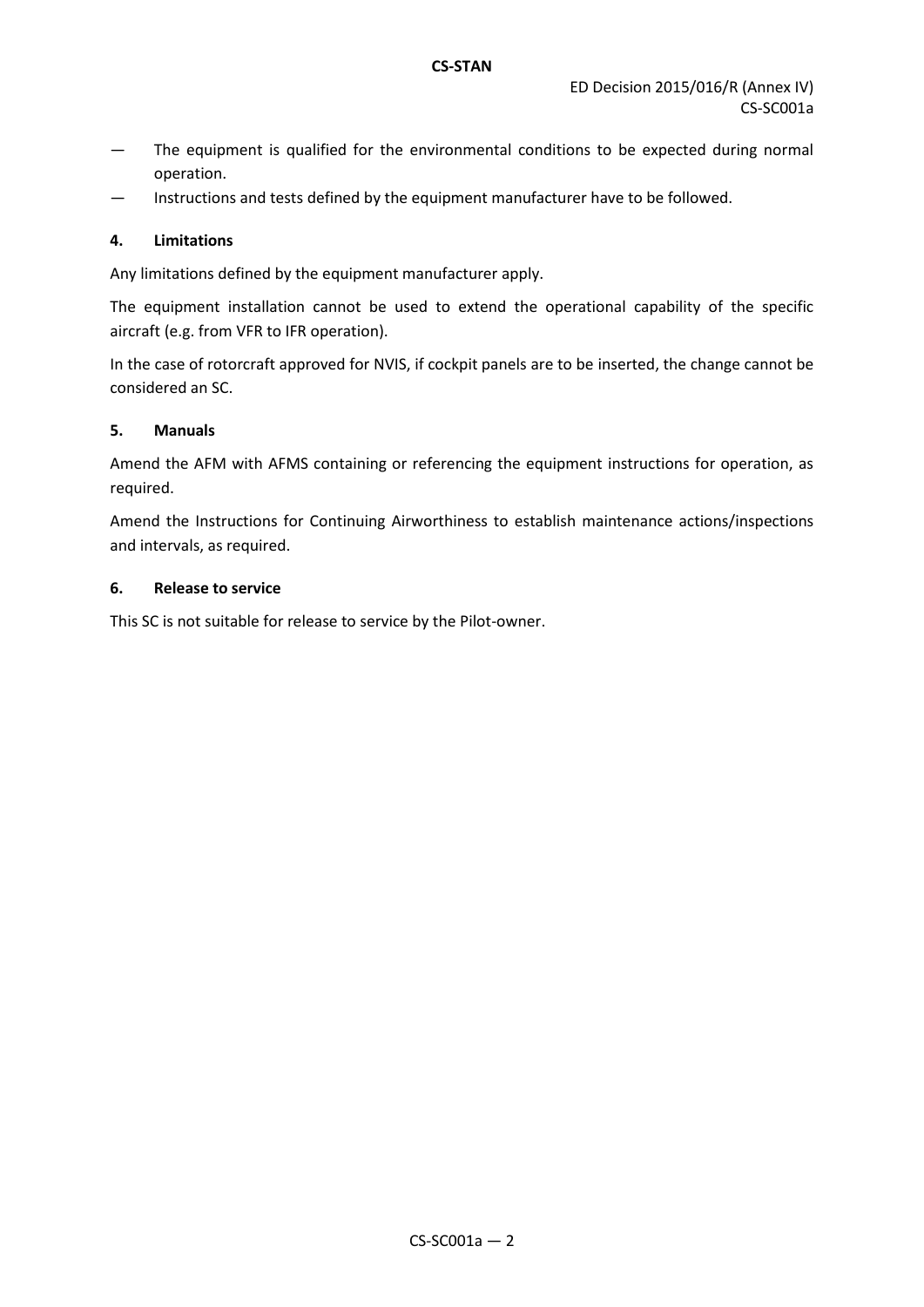# **Standard Change CS-SC002a**

### **INSTALLATION OF MODE S ELEMENTARY SURVEILLANCE EQUIPMENT**

### **1. Purpose**

Installation or exchange of Mode S transponder including, optionally, an altitude encoder exchange. This SC does not include installation of antennas.

This SC does not cover 1090 MHz Extended Squitter (ES) ADS-B Out installations compliant to Section 4 of CS-ACNS or AMC 20-24.

### **2. Applicability/Eligibility**

Aeroplanes not being complex motor-powered aircraft with a maximum cruising speed in ISA conditions below 250 kts, rotorcraft not being complex motor-powered aircraft and any ELA2 aircraft.

### **3. Acceptable methods, techniques and practices**

The following standards contain acceptable data:

— FAA Advisory Circular AC 43-13-2B , Chapter 2.

Additionally, the following applies:

- The transponder equipment and its installation are in compliance with paragraph CS ACNS.D.ELS.010 of CS-ACNS and the altitude encoder meets ETSO C-88A or equivalent.
- The elementary surveillance system provides data according to CS ACNS.D.ELS.015.
- This SC does not cover 1090 MHz Extended Squitter (ES) ADS-B Out installations compliant to Section 4 of CS-ACNS or AMC 20-24. However, the voluntary transmission of additional ADS-B data (e.g. GPS position and velocity) can be accepted when the position and velocity quality indicators report lowest quality, the equipment manufacturer has stated compatibility with the directly connected GPS source, and the transponder is not authorised according to ETSO C166b or equivalent.
- If automatic determination of the on-the-ground status is not available, the on-the-ground status is set to 'airborne'.
- The reported pressure altitude is obtained from an approved source connected to the static pressure system providing pressure to the instrument used to control the aircraft.
- Any antenna connected to the transponder has a resulting pattern which is vertically polarised, omnidirectional in the horizontal plane and has sufficient vertical beam width to ensure proper system operation during normal aircraft manoeuvres.
- The equipment is qualified for the environmental conditions to be expected during normal operation.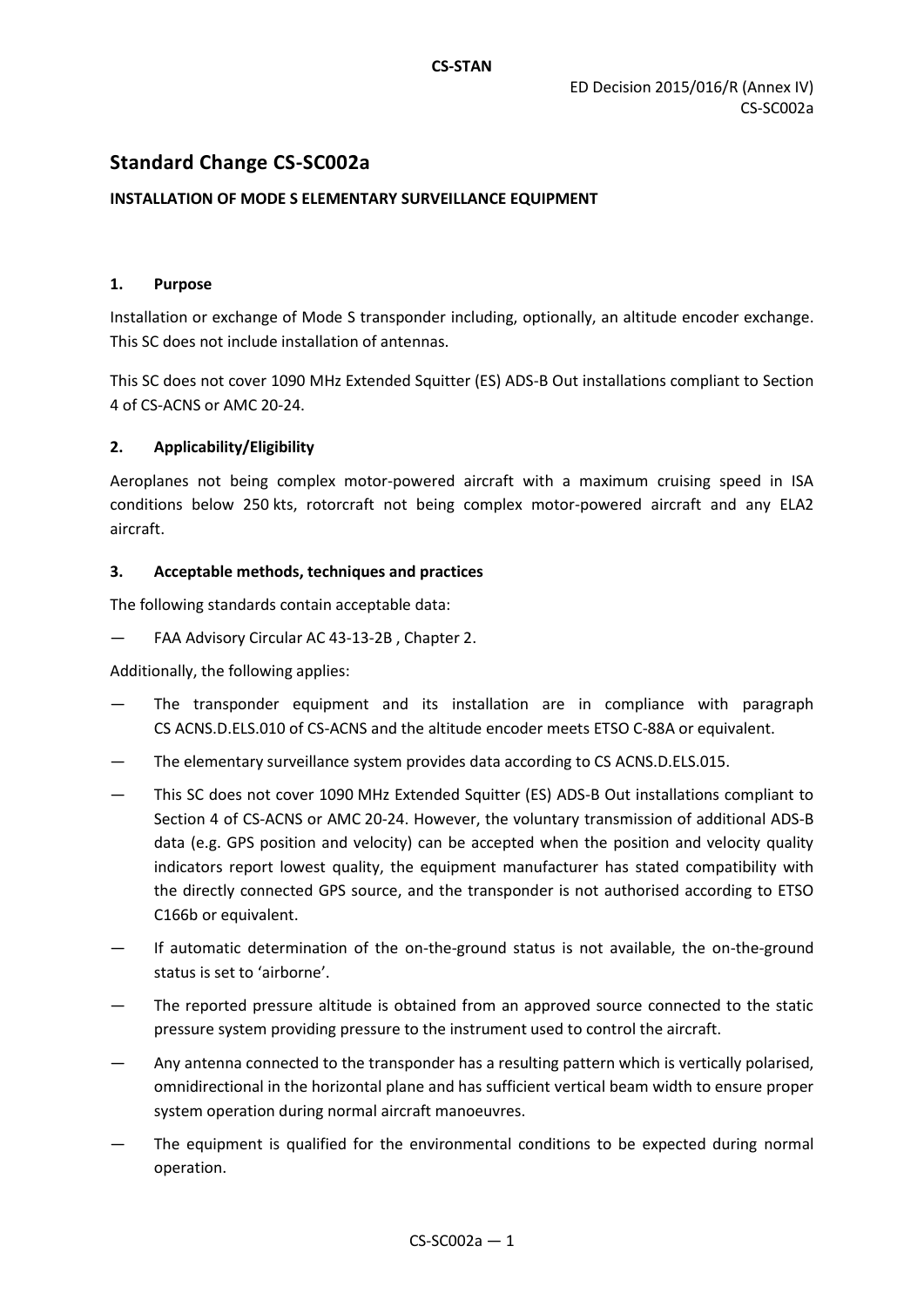- Instructions from equipment manufacturer have to be followed.
- A system ground test verifying all transmitted data according to ACNS.D.ELS.015 has to be performed.

### **4. Limitations**

Any limitations defined by the equipment manufacturer apply.

In the case of rotorcraft approved for NVIS, if cockpit panels are to be inserted, the change cannot be considered an SC.

### **5. Manuals**

Amend AFM with AFMS containing or referencing the equipment instructions for operation, as required.

Amend the Instructions for Continuing Airworthiness to establish maintenance actions/inspections and intervals, as required. In particular, include a check every two years to ensure that the data provided according to CS-ACNS ACNS.A.GEN.010 is correct.

### **6. Release to service**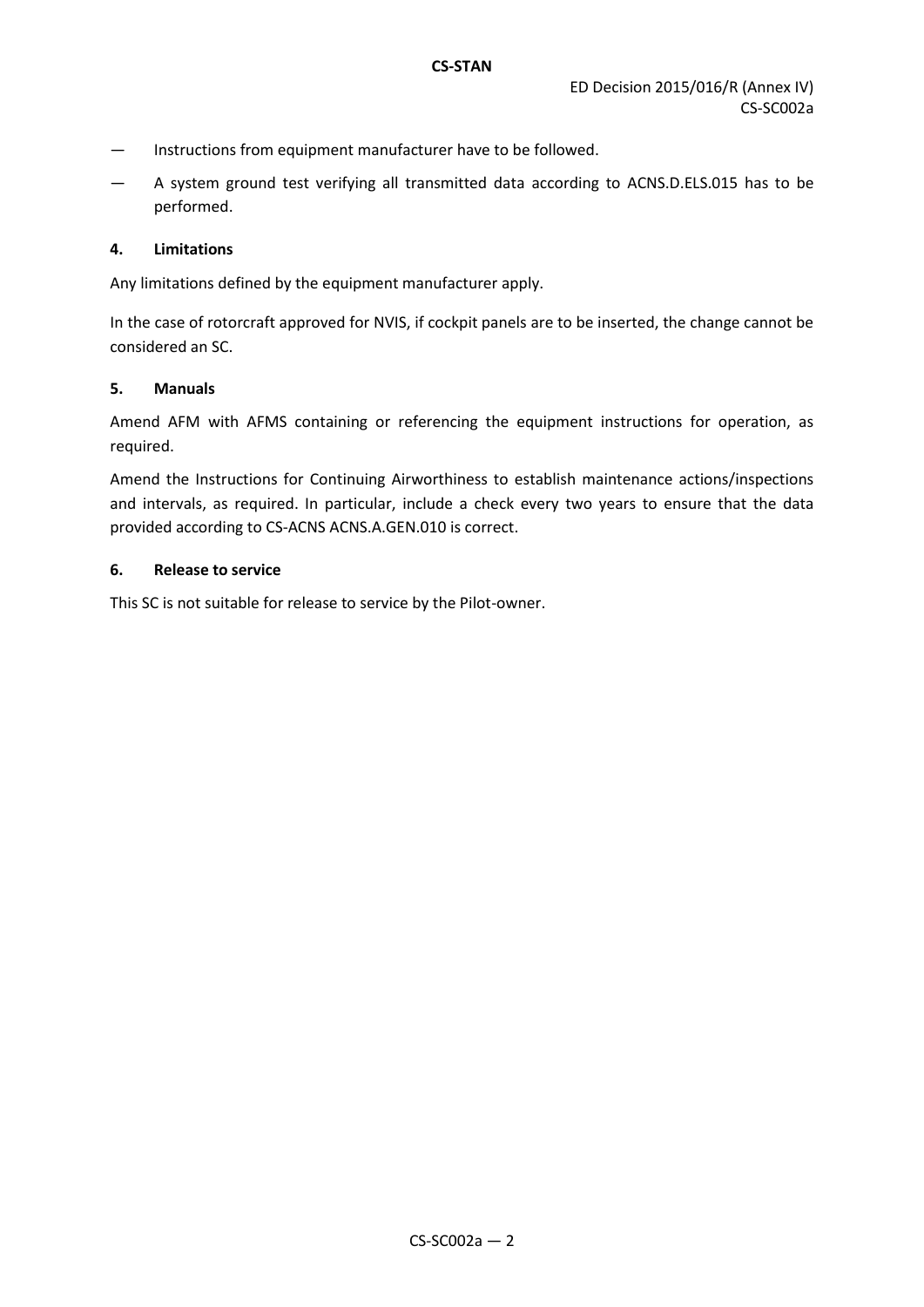# **Standard Change CS-SC003a**

### **INSTALLATION OF AUDIO SELECTOR PANELS AND AMPLIFIERS**

### **1. Purpose**

Installation or exchange of audio selector panels and amplifiers

### **2. Applicability/Eligibility**

Aeroplanes not being complex motor-powered aircraft, rotorcraft not being complex motor-powered aircraft and any ELA2 aircraft.

### **3. Acceptable methods, techniques and practices**

The following standards contain acceptable data:

FAA Advisory Circular AC 43-13-2B, Chapter 2.

Additionally, the following applies:

- the equipment is authorised according to the applicable ETSO/JTSO or equivalent;
- the equipment has at least the audio functionality of previous installed equipment, and is compatible with the existing installation;
- the equipment is compatible with connections to existing communication and navigation systems;
- the equipment is qualified for the environmental conditions to be expected during normal operation; and
- instructions and tests defined by the equipment manufacturer are followed.

### **4. Limitations**

Any limitations defined by the equipment manufacturer apply.

Any limitations of the existing installation remain valid.

In the case of rotorcraft approved for NVIS, if cockpit panels are to be inserted, the change cannot be considered an SC.

### **5. Manuals**

Amend AFM with AFMS containing or referencing the equipment instructions for operation, as required.

Amend the Instructions for Continuing Airworthiness to establish maintenance actions/inspections and intervals, as required.

### **6. Release to service**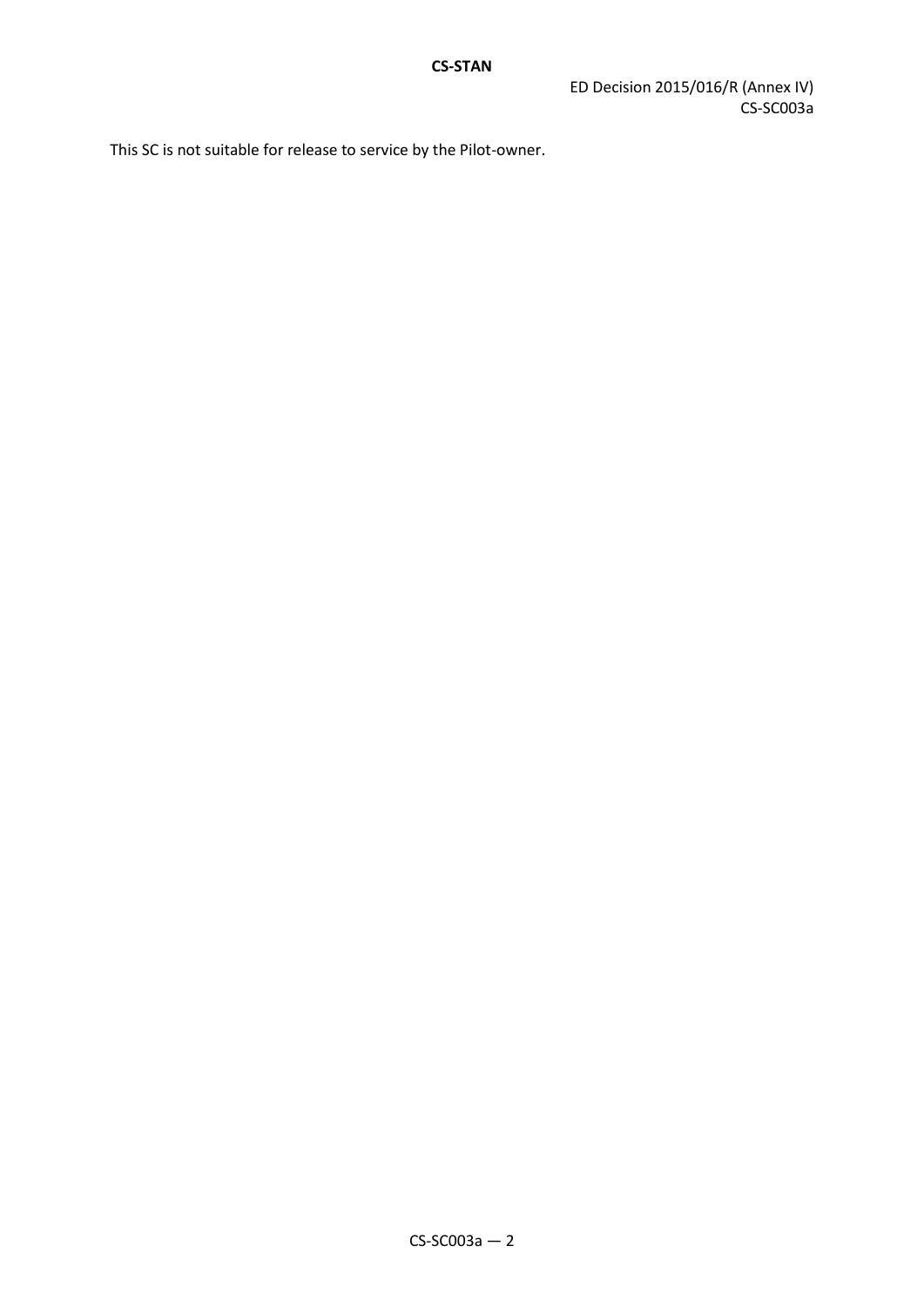# **Standard Change CS-SC004a**

# **INSTALLATION OF ANTENNAS**

### **1. Purpose**

This SC covers the installation and exchange of antennas other than RADAR and directional SAT/COM antennas. For aircraft certified to operate in known icing conditions, this SC only covers the exchange of antennas.

Installation of large antennas (such as High Frequency (HF) or Direction Finding (DF) antennas) in rotorcraft is not covered by this SC.

# **2. Applicability/Eligibility**

Aeroplanes not being complex motor-powered aircraft, rotorcraft not being complex motor-powered aircraft and any ELA2 aircraft.

### **3. Acceptable methods, techniques and practices**

The following standards contain acceptable data:

- FAA Advisory Circular AC 43.13-2B, Chapter 1 & 3; and
- FAA Advisory Circular AC 43.13-1B, Chapter 11, Section 15 (on electrical bonding).

# Additionally, the following applies:

- The antenna is installed in non-pressurised secondary structure areas, unless the location is set for this purpose in the airframe documentation or provided by the TC holder (i.e. NTO), or the antenna is being exchanged and has the same footprint.
- The antenna is located in a distance to other antennas appropriate for the aircraft and the antennas.
- The antenna is compatible with the connected equipment and is suitable for the environmental conditions to be expected during normal operation.
- For aircraft certified to operate in known icing conditions, the new antenna is located at the same position and has a size similar to that of the existing antenna being replaced.
- Instructions and tests defined by the equipment manufacturer have to be followed.
- The performance of the new antenna installation or of the new antenna type has to be confirmed during testing after installation (e.g. range of radio).

### **4. Limitations**

Any limitations defined by the equipment manufacturer apply.

### **5. Manuals**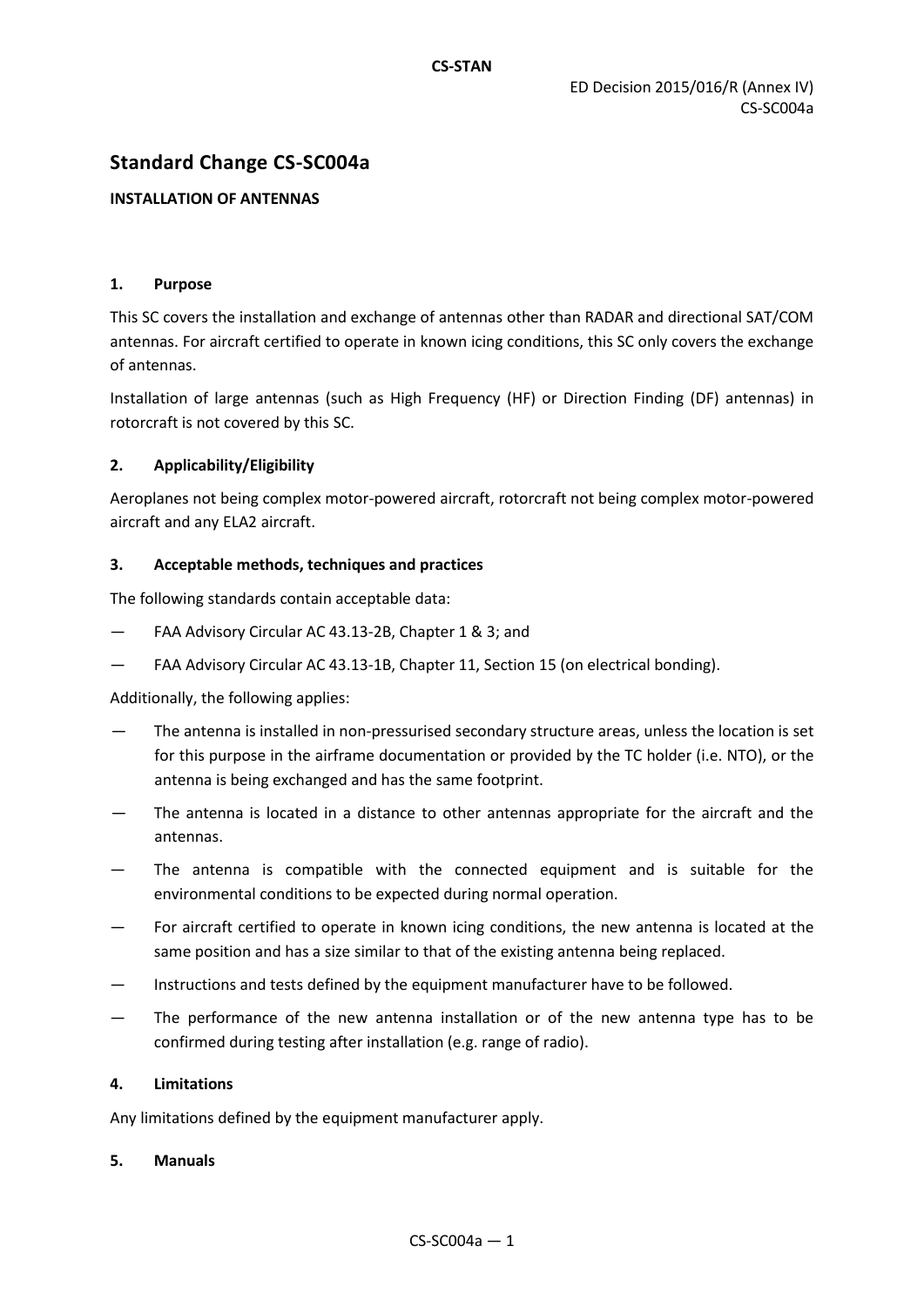Amend the Instructions for Continuing Airworthiness to establish maintenance actions/inspections and intervals, as required.

# **6. Release to service**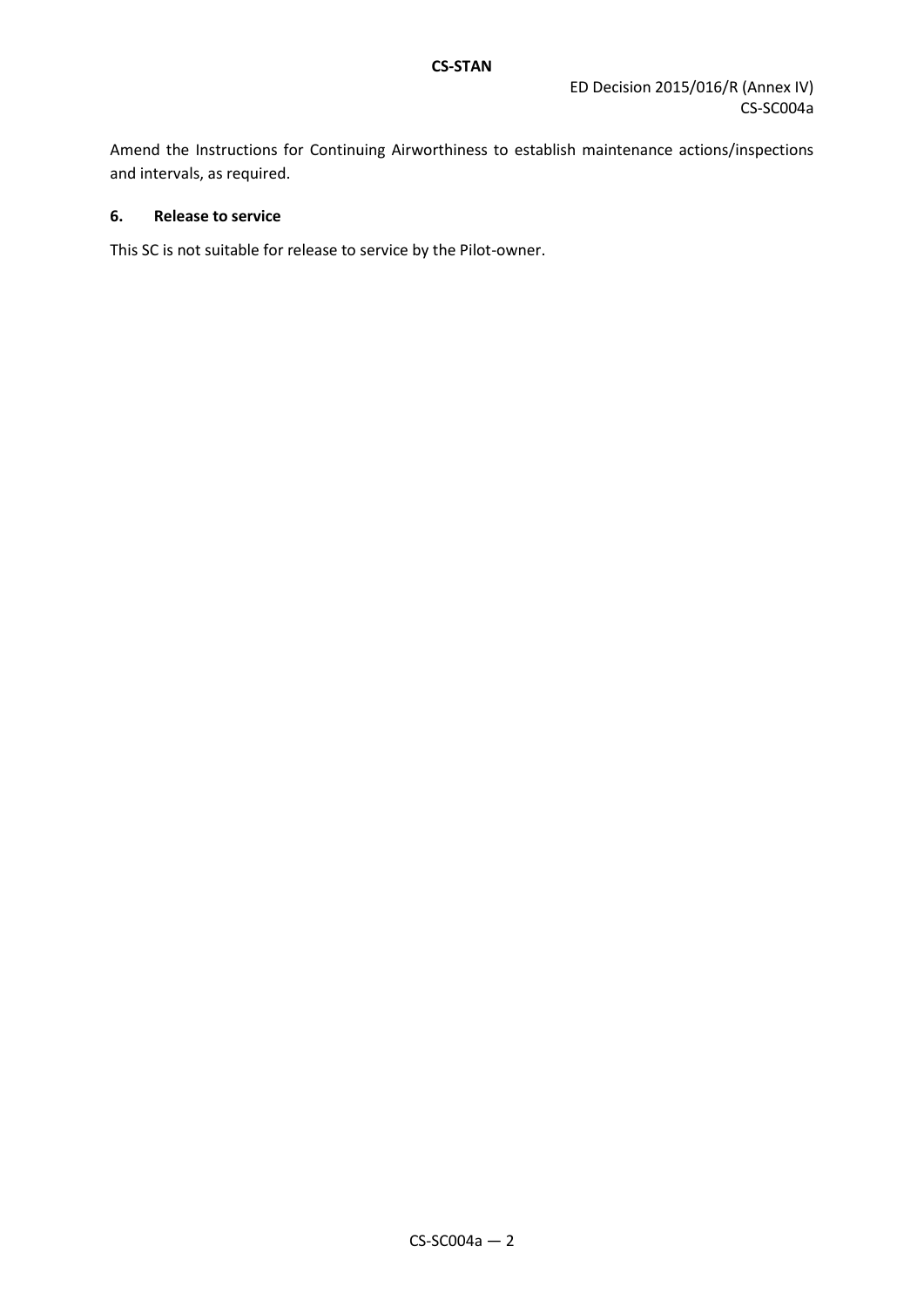# **Standard Change CS-SC031a**

# **EXCHANGE OF CONVENTIONAL ANTI-COLLISION LIGHTS, POSITION LIGHTS AND LANDING & TAXI LIGHTS BY LED TYPE LIGHTS**

### **1. Purpose**

Exchange of anti-collision lights, position lights and landing & taxi lights by LED type lights.

### **2. Applicability/Eligibility**

Aeroplanes not being complex motor-powered aircraft, rotorcraft not being complex motor-powered aircraft and not approved for NVIS and any ELA2 aircraft.

### **3. Acceptable methods, techniques and practices**

The following standards contain acceptable data:

- FAA Advisory Circular AC 43.13-2B, Chapter 4; and
- FAA Advisory Circular AC 43.13-1B, Chapter 11, Section 15 (on bonding).

Additionally the following applies:

- if applicable, the equipment is authorised according to the applicable ETSO/JTSO or equivalent;
- the equipment is installed at the same location with identical light distribution angles and colours;
- the equipment is qualified for the environmental conditions to be expected during normal operation;
- instructions and tests defined by the equipment manufacturer have to be followed; and
- any modification of electrical wiring is performed in accordance with acceptable practices such as the aircraft maintenance manual or Chapter 11 of FAA Advisory Circulars AC 43.13-1B and Chapter 4 of AC 43.13-2B.

### **4. Limitations**

Any limitations defined by the equipment manufacturer apply.

### **5. Manuals**

If needed, amend the AFM with AFMS containing equipment instructions for operation, as required.

Amend the Instructions for Continuing Airworthiness to establish maintenance actions/inspections and intervals, as required. In particular, consider description of required maintenance actions after failure of single LED segments.

### **6. Release to service**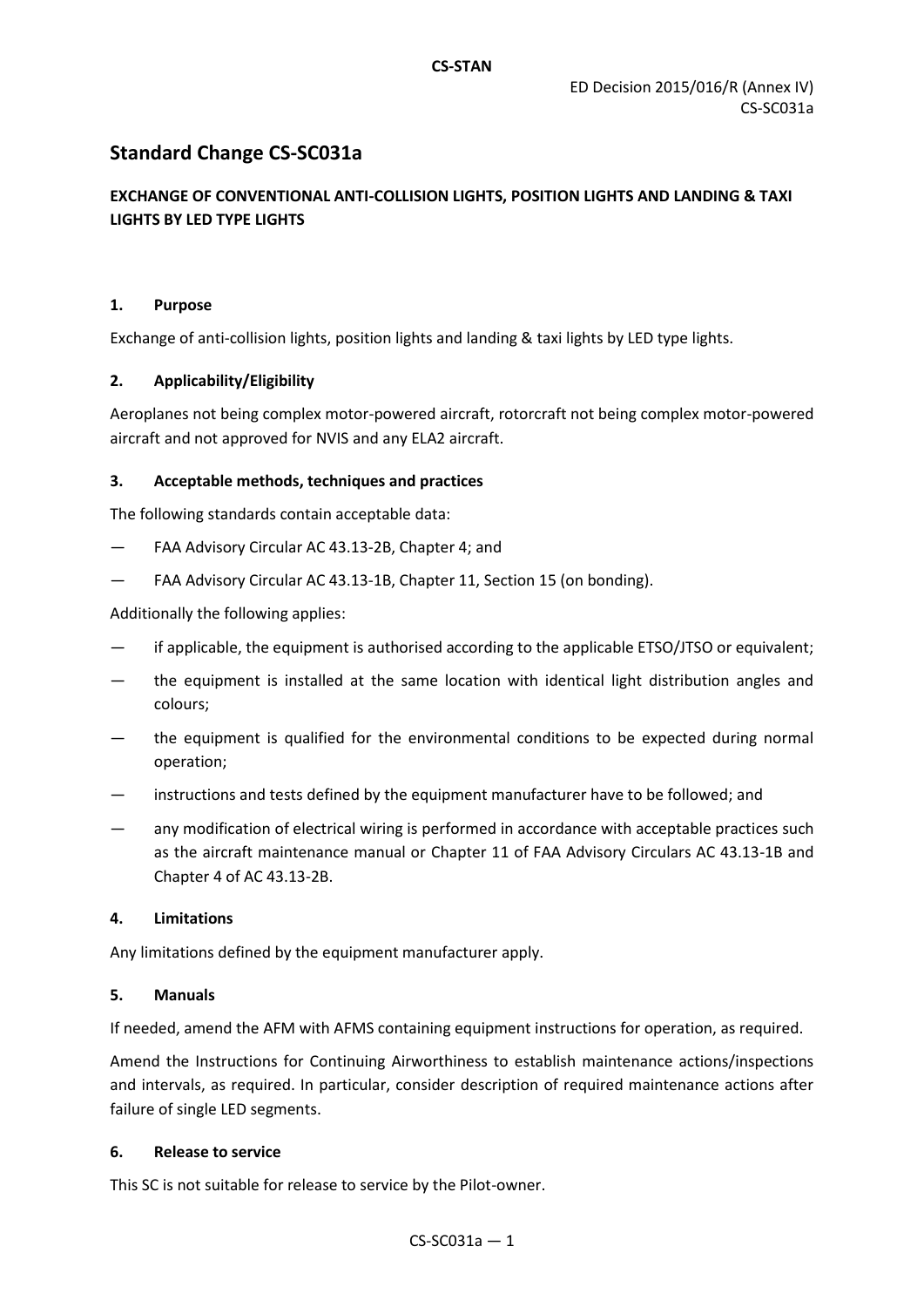# **Standard Change CS-SC051a**

### **INSTALLATION OF 'FLARM' EQUIPMENT**

*Note: Originally FLARM® was developed for sailplanes but nowadays such devices are more and more installed in light aeroplanes as well. While FLARM® devices are considered Standard Parts in case of sailplanes, 21.A.307(c) may allow their installation without Form 1.*

### **1. Purpose**

Installation of FLARM<sup>®</sup> compatible Anti-Collision Awareness Systems. The system is based on the specifications as defined by FLARM Technology GmbH.

*Note: FLARM is not compatible with Transponder Mode A/C/S, ADS-B or TCAS/ACAS.*

The installation of external antennas or additional batteries is not covered by this SC.

### **2. Applicability/Eligibility**

ELA2 aircraft.

#### **3. Acceptable methods, techniques and practices**

The following standards contain acceptable data:

- FAA Advisory Circular AC 43-13-2B, Chapters 1 and 2.
- FOCA policy 42-00.02: 'FLARM® and TR-DVS® Installation Policy for Aircraft, TMG, Helicopters, (Gliders)'

*Note: This Policy is applicable in principle for all installations, excluding the requirement that the device needs to be approved by FOCA.*

Additionally, the following applies:

- The design of the equipment installation must take into account crashworthiness, arrangement and visibility, interferences with other equipment, the canopy jettison and the emergency exit.
- The design of the equipment installation must take into account the structural integrity of the instrument panel or any other attachment point. Special consideration is necessary for equipment installed at a location behind the occupant(s).
- A data bus/data connectivity between the FLARM device and other equipment which is:
	- ETSO authorised (or equivalent); or
	- required by TCDS, AFM or POH;
	- required by other applicable requirements such as those for operations and airspace; or
	- mandated by the respective Minimum Equipment List (MEL), if this exist,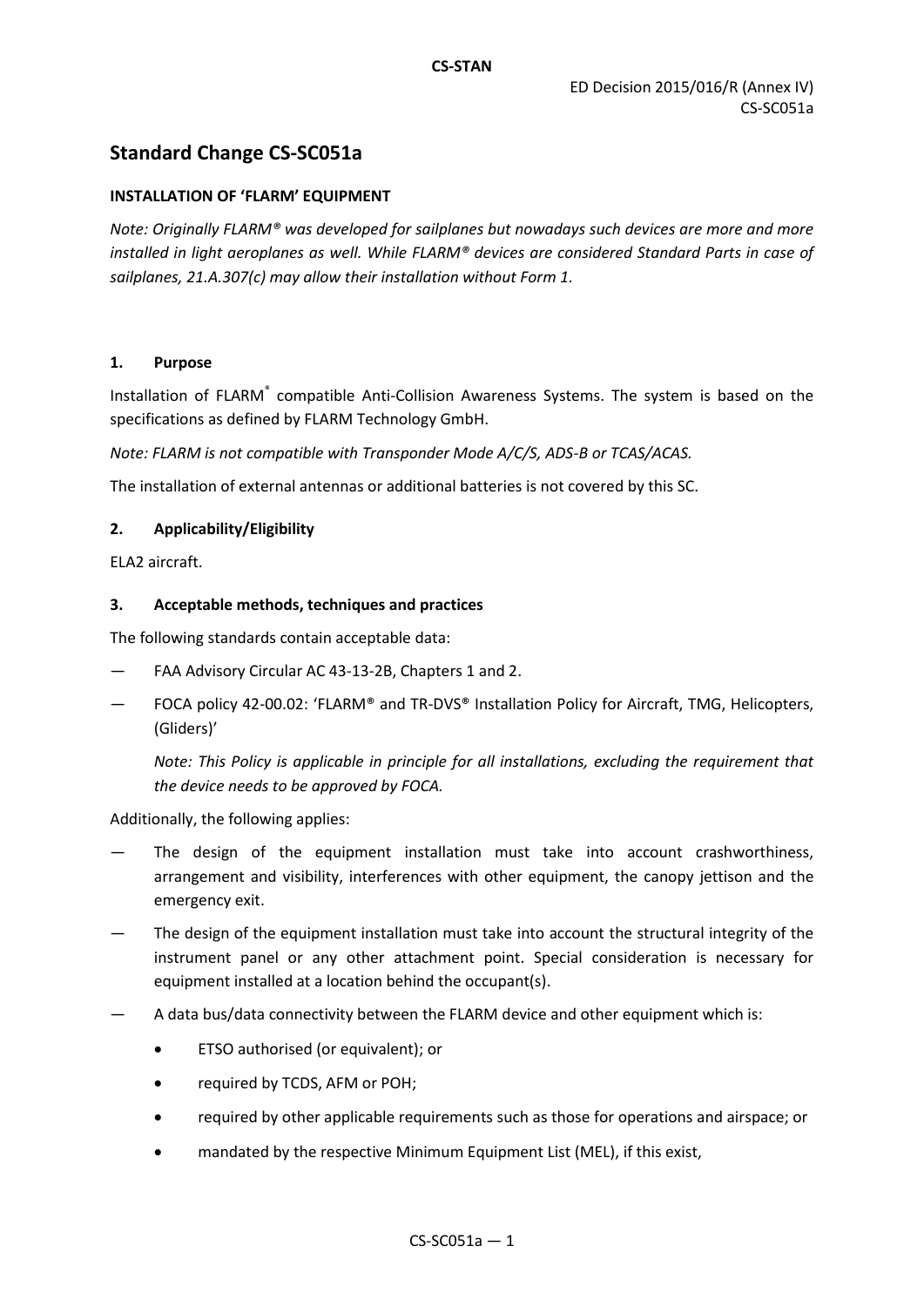is not allowed unless the FLARM device is explicitly listed by its manufacturer as compatible equipment to be connected to.

- The equipment is suitable for the environmental conditions to be expected during normal operation.
- Instructions and tests defined by the equipment manufacturer have to be followed.
- **4. Limitations**
- The FLARM® based system cannot be used to substitute any Anti-Collision Device mandated by EASA OPS rules for the operation intended. The system is not to be used in conjunction with night vision systems or in night or IMC conditions.
- $-$  Any limitations defined by the manufacturer of the FLARM<sup>®</sup> device.

#### **5. Manuals**

The AFMS shall, at least, contain:

- the system description, operating modes and functionality;
- limitations, warnings and placards, at least, for the following:
	- 'For situational awareness only'
	- 'Use in VFR day only';
- the normal and emergency operating procedures; and
- instructions for software and database updates.

Amend the Instructions for Continuing Airworthiness to establish maintenance actions/inspections and intervals, as required.

### **6. Release to service**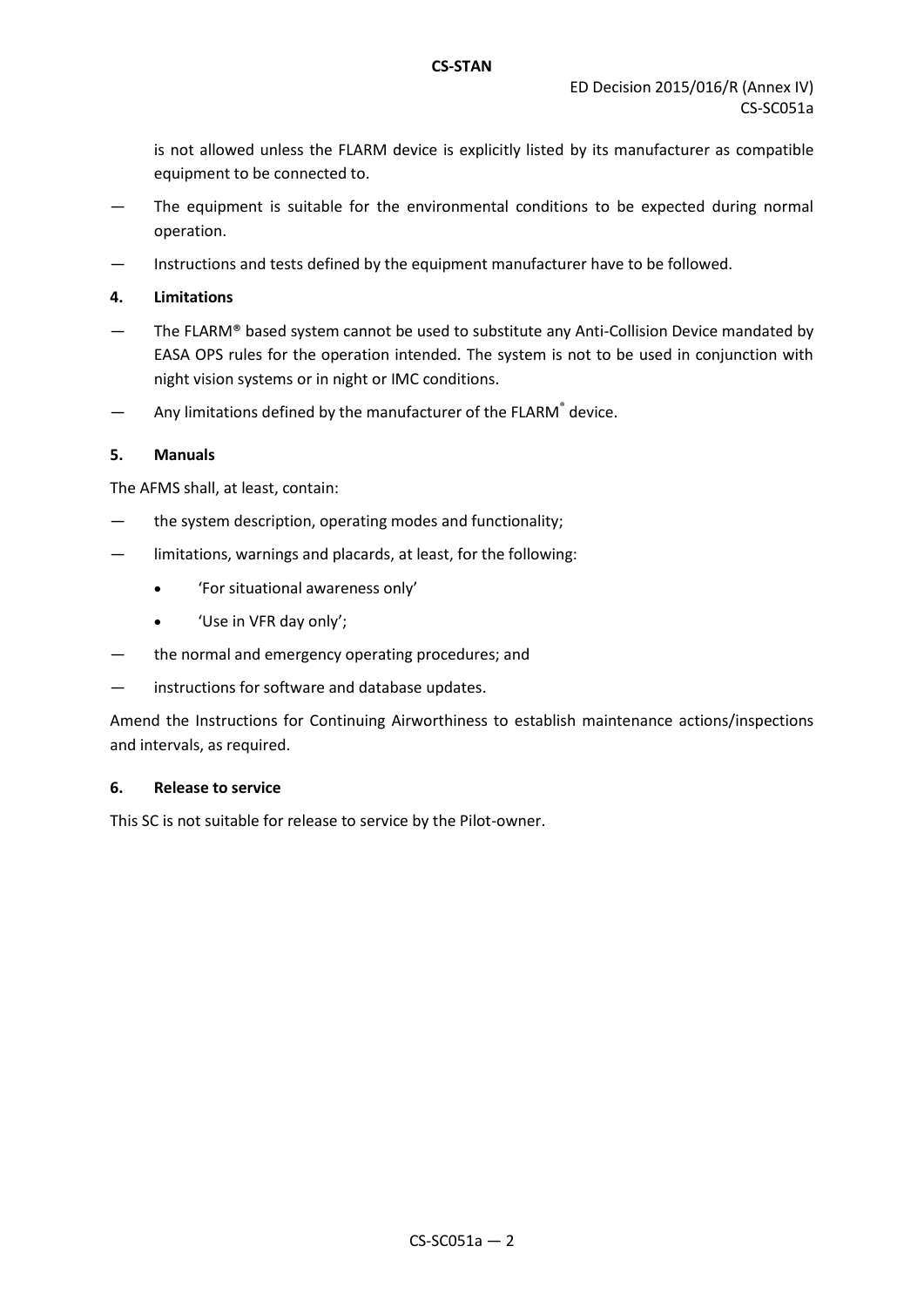# **Standard Change CS-SC052a**

# **INSTALLATION OF MOVING-MAP SYSTEMS TO ENHANCE SITUATIONAL AWARENESS**

### **1. Purpose**

Installation or exchange of a 'moving-map' system to enhance situational awareness. This SC does not include installation of external antennas.

### **2. Applicability/Eligibility**

ELA2 aircraft.

### **3. Acceptable methods, techniques and practices**

The following standard contains acceptable data:

— FAA Advisory Circular AC 43-13-2B, Chapter 1 and 2.

Additionally, the following applies:

- the design of the equipment installation must take into account crashworthiness, arrangement and visibility, interferences with other equipment, the canopy jettison (if applicable) and the emergency exit;
- a data bus/data connectivity between the installed equipment and other equipment which is:
	- ETSO authorised (or equivalent), or
	- required by TCDS, AFM or POH,
	- required by other applicable requirements such as those for operations and airspace, or
	- mandated by the respective MEL, if this exist,

is not allowed unless the equipment being installed is explicitly listed by its manufacturer as compatible equipment to be connected to;

- the equipment is suitable for the environmental conditions to be expected during normal operation;
- the equipment is not used as primary means of navigation; and
- instructions and tests defined by the equipment manufacturer have to be followed.

### **4. Limitations**

- The system is not to be used in conjunction with night vision systems or in night or IMC conditions.
- The provided information is used only in an advisory or supplementary manner (no hazard, no credit basis).
- Any limitations defined by the equipment manufacturer apply.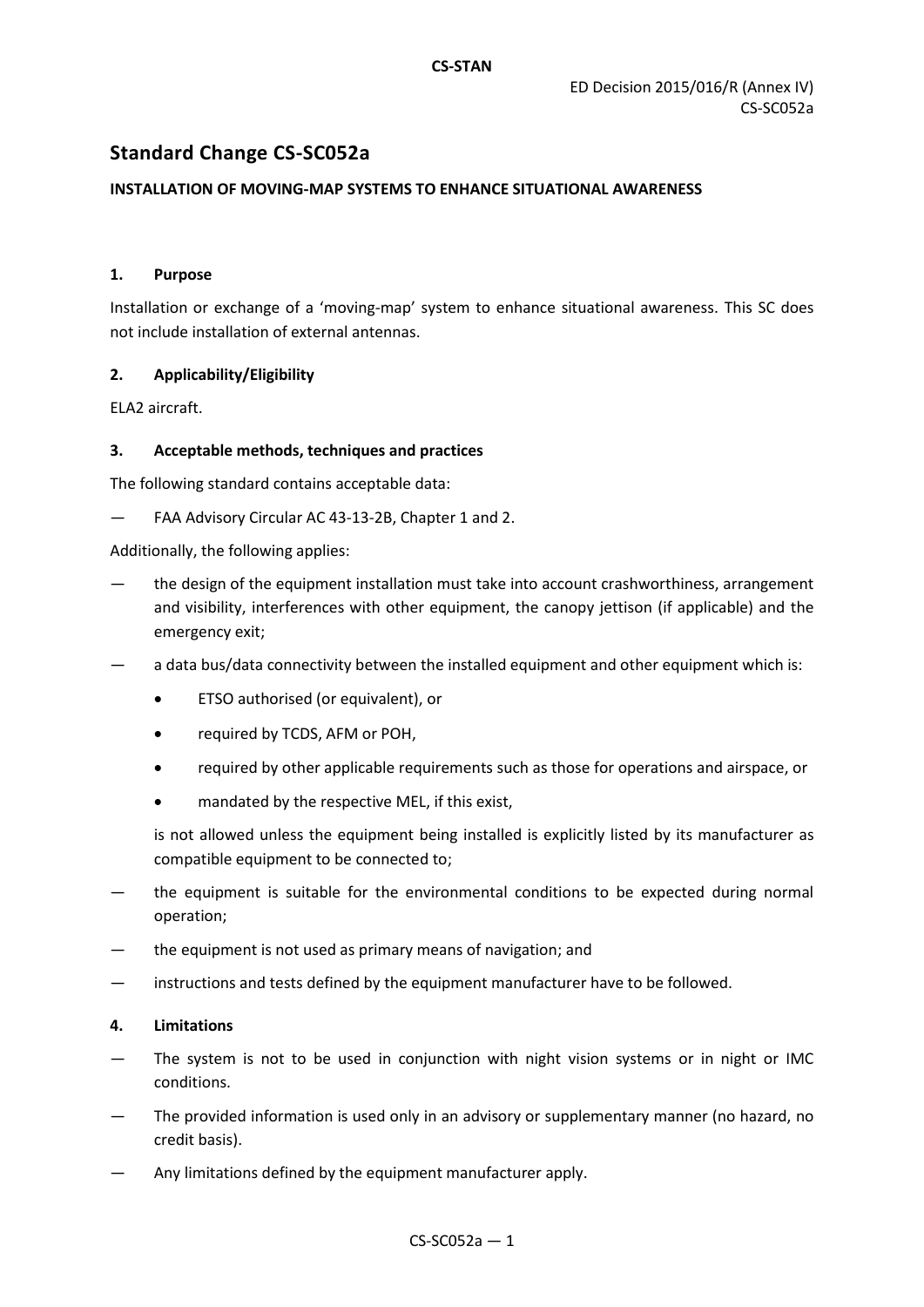### **5. Manuals**

The AFMS shall, at least, contain:

- the system description, operating modes and functionality;
- limitations, warnings and placards, at least, for the following:
	- 'For situational awareness only', and
	- 'Use in VFR day only';
- the normal and emergency operating procedures; and
- instructions for software and database updates.

Amend the Instructions for Continuing Airworthiness to establish maintenance actions/inspections and intervals, as required.

### **6. Release to service**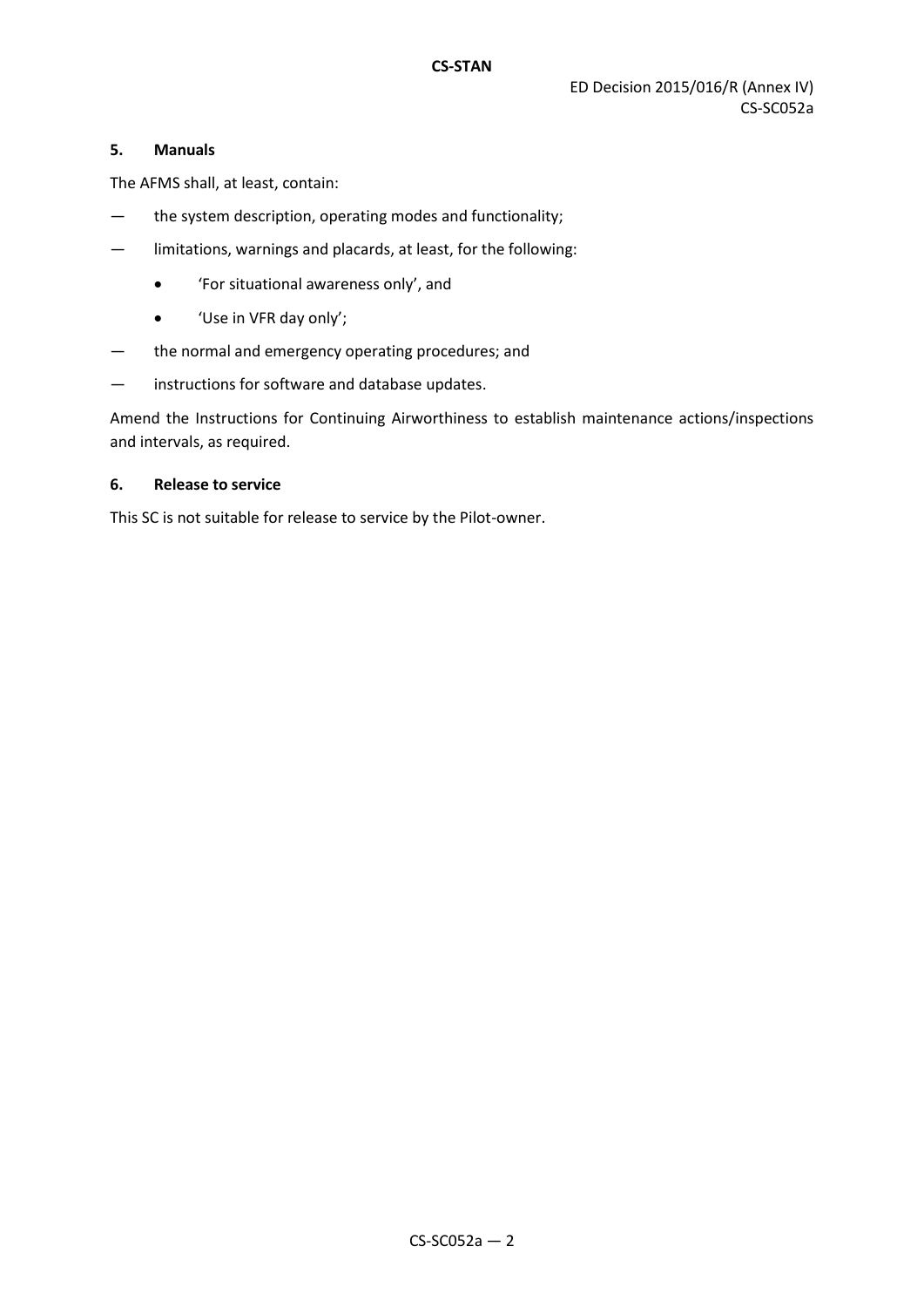# **Standard Change CS-SC053a**

### **INSTALLATION OF RADIO MARKER RECEIVING EQUIPMENT**

### **1. Purpose**

Installation or exchange of Radio Marker Receiving equipment.

### **2. Applicability/Eligibility**

Aeroplanes not being complex motor-powered aircraft, rotorcraft not being complex motor-powered aircraft and any ELA2 aircraft.

### **3. Acceptable methods, techniques and practices**

The following standards contain acceptable data:

FAA Advisory Circular AC 43-13-2B, Chapter 2.

Additionally, the following applies:

- the equipment is authorised according to the applicable ETSO/JTSO or equivalent;
- the equipment is compatible with the existing installation;
- the equipment is qualified for the environmental conditions to be expected during normal operation; and
- instructions and tests defined by the equipment manufacturer have to be followed.

### **4. Limitations**

Any limitations defined by the equipment manufacturer apply.

The equipment installation cannot be used to extend the operational capability of the specific aircraft.

In the case of rotorcraft approved for NVIS, if cockpit panels are to be inserted, the change cannot be considered an SC.

### **5. Manuals**

Amend AFM with AFMS containing or referencing the relevant equipment instructions for operation, as required.

Amend the Instructions for Continuing Airworthiness to establish maintenance actions/inspections and intervals, as required.

### **6. Release to service**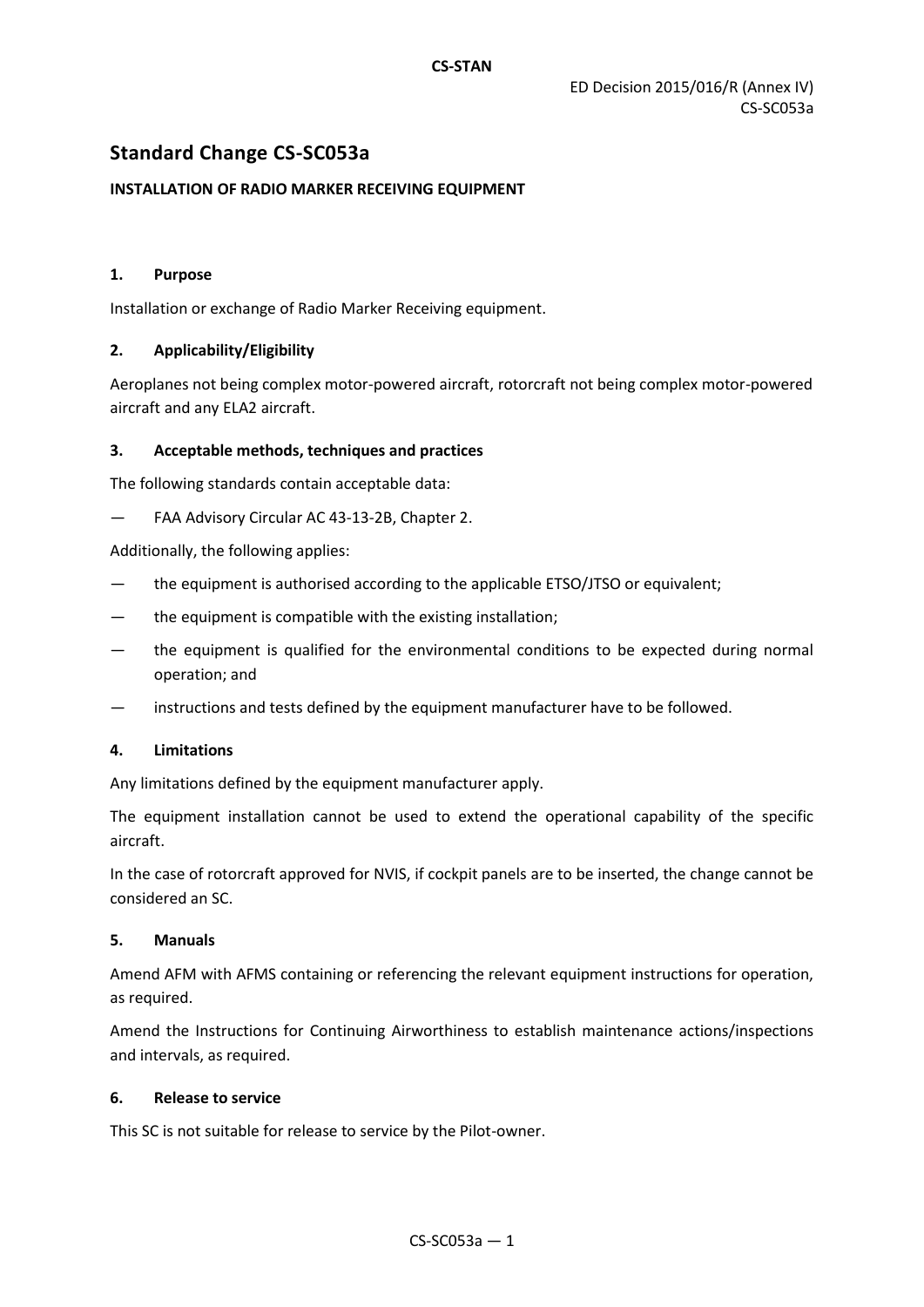# **Standard Change CS-SC054a**

# **EXCHANGE OF DISTANCE-MEASURING EQUIPMENT (DME)**

### **1. Purpose**

Exchange of DME operating within the radio frequency range of 960–1215 MHz. This SC does not include installation of antennas.

### **2. Applicability/Eligibility**

Aeroplanes not being complex motor-powered aircraft, rotorcraft not being complex motor-powered aircraft and any ELA2 aircraft.

### **3. Acceptable methods, techniques and practices**

The following standards contain acceptable data:

### FAA Advisory Circular AC 43-13-2B, Chapter 2.

Additionally, the following applies:

- the equipment is authorised according to the applicable ETSO/JTSO or equivalent;
- the equipment has the same functionality, is installed at the same location, and is compatible with the existing installation;
- the equipment is compatible with connections to existing flight management/navigation systems;
- the equipment is qualified for the environmental conditions to be expected during normal operation; and
- instructions and tests defined by the equipment manufacturer have to be followed.

### **4. Limitations**

Any limitations defined by the equipment manufacturer apply.

The equipment installation cannot be used to extend the operational capability of the specific aircraft.

In the case of rotorcraft approved for NVIS, if cockpit panels are to be inserted, the change cannot be considered an SC.

### **5. Manuals**

Amend AFM with AFMS containing or referencing the relevant equipment instructions for operation, as required.

Amend the Instructions for Continuing Airworthiness to establish maintenance actions/inspections and intervals, as required.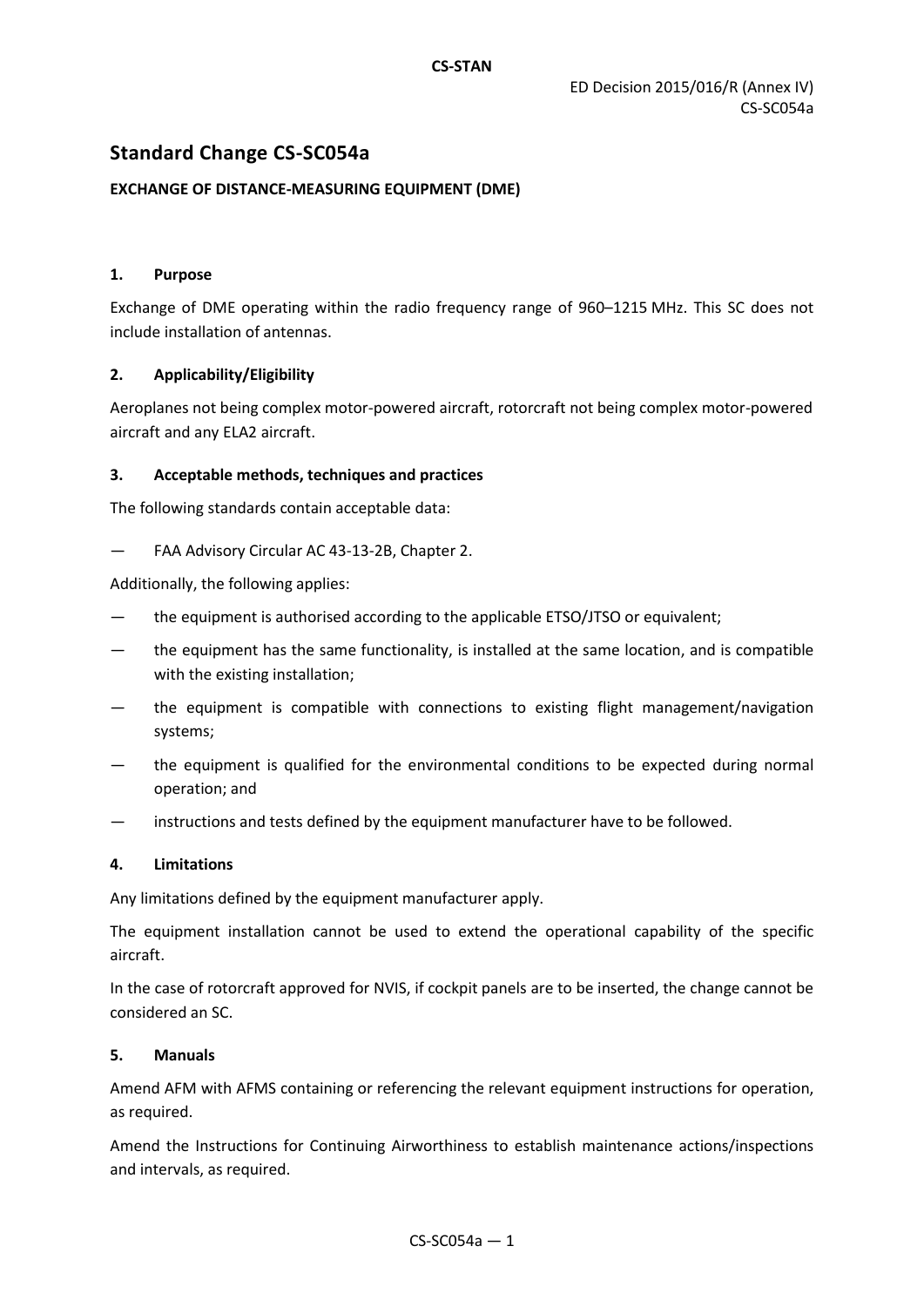# **6. Release to service**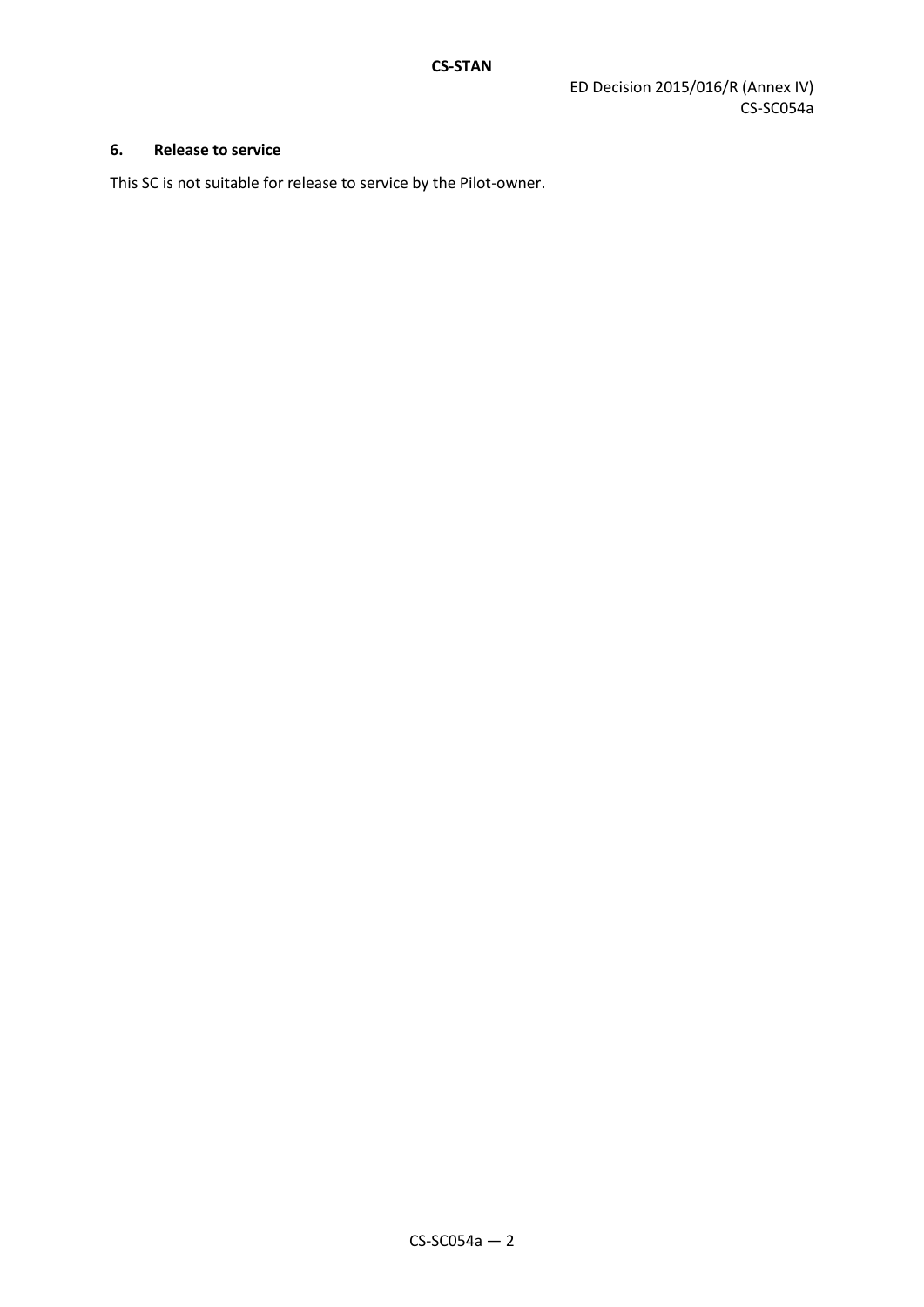# **Standard Change CS-SC055a**

# **EXCHANGE OF ADF EQUIPMENT**

# **1. Purpose**

Exchange of ADF equipment. This SC does not include installation of antennas.

# **2. Applicability/Eligibility**

Aeroplanes not being complex motor-powered aircraft, rotorcraft not being complex motor-powered aircraft with the ADF equipment not connected to AFCS with upper modes and integrated FMS navigation system, and any ELA2 aircraft.

### **3. Acceptable methods, techniques and practices**

The following standards contain acceptable data:

FAA Advisory Circular AC 43-13-2B, Chapter 2.

Additionally, the following applies:

- the equipment is authorised according to the applicable ETSO/JTSO or equivalent;
- the equipment has the same functionality, is installed at the same location, and is compatible with the existing installation (i.e. approval grandfathered under Regulation (EU) No 748/2012), as well as with connections to existing flight management/navigation systems;
- the equipment is qualified for the environmental conditions to be expected during normal operation; and
- instructions and tests defined by the equipment manufacturer have to be followed.

### **4. Limitations**

Any limitations defined by the equipment manufacturer apply.

The equipment installation cannot be used to extend the operational capability of the specific aircraft.

In the case of rotorcraft approved for NVIS, if cockpit panels are to be inserted, the change cannot be considered an SC.

In the case of rotorcraft, no SW or AEH should be loaded nor analogic instruments be exchanged with digital instruments or MFD.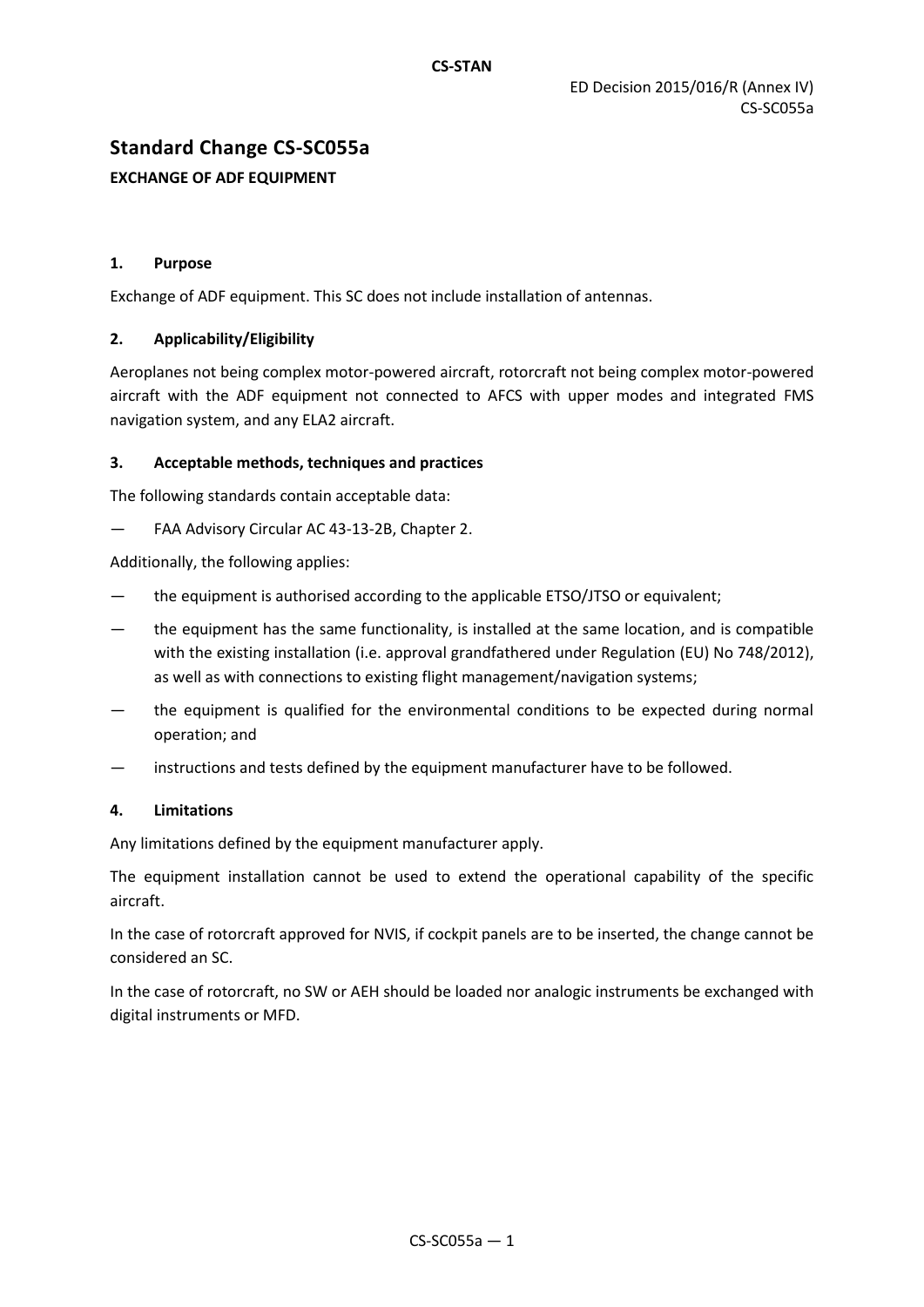# **5. Manuals**

Amend AFM with AFMS containing or referencing the equipment instructions for operation, as required.

Amend the Instructions for Continuing Airworthiness to establish maintenance actions/inspections and intervals, as required.

### **6. Release to service**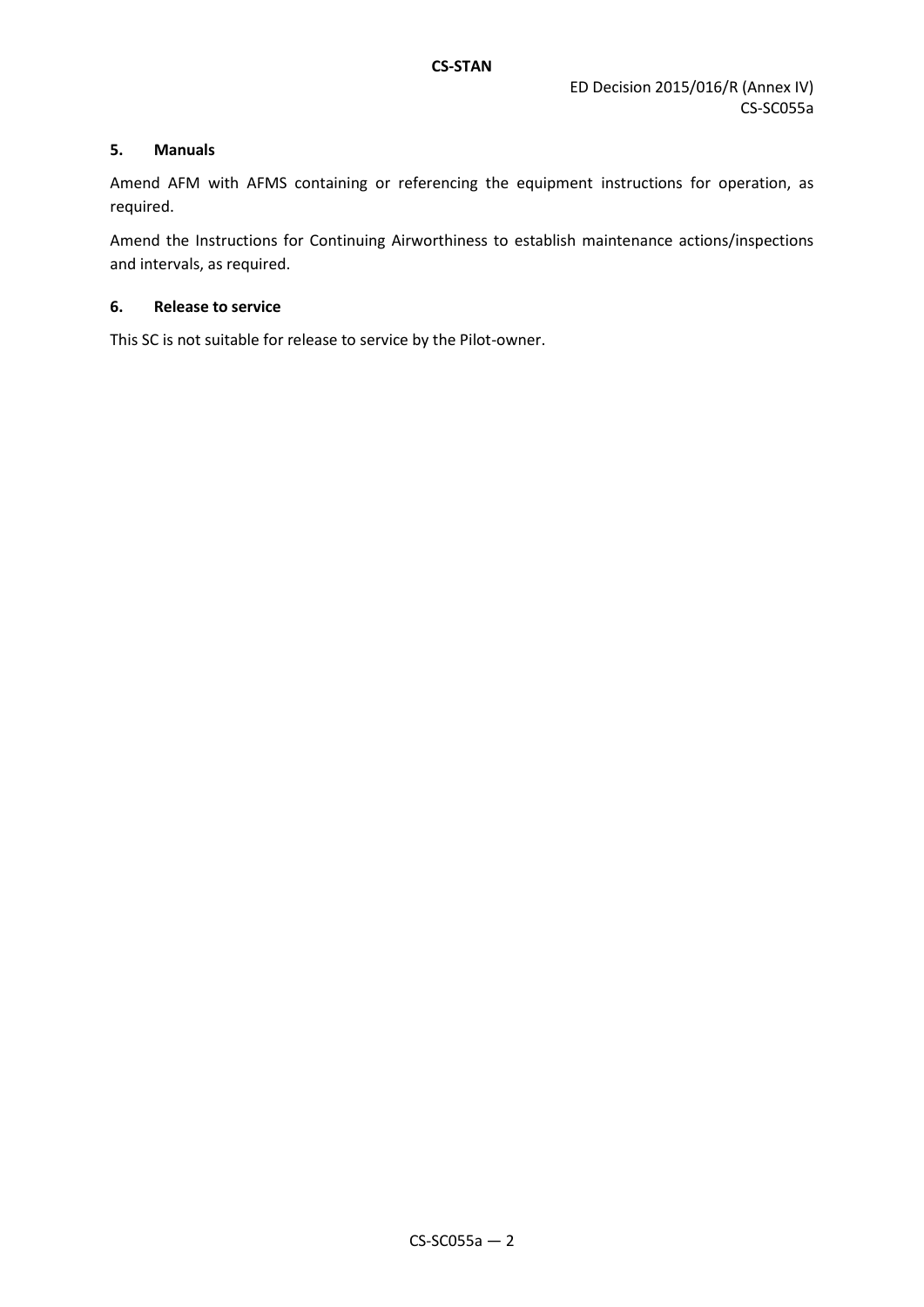# **Standard Change CS-SC056a**

### **EXCHANGE OF VOR EQUIPMENT**

### **1. Purpose**

Exchange of VOR equipment including Localizer/Glideslope indicator and converter. This SC does not include installation of antennas.

### **2. Applicability/Eligibility**

Aeroplanes not being complex motor-powered aircraft, rotorcraft not being complex motor-powered aircraft with the VOR equipment not connected to AFCS with upper modes and integrated FMS navigation system, and any ELA2 aircraft.

### **3. Acceptable methods, techniques and practices**

The following standards contain acceptable data:

— FAA Advisory Circular AC 43-13-2B, Chapter 2.

Additionally, the following applies:

- the equipment is authorised according to the applicable ETSO/JTSO or equivalent;
- the equipment has the same functionality, is installed at the same location, and is compatible with the existing installation;
- the equipment is compatible with connections to existing flight management/navigation systems;
- the equipment is qualified for the environmental conditions to be expected during normal operation; and
- instructions and tests defined by the equipment manufacturer have to be followed.

### **4. Limitations**

Any limitations defined by the equipment manufacturer apply.

The equipment installation cannot be used to extend the operational capability of the specific aircraft.

In the case of rotorcraft approved for NVIS, if cockpit panels are to be inserted, the change cannot be considered an SC.

In the case of rotorcraft, no SW or AEH should be loaded nor analogic instruments be exchanged with digital instruments or MFD.

### **5. Manuals**

Amend AFM with AFMS containing or referencing the equipment instructions for operation, as required.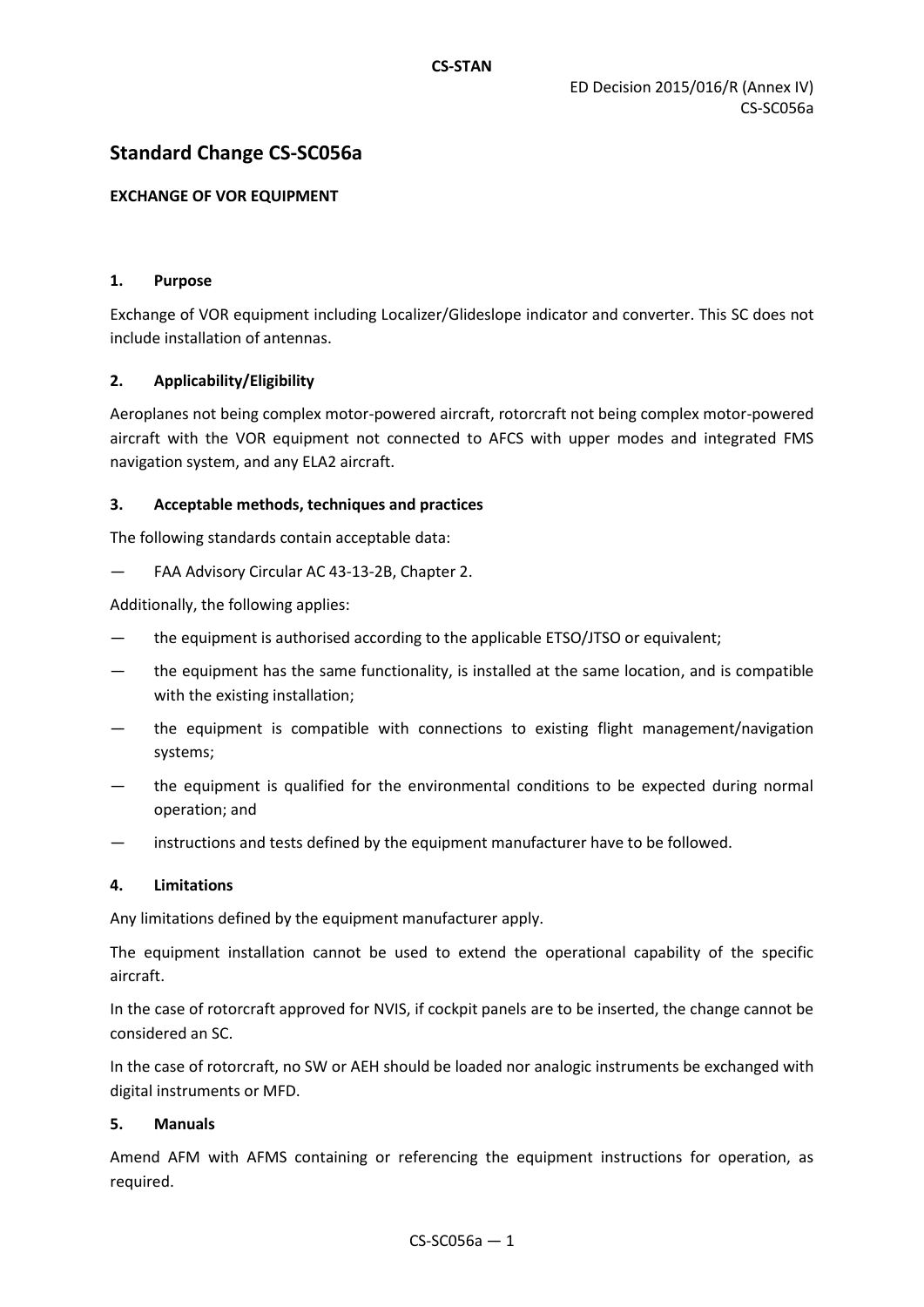Amend the Instructions for Continuing Airworthiness to establish maintenance actions/inspections and intervals, as required.

# **6. Release to service**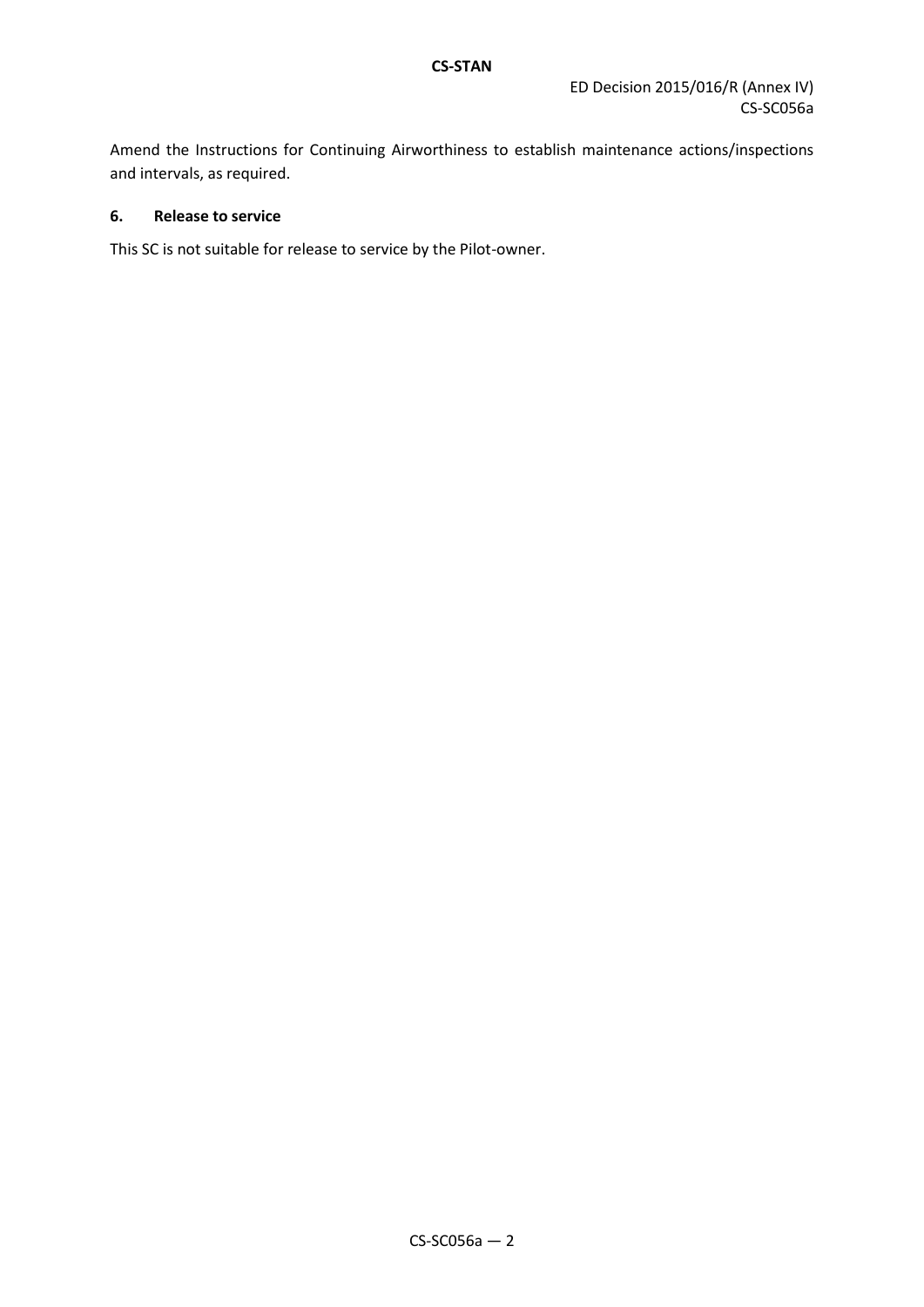# **Standard Change CS-SC101a**

# **INSTALLATION OF EMERGENCY LOCATOR TRANSMITTER (ELT) EQUIPMENT**

### **1. Purpose**

Installation or exchange ELT equipment. This SC does not include installation of antennas.

### **2. Applicability/Eligibility**

Aeroplanes with MTOM below 2 730 kg, rotorcraft not being complex motor-powered aircraft with MTOM below 1 200 kg and four or less occupants, and any ELA2 aircraft.

### **3. Acceptable methods, techniques and practices**

The following standards contain acceptable data:

— FAA Advisory Circular AC 43-13-2B, Chapter 1 and 2.

Additionally, the following applies:

- Instructions from equipment manufacturer have to be followed.
- A position for the installation needs to be chosen avoiding shielding by carbon layers.
- It must be ensured that the equipment is installed in a way that, in case of a crash, it is unlikely that the antenna would be detached from the transmitter.
- The equipment is authorised in accordance with ETSO-2C126, ETSO-C126a or later amendments, or the equipment is qualified according to the applicable ETSO/JTSO or equivalent.
- The ELT is considered a passive device whose status is on standby until it is required to perform its intended function. As such, its performance is highly dependent on proper installation and post-installation testing. Guidance on this subject is contained in RTCA DO-182, *Emergency Locator Transmitter (ELT) Equipment Installation and Performance* or in Chapter 6 of EUROCAE ED-62A, *Minimum operational performance specification for aircraft emergency locator transmitters 406 MHz and 121.5 MHz (Optional 243 MHz)*.

# **4. Limitations**

Any limitations defined by the equipment manufacturer apply.

In the case of rotorcraft approved for NVIS, if cockpit panels are to be inserted, the change cannot be considered an SC.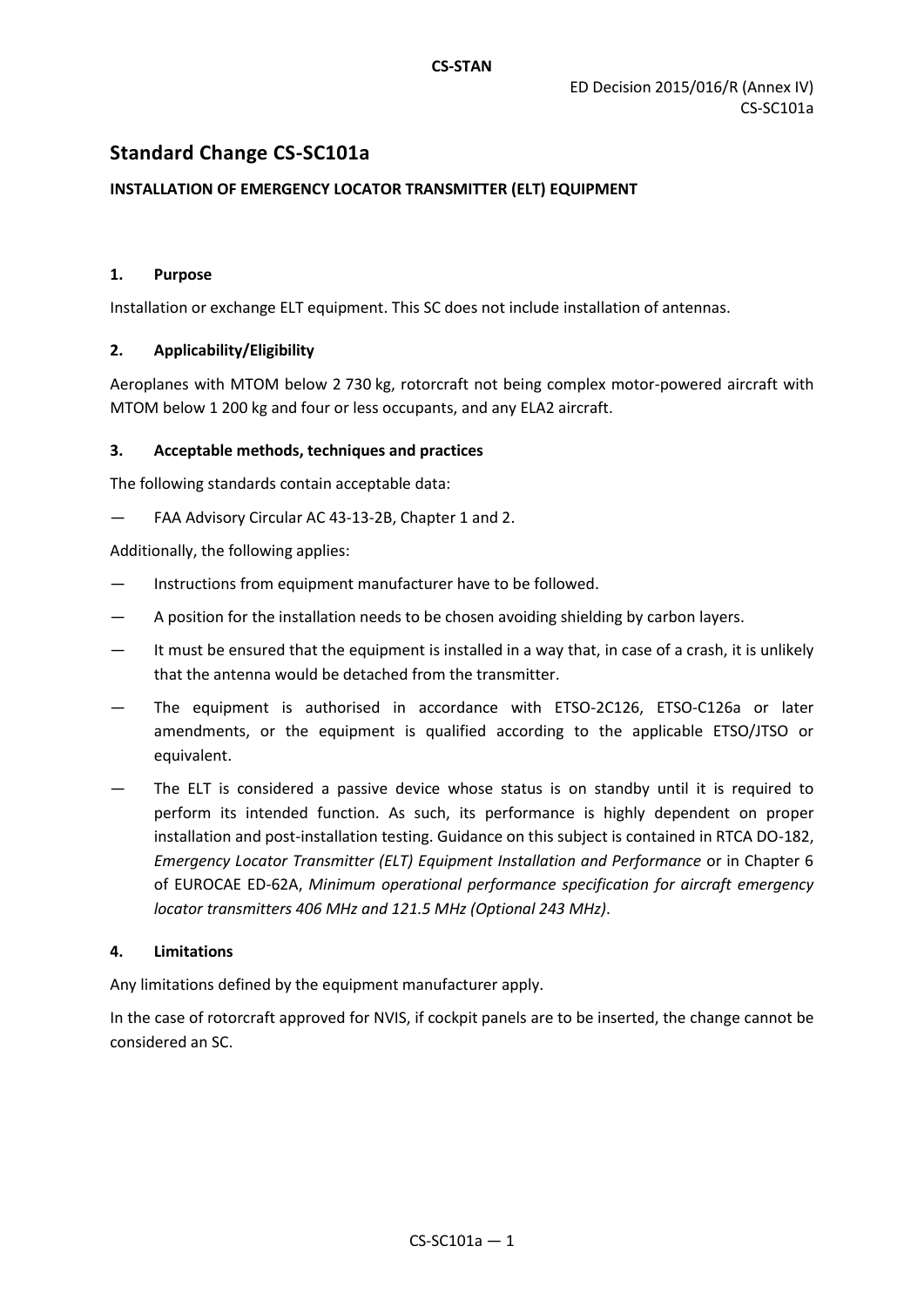# **5. Manuals**

Amend AFM with AFMS containing or referencing the equipment instructions for operation, as required.

Amend the Instructions for Continuing Airworthiness to establish maintenance actions/inspections and intervals, as required.

### **6. Release to service**

This SC is not suitable for release to service by the Pilot-owner.

### **7. Registration of the ELT**

The ELT has to be registered in the national Cospas-Sarsat register in accordance with the procedures published by the State of Registry.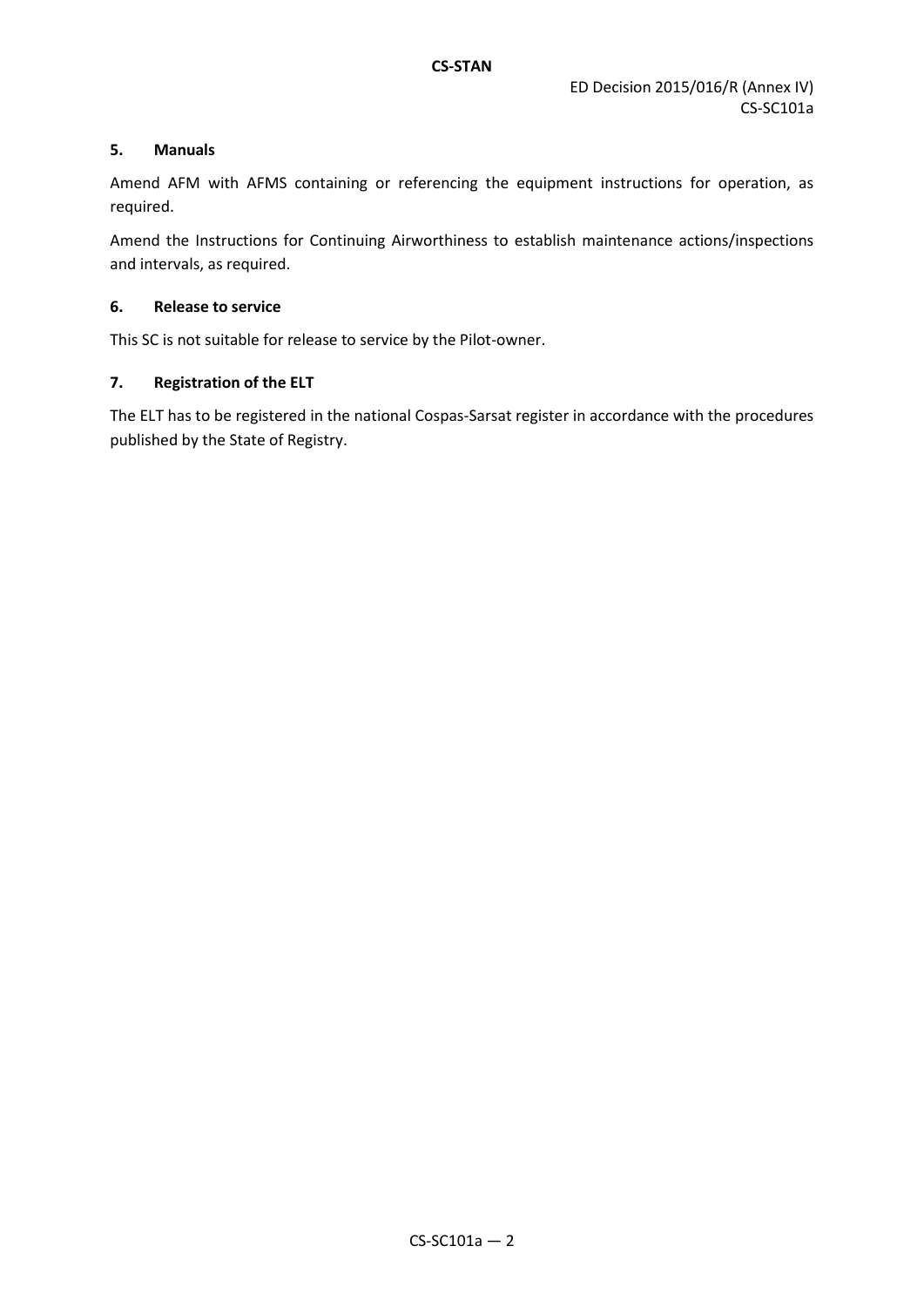# **Standard Change CS-SC151a**

# **INSTALLATION OF HEADRESTS**

### **1. Purpose**

A significant portion of the existing sailplane and powered-sailplane fleet is not equipped with headrests as required by newer certification specifications. The intention of this SC is to enable the simple adaption and installation of headrests and backrests with integrated headrests that are available for similar designs using established practice.

### **2. Applicability/Eligibility**

Sailplanes and powered sailplanes as defined in ELA2.

### **3. Acceptable methods, techniques and practices**

- The headrest and its parts are installed and manufactured according to the design data in compliance with CS 22.788 'Headrests'.
- Modified attachments are assessed or tested against loads referred to in CS 22.788.
- Interference with controls needs to be assessed, also for the empty seat in case of a twoseater.
- Adaptions are made using established repair practices, as described in:
	- the maintenance or repair manual;
	- 'Kleine Fiberglas Flugzeug Flickfibel' by Ursula Hänle<sup>3</sup>; and
	- FAA AC 43.13-2B/1B.

### **4. Limitations**

N/A.

 $\overline{\phantom{a}}$ 

### **5. Manuals**

Amend the Instructions for Continuing Airworthiness to establish maintenance actions/inspections and intervals, as required.

### **6. Release to service**

<sup>3</sup> Available under [http://www.dg-flugzeugbau.de/flickfibel-d.html.](http://www.dg-flugzeugbau.de/flickfibel-d.html) Also available in English under the title 'Plastic Plane Patch Primer'.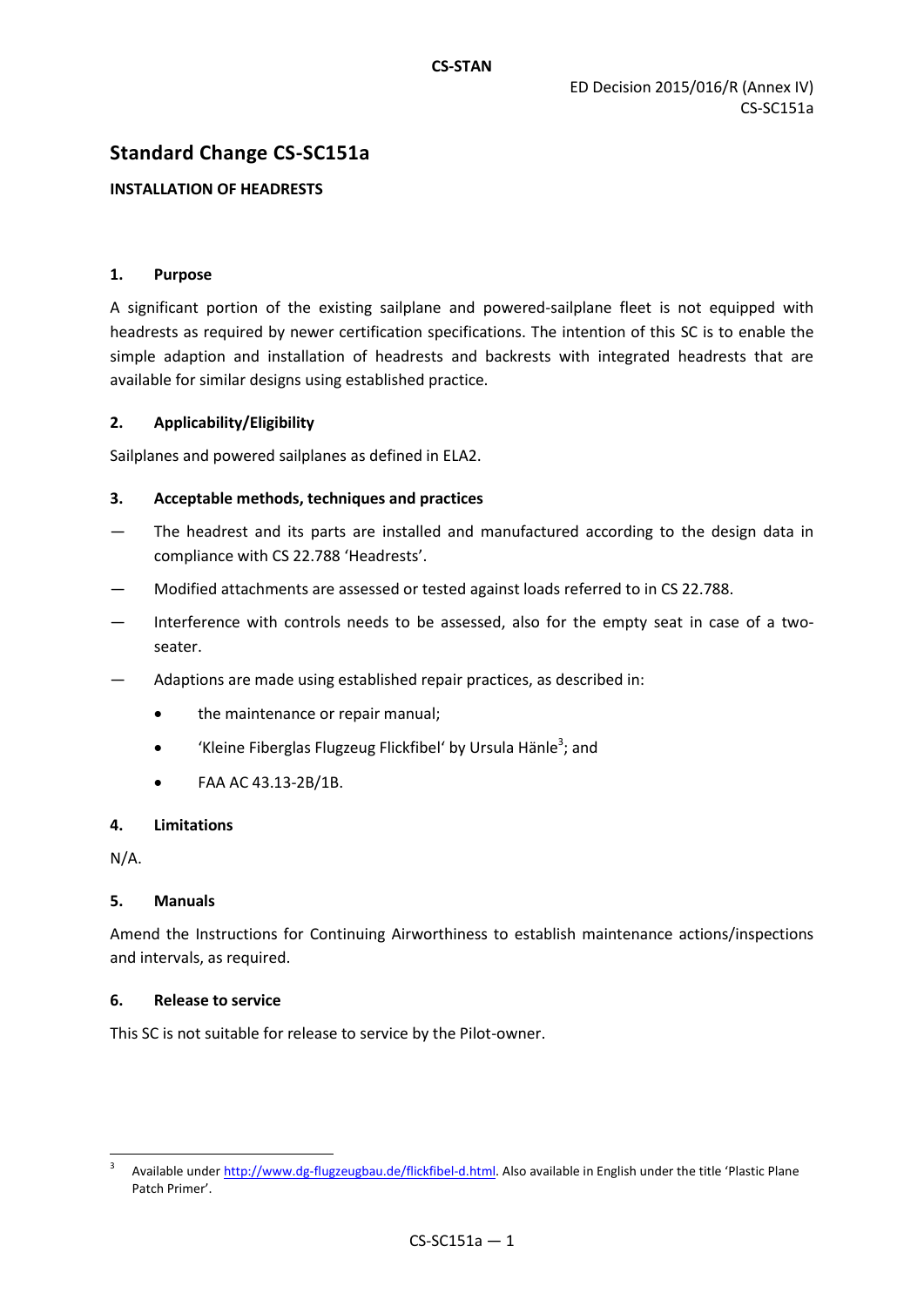# **Standard Change CS-SC152a**

# **CHANGES TO SEAT CUSHIONS INCLUDING THE USE OF ALTERNATIVE FOAM MATERIALS**

# **1. Purpose**

Installation of alternative materials in the construction of the seat cushions. For the refurbishment of seats with new seat cushions, alternative foam materials can be used.

# **2. Applicability/Eligibility**

Aeroplanes not being complex motor-powered aircraft, rotorcraft not being complex motor-powered aircraft, and any ELA2 aircraft.

This SC is not applicable for installation in/on dynamically tested seats (according to CS 23.562 or equivalent).

*Note: In case of uncertainty, check with the TC or STC holder.*

# **3. Acceptable methods, techniques and practices**

For aeroplanes, all materials used in the construction of seat cushions must be flame resistant. Flame resistance can be demonstrated according to FAA Advisory Circular AC 23-2A, or, alternatively, such materials must pass the flammability test according to Appendix F, Part I of CS-25 (see FAA Advisory Circular AC 23-17C, paragraph 23.853). Each material used in the construction of seat cushions must meet the above flammability tests separately.

Materials (including foam materials) that will be used in sailplanes or powered sailplanes do not have to meet flammability requirements.

To improve occupant safety, it is recommended to use energy-absorbing foams in the construction of seat cushions. Energy-absorbing foam materials have the potential to reduce the possibility of spine injuries in case of hard landings or minor crash landing.

Additionally, the following applies:

- The design of exchange seat cushions should follow the geometrical dimension of the original seat cushion.
- In case the geometrical dimensions are altered, it must be ensured that access to and egress from the seat will not be altered. On pilot seats, it must be ensured that the cushion has no influence on the use of any of the controls.

# **4. Limitations**

N/A.

# **5. Manuals**

N/A.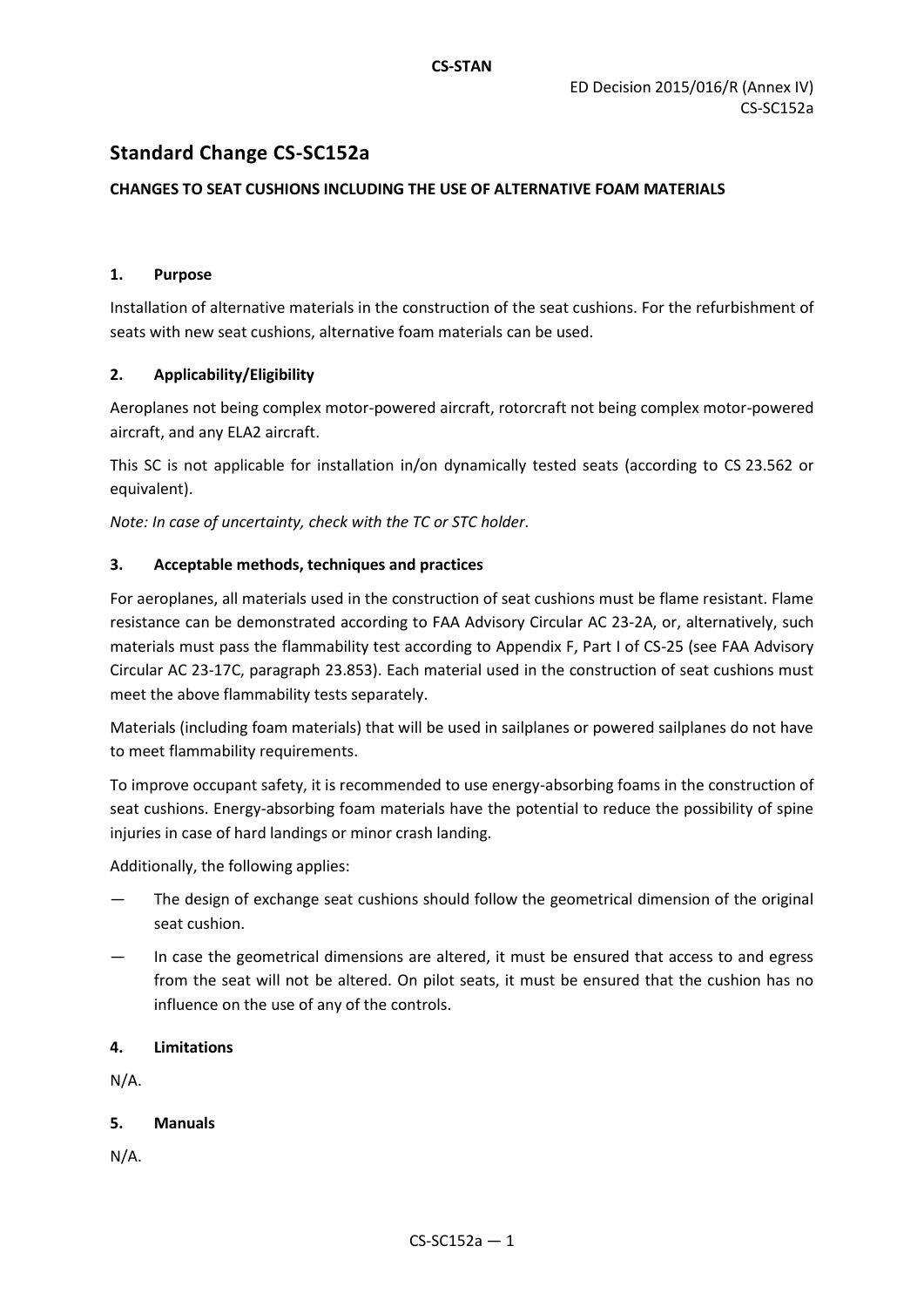# **6. Release to service**

This SC may be released by the Pilot-owner subject to compliance with AMC M.A.801 and only in the case of sailplanes and powered sailplanes.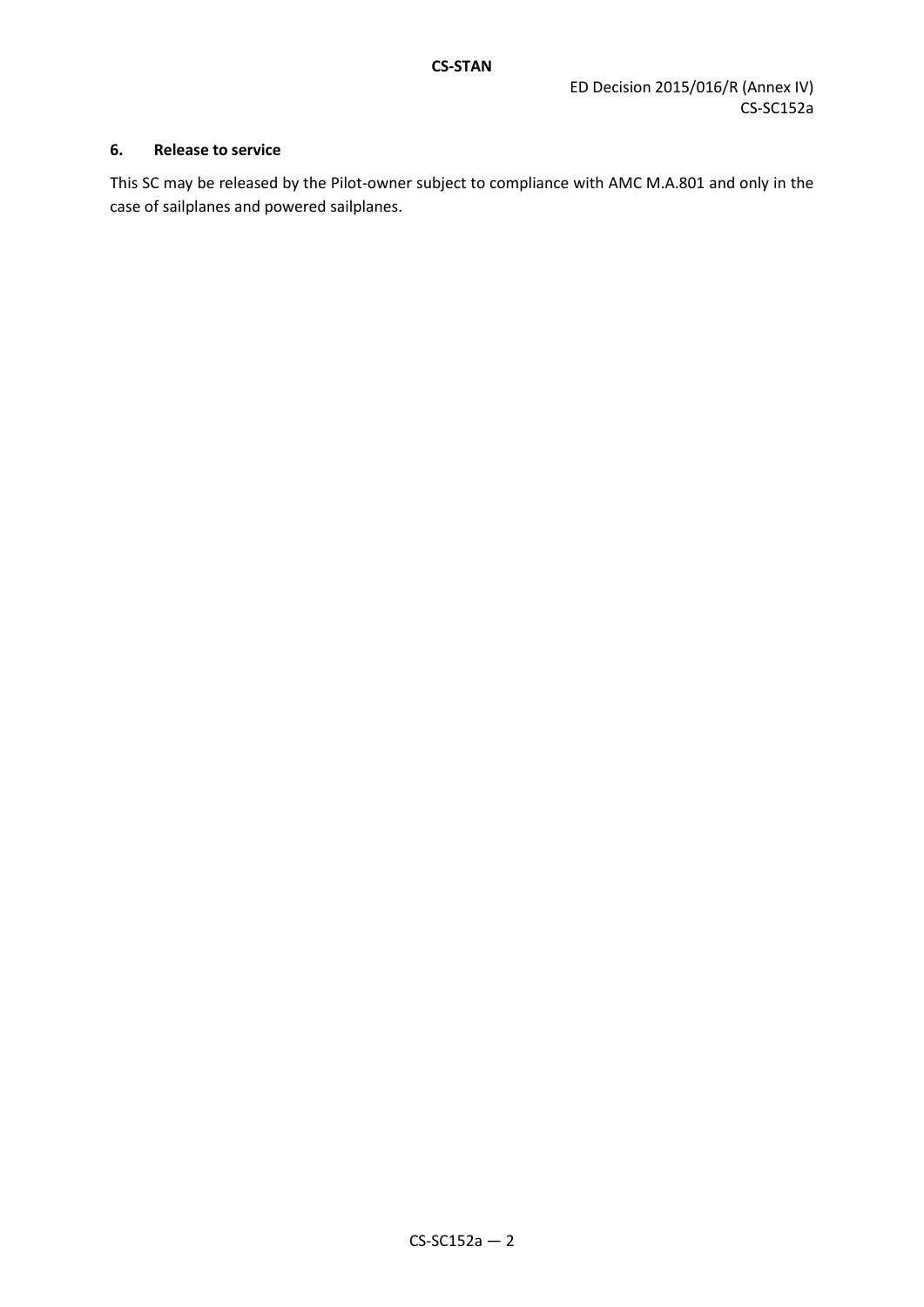# **Standard Change CS-SC153a**

# **EXCHANGE OF SAFETY BELTS/TORSO RESTRAINT SYSTEMS**

### **1. Purpose**

Exchange of safety belts/torso restraint systems.

### **2. Applicability/Eligibility**

Aeroplanes not being complex motor-powered aircraft, rotorcraft not being complex motor-powered aircraft, and any ELA2 aircraft.

This SC is not applicable for installation in/on dynamically tested seats (according to CS 23.562 or equivalent).

*Note: In case of uncertainty, check with the TC or STC holder.*

### **3. Acceptable methods, techniques and practices**

The following standards contain acceptable data:

— FAA Advisory Circular AC 43-13-2B, Chapter 9.

Additionally, the following applies:

- the equipment is authorised according to the applicable ETSO/JTSO or equivalent;
- the equipment is compatible with the existing installation and attachment points;
- the equipment is qualified for the environmental conditions to be expected during normal operation; and
- instructions and tests defined by the equipment manufacturer have to be followed.

### **4. Limitations**

Any limitations defined by the equipment manufacturer apply.

### **5. Manuals**

Amend the Instructions for Continuing Airworthiness to establish maintenance actions/inspections and intervals, as required.

# **6. Release to service**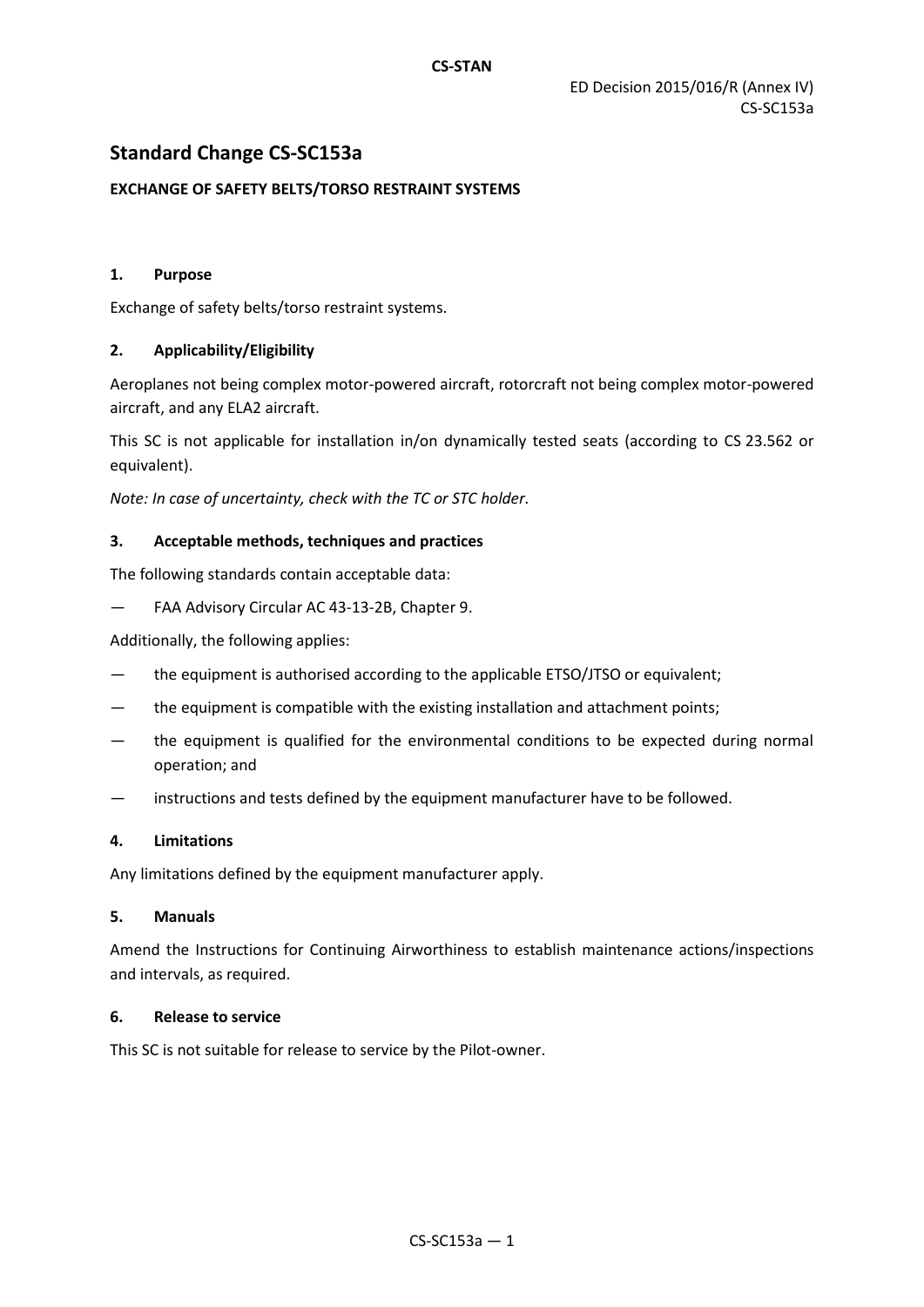# **Standard Change CS-SC201a**

### **EXCHANGE OF POWERPLANT INSTRUMENTS**

### **1. Purpose**

Exchange of powerplant instruments with new ones applicable to:

- temperature instruments;
- fuel and oil quantity instruments;
- fuel flowmeters;
- manifold pressure instruments;
- tachometer (RPM);
- pressure instruments; and
- carbon monoxide detector instruments.

This SC does not permit the installation of digital multifunction displays.

### **2. Applicability/Eligibility**

Piston engine aeroplanes with MTOM below 2 730 kg and ELA2 aircraft.

### **3. Acceptable methods, techniques and practices**

The following standards contain acceptable data:

— FAA Advisory Circular AC 43-13-2B, Chapter 2.

Additionally, the following applies:

- the instrument is authorised according to the applicable ETSO/JTSO or equivalent;
- the instrument has the same functionality, is installed at the same location, and is compatible with the existing installation;
- display of information is consistent with the overall flight deck design philosophy;
- the instrument is suitable for the environmental conditions to be expected during normal operation;
- the indicators have the required markings (e.g. limits, operating ranges) of the original instrument;
- selection/calibration of the instrument must be such that, under the same conditions, the indications provided by the old and the new instrument are the same;
- instructions and tests defined by the instrument manufacturer have to be followed; and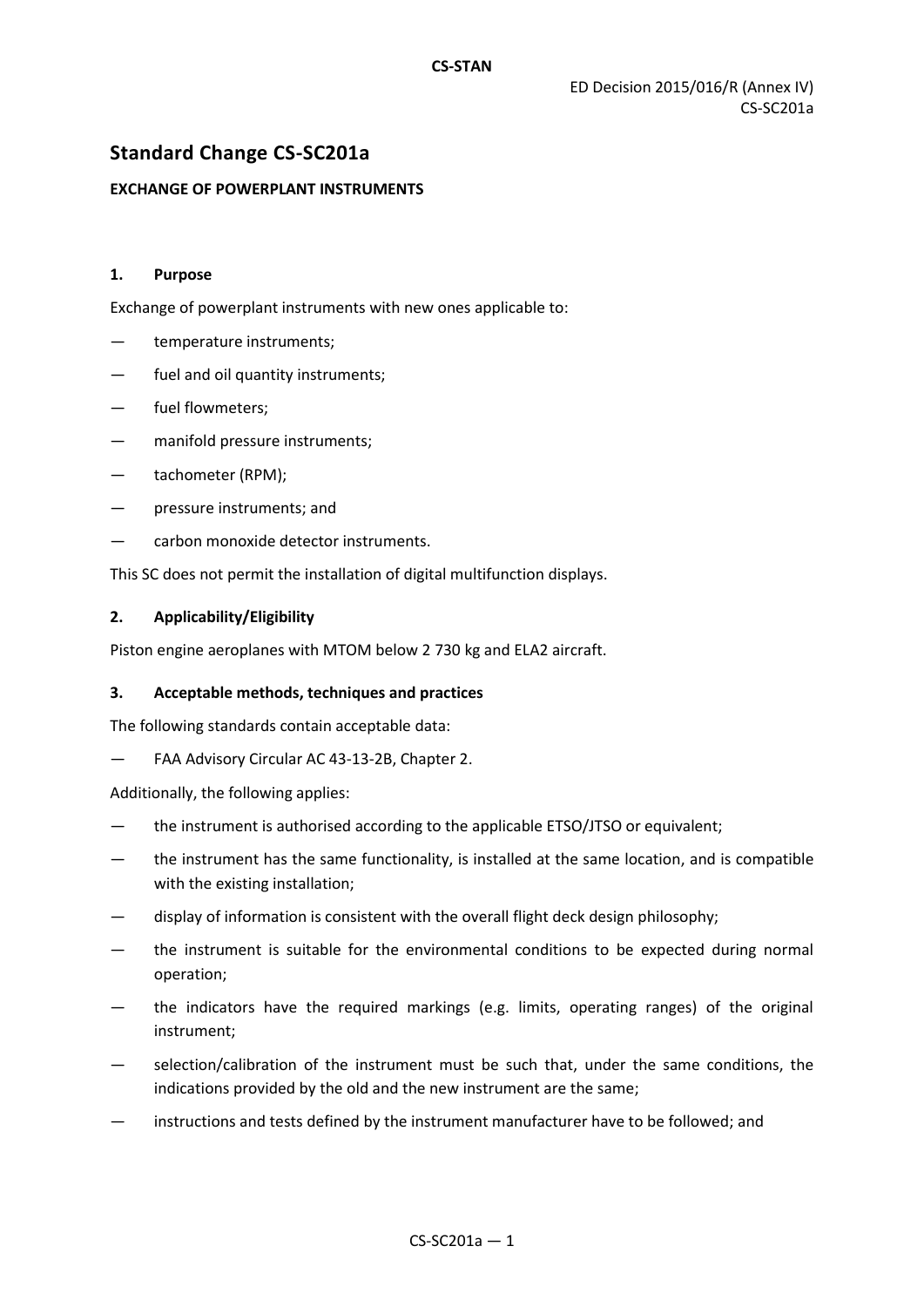— the instrument should provide the measurement of the related magnitude in the same units as the exchanged instrument or other units when such units are used in the AFM and the related placards have been updated as necessary.

### **4. Limitations**

Any limitations defined by the instrument manufacturer apply.

Any limitations of the existing installation remain valid.

### **5. Manuals**

Amend AFM with AFMS containing or referencing the instrument's instructions for operation, as required.

Amend the Instructions for Continuing Airworthiness to establish maintenance actions/inspections and intervals, as required.

### **6. Release to service**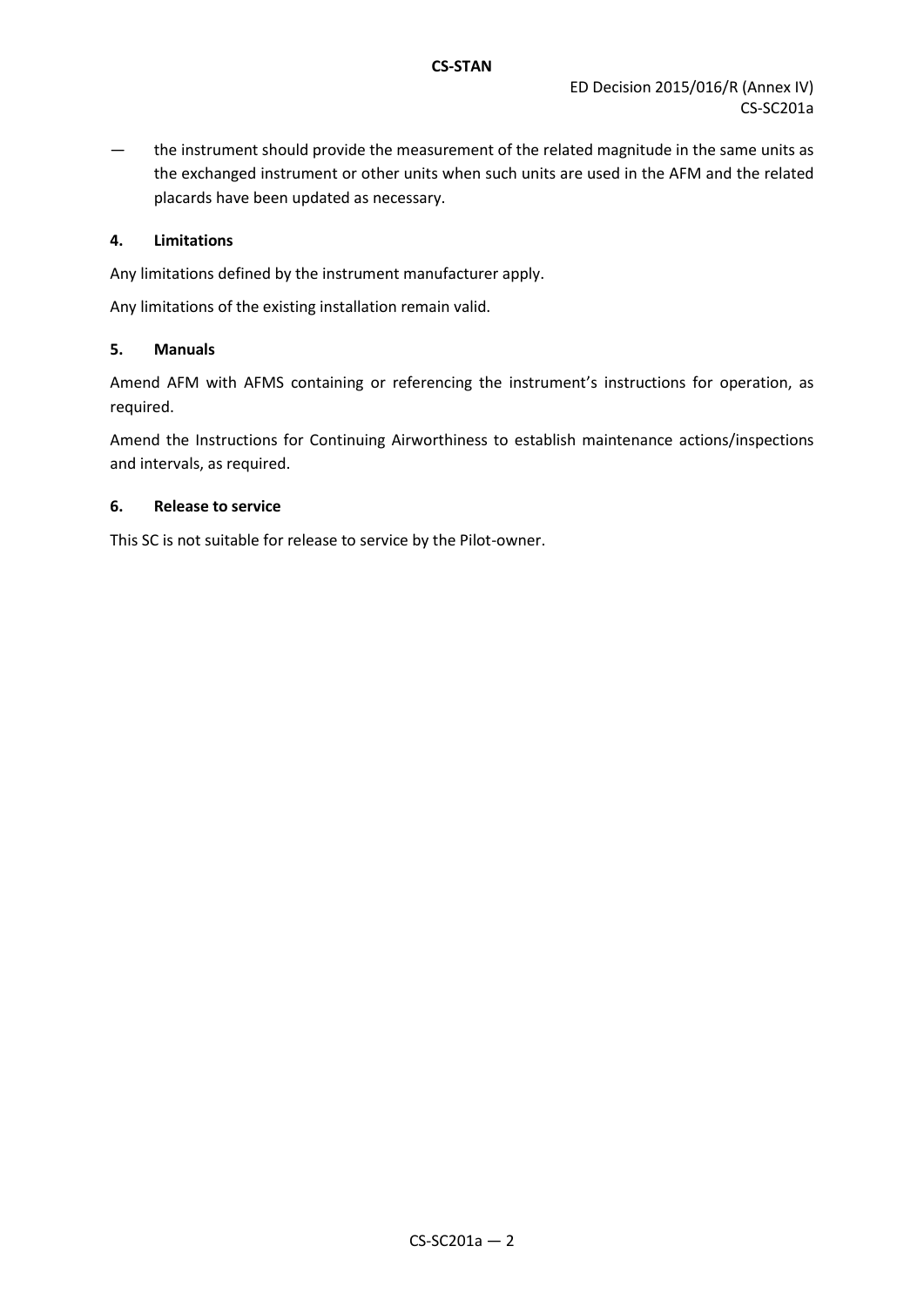# **Standard Change CS-SC202a**

# **USE OF AVIATION GASOLINE (AVGAS) UL 91**

### **1. Purpose**

Unleaded Avgas UL 91 (according to ASTM D7547 or Def Stan 91-90) may be used if approved for the particular engine types and the installation at aircraft level is already approved for operation with conventional Avgas or Motor Gasoline (Mogas).

Avgas UL 91 may also be used in all engines and aircraft types approved for use with Mogas RON 95 (MON 85) in accordance with Standard EN 228.

Even if approved for the engine, the operation with Avgas UL 91 is a modification at aircraft level, and placards and manuals have to be amended which could be done using this SC.

### **2. Applicability/Eligibility**

Aeroplanes other than complex motor-powered aircraft, and powered sailplanes with spark-ignited piston engines using Avgas or Mogas.

### **3. Acceptable methods, techniques and practices**

To enable the use of unleaded Avgas UL 91 with this SC, the following conditions are to be met:

- the engine installed on the aircraft is approved for use of unleaded Avgas UL 91 and the aircraft is already approved for operation with conventional Avgas (according to ASTM D910, Def Stan 91-90, Mil-G-5572, GOST1012-72 or equivalent) or Mogas; or
- the engine as well as the aircraft are approved for operation with Mogas RON 95 (MON 85) in accordance with standard EN 228;
- the installed engine has not been modified and meets the specifications of the original engine Type Certificate; and
- placards are installed/amended as needed to allow the use of the approved fuels.

### *Warning 1:*

*Use of unleaded Avgas UL 91 in engines that have not been approved for its use may cause extensive damage to the engine or lead to in-flight failure due to the lower Motor Octane Number (MON) of the fuel, compared to Avgas 100LL.*

### *Warning 2:*

*This SC is not intended for approving the use of automotive fuel.*

### **4. Limitations**

None.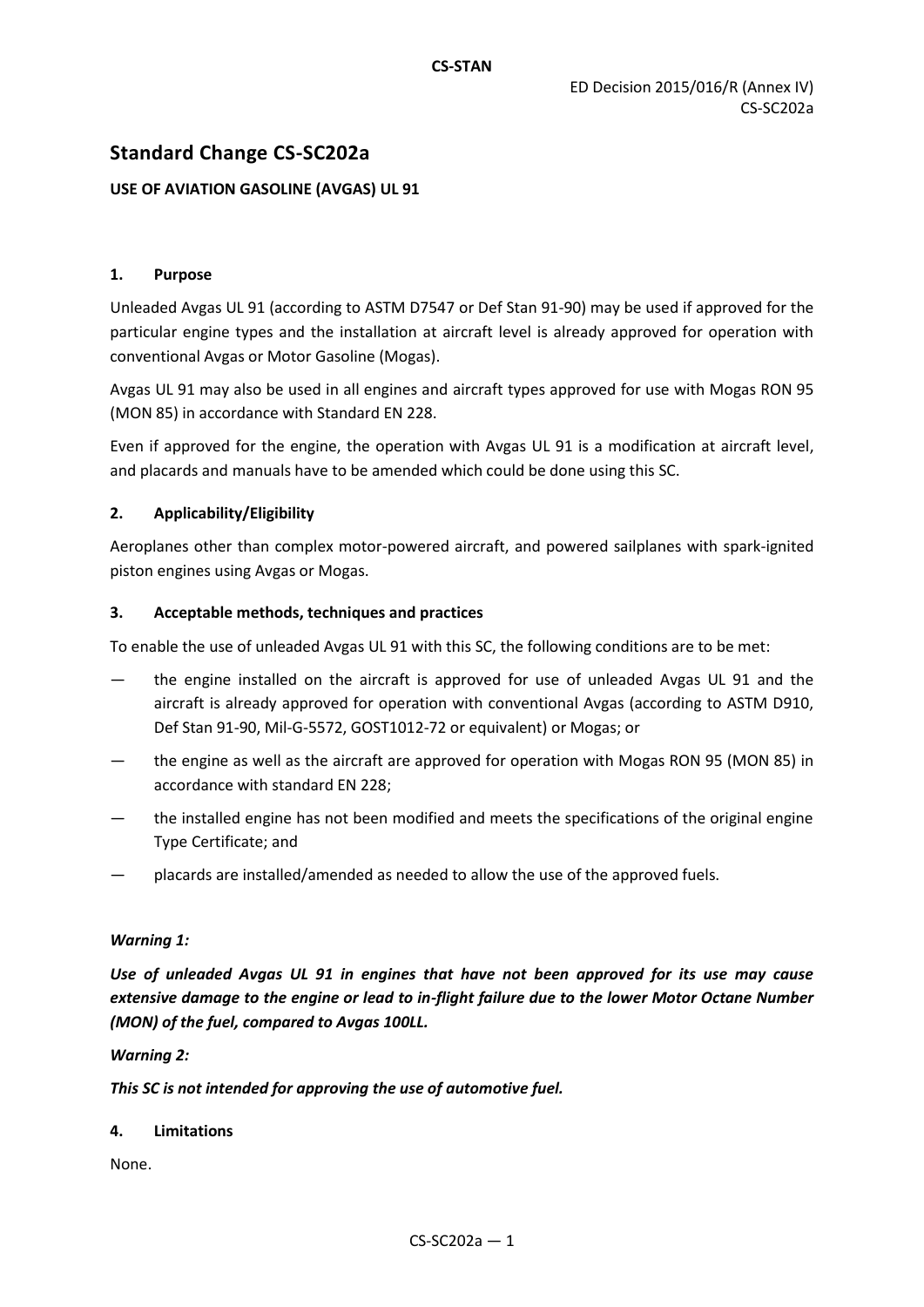### **5. Manuals**

Amend AFM with AFMS introducing the aircraft operation with unleaded Avgas UL 91.

#### **6. Release to service**

The Pilot-owner may release to service the aircraft after embodiment of this SC, subject to compliance with AMC M.A.801.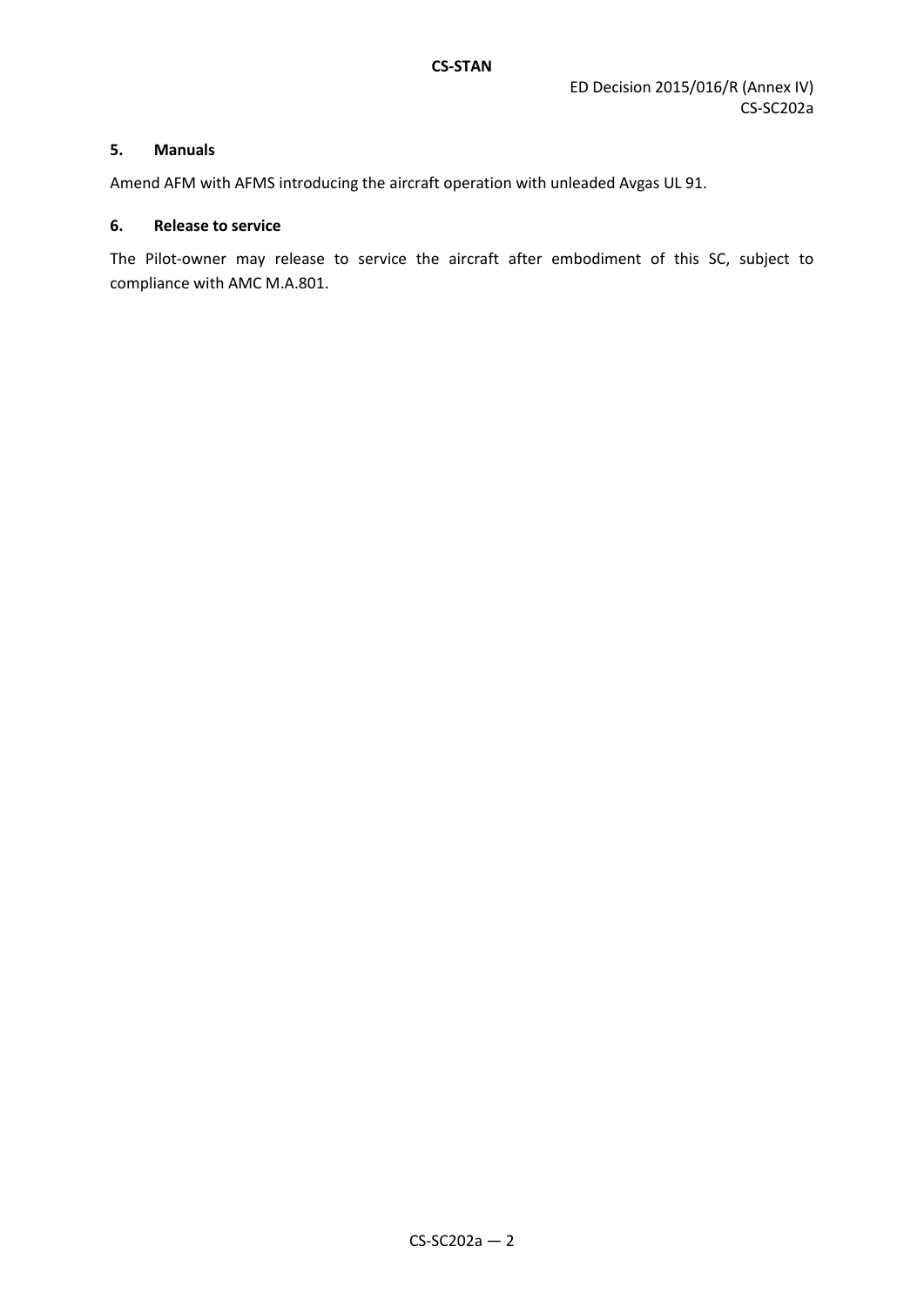# **Standard Change CS-SC203a**

# **USE OF AVIATION GASOLINE (AVGAS) HJELMCO 91/96 UL AND 91/98 UL**

### **1. Purpose**

Unleaded Avgas Hjelmco 91/96 UL and 91/98 UL (meeting the requirements of MIL-G-5572 and ASTM D910 for grade 91/96 and 91/98 fuel (except of colour), as well as the requirements of ASTM D7547 and Def Stan 91-90) may be used if approved for the particular engine types, and the installation at aircraft level is already approved for operation with conventional Avgas or Motor Gasoline (Mogas).

Avgas Hjelmco 91/96 UL and 91/98 UL may also be used in all engines and aircraft types approved for use with Mogas RON 95 (MON 85) or RON 98 (MON 88) in accordance with Standard EN 228.

Even if approved for the engine, the operation with Avgas 91/96 UL or 91/98 UL is a modification at aircraft level, and placards and manuals have to be amended. This could be done using this SC.

### **2. Applicability/Eligibility**

Aeroplanes other than complex motor-powered aircraft and powered sailplanes with spark-ignited piston engines using Avgas or Mogas.

# **3. Acceptable methods, techniques and practices**

Before releasing the use of unleaded Avgas Hjelmco 91/96 UL and 91/98 UL with this SC, the following conditions are to be met:

- the engine installed on the aircraft is approved for use of unleaded Avgas 91/96 UL or 91/98 UL (or UL 91) and the aircraft is already approved for operation with conventional Avgas (according to ASTM D910, Def Stan 91-90, Mil-G-5572, GOST1012-72 or equivalent) or Mogas, or;
- the engine as well as the aircraft are approved for operation with Mogas RON 95 (MON 85) or RON 98 (MON 88) in accordance with standard EN 228;
- the installed engine has not been modified and meets the specifications of the original engine Type Certificate; and
- placards are installed/amended as needed to allow the use of the approved fuels.

# *Warning 1:*

*Use of unleaded Avgas 91/96 UL or 91/98 UL in engines that have not been approved for their use may cause extensive damage to the engine or lead to in-flight failure due to the lower Motor Octane Number (MON) of the fuel, compared to Avgas 100LL.*

*Warning 2:*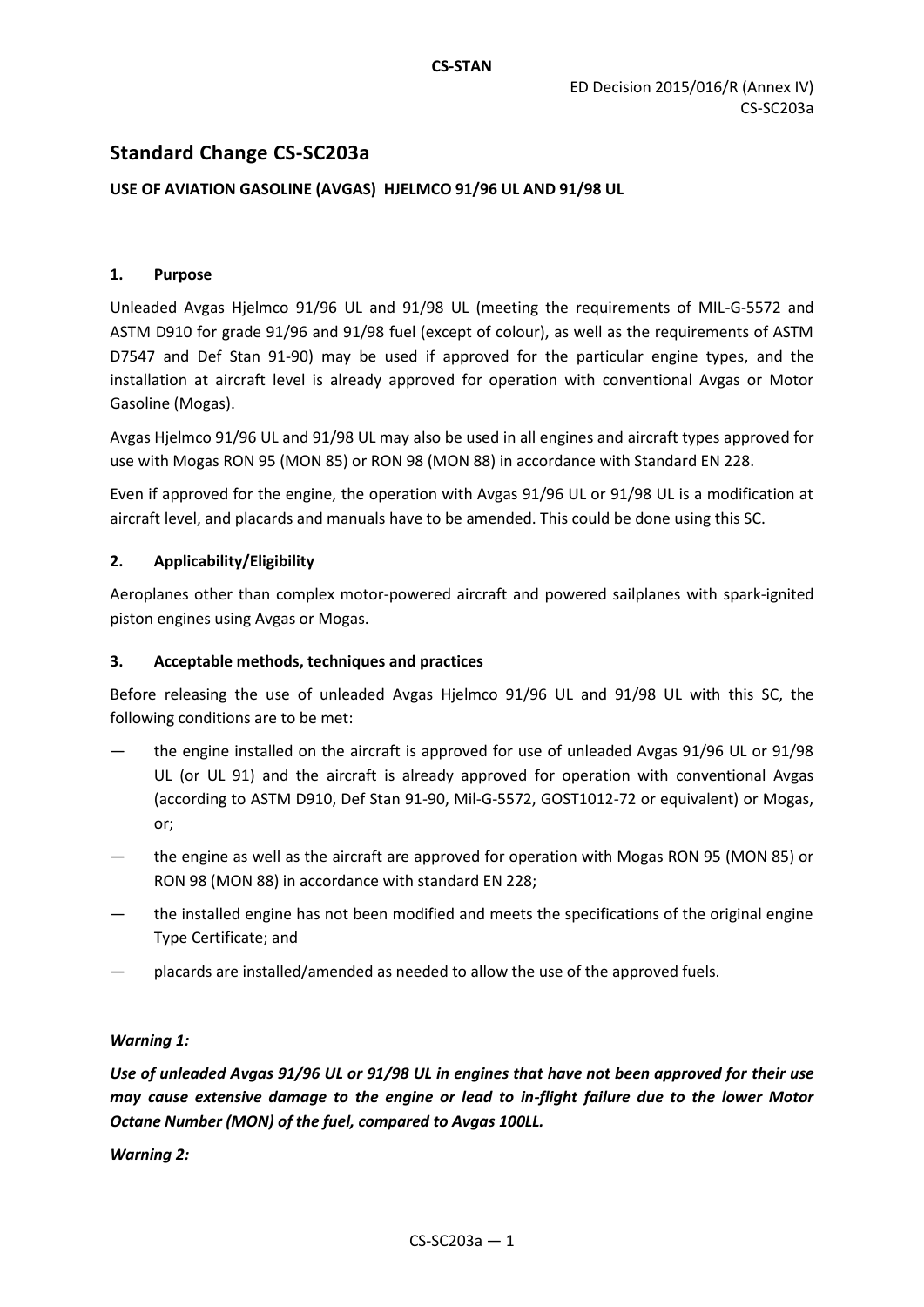# *This SC is not intended for approving the use of automotive fuel.*

### **4. Limitations**

None.

# **5. Manuals**

Amend AFM with AFMS introducing the operation of unleaded Avgas Hjelmco 91/96 UL and 91/98 UL (unless the use of Avgas UL91 is already approved).

# **6. Release to service**

The Pilot-owner may release to service the aircraft after embodiment of this SC, subject to compliance with AMC M.A.801.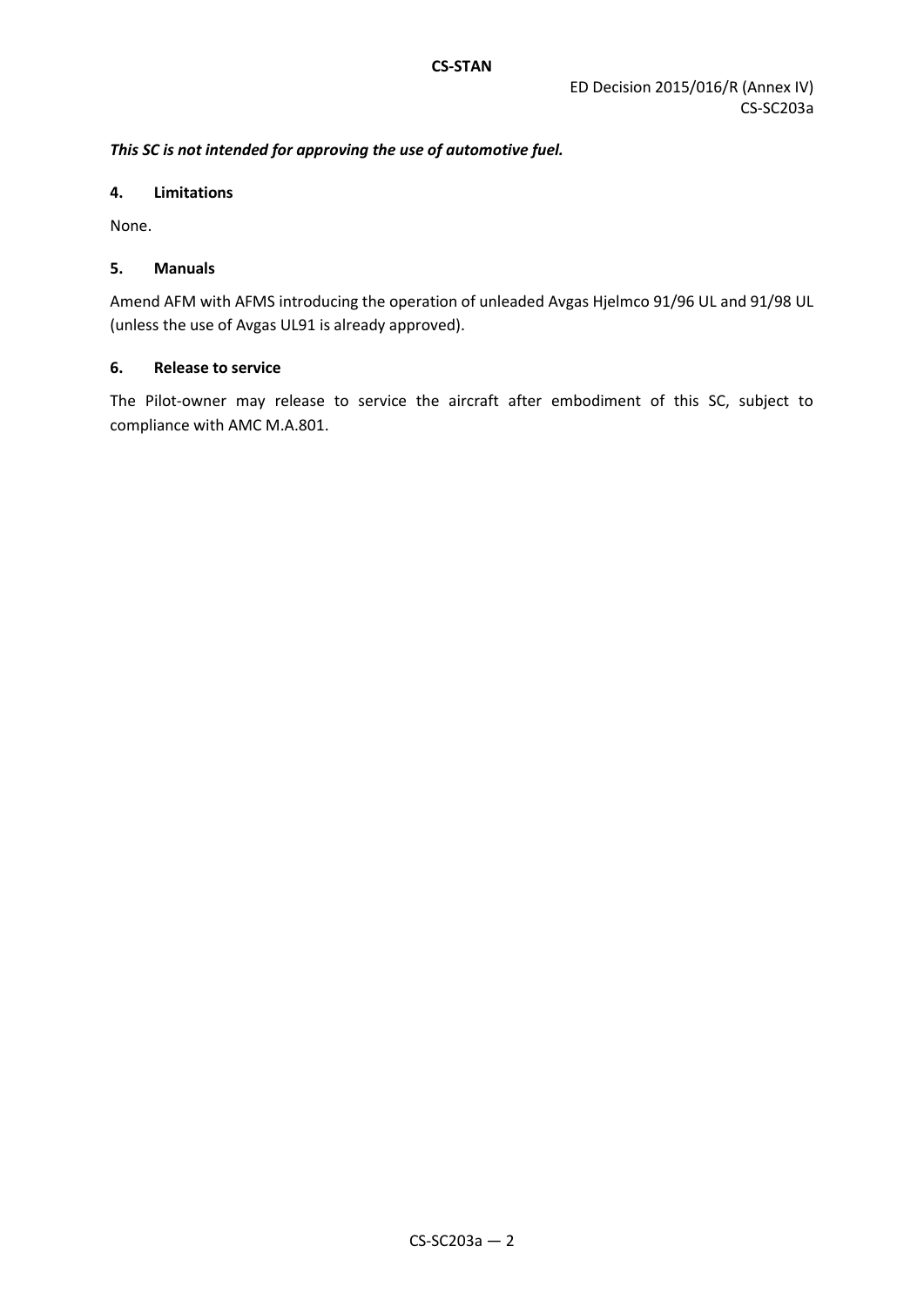# **Standard Change CS-SC204a**

# **INSTALLATION OF EXTERNAL POWERED ENGINE PREHEATER**

### **1. Purpose**

This change is related to the installation of engine preheating systems that are externally powered and not connected to the aircraft electrical system. These preheating systems do not function during flight. The consideration with respect to safety of flight is that the preheating system neither interferes with functional equipment nor comes loose or detached and creates some other flight hazard. The engine preheater is installed on a non-functional, non-hazardous basis.

# **2. Applicability/Eligibility**

Aeroplanes other than complex motor-powered aircraft, rotorcraft not being complex motorpowered aircraft, and piston engine powered sailplanes.

### **3. Acceptable methods, techniques and practices**

Installation of the preheating system in accordance with the installation instructions of the equipment manufacturer.

### **4. Limitations**

None.

### **5. Manuals**

Amend AFM with AFMS explaining the operation of the engine preheating system.

### **6. Release to service**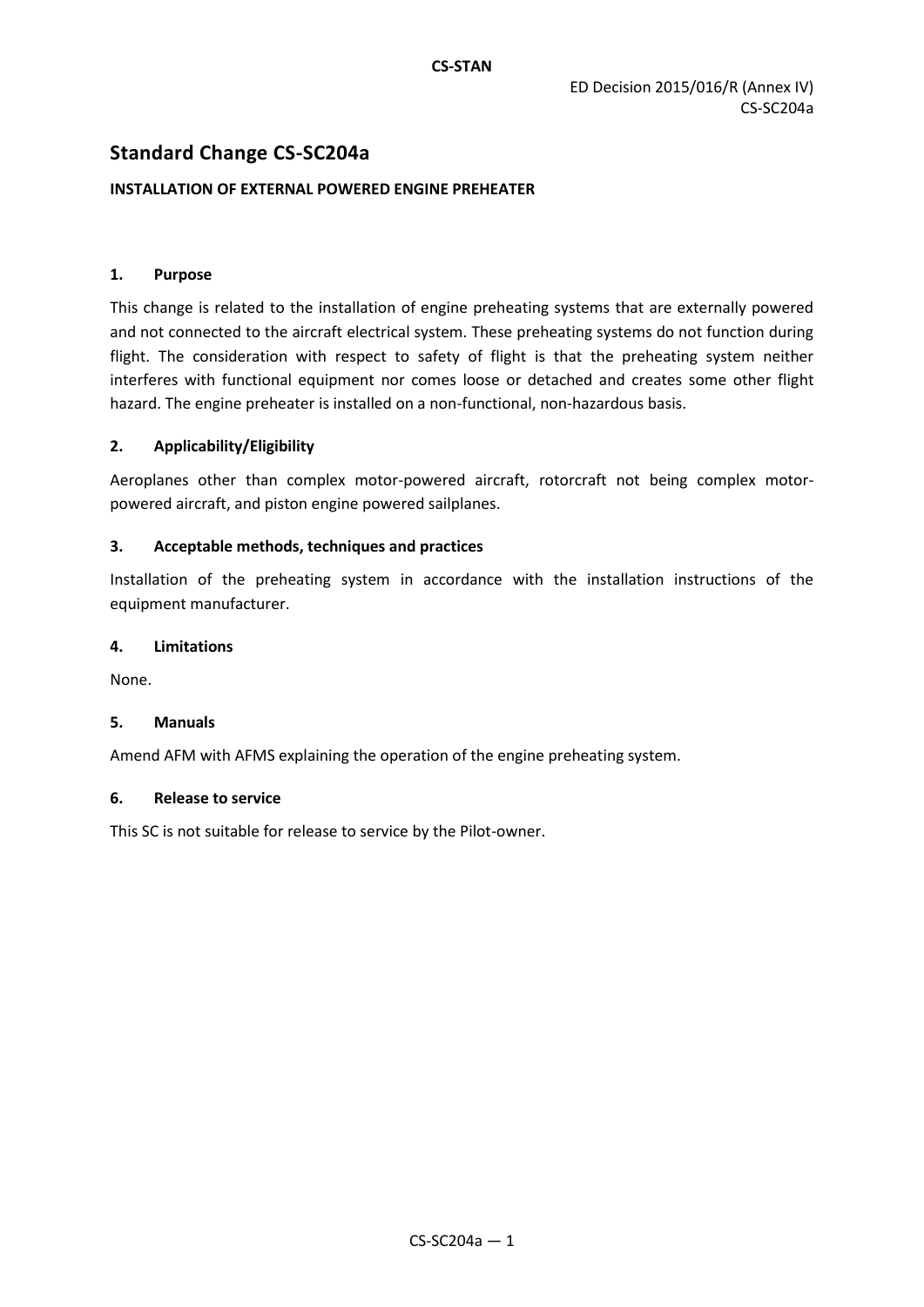# **Standard Change CS-SC251a**

# **INSTALLATION OF AN ANGLE OF ATTACK (AOA) INDICATOR SYSTEM**

### **1. Purpose**

This SC applies only to a supplemental AoA indicator system, not to the AoA system required for the aircraft type certification.

### **2. Applicability/Eligibility**

Sailplanes, powered sailplanes and aeroplanes not considered complex motor-powered aircraft.

### **3. Acceptable methods, techniques and practices**

The following standards contain acceptable data:

— FAA Memo AIR100-14-110-PM01.

Additionally, the following applies:

- the installation of the system neither requires an interface with the pitot-static system nor relies on direct pressure input from the pitot-static system;
- the probe is located in such a way that it interferes neither with the functioning of the flight controls nor with the pitot-static system or aircraft stall warning system;
- accuracy of stall indication coincides with existing stall warning;
- the installed AoA indicator system shall not interfere negatively with previously installed stall warning or AoA systems;
- the installation of the probe is in a non-pressurised area, preferably on an inspection panel;
- the system is not used as an input source to any other system, such as an autopilot, stick pusher, envelope protection system or comparable function, unless certified separately;
- the installation and electrical wiring is installed in accordance with acceptable practices such as the aircraft maintenance manual or FAA Advisory Circulars AC 43.13-1B and AC 43.13-2B;
- the system is suitable for the environmental conditions to be expected during normal operation; and
- instructions and tests defined by the system manufacturer have to be followed.

### **4. Limitations**

The provided information is used in an advisory or supplementary manner (no hazard, no credit basis).

No operational credit may be taken for the installation, such as reduced stall speeds, reduced approach speeds, reduced take-off or landing distances, etc.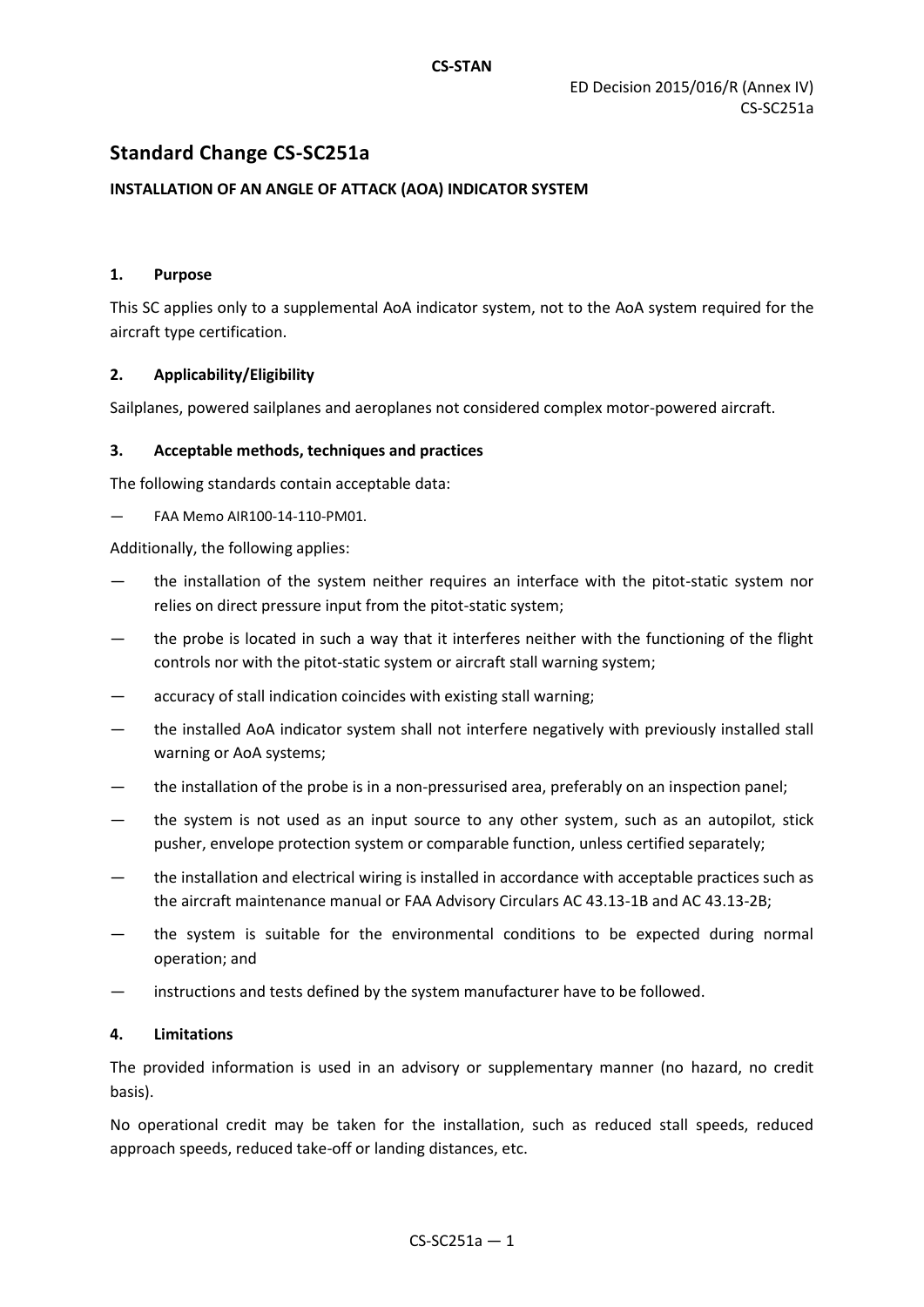Any limitations defined by the AoA system manufacturer apply. Install the limitation placards, as required.

# **5. Manuals**

The AFMS shall, at least, contain:

- the system description, operating modes and functionality;
- limitations, warnings and placards; and
- emergency and normal operating procedures .

Amend the Instructions for Continuing Airworthiness to establish maintenance actions/inspections and intervals, as required.

#### **6. Release to service**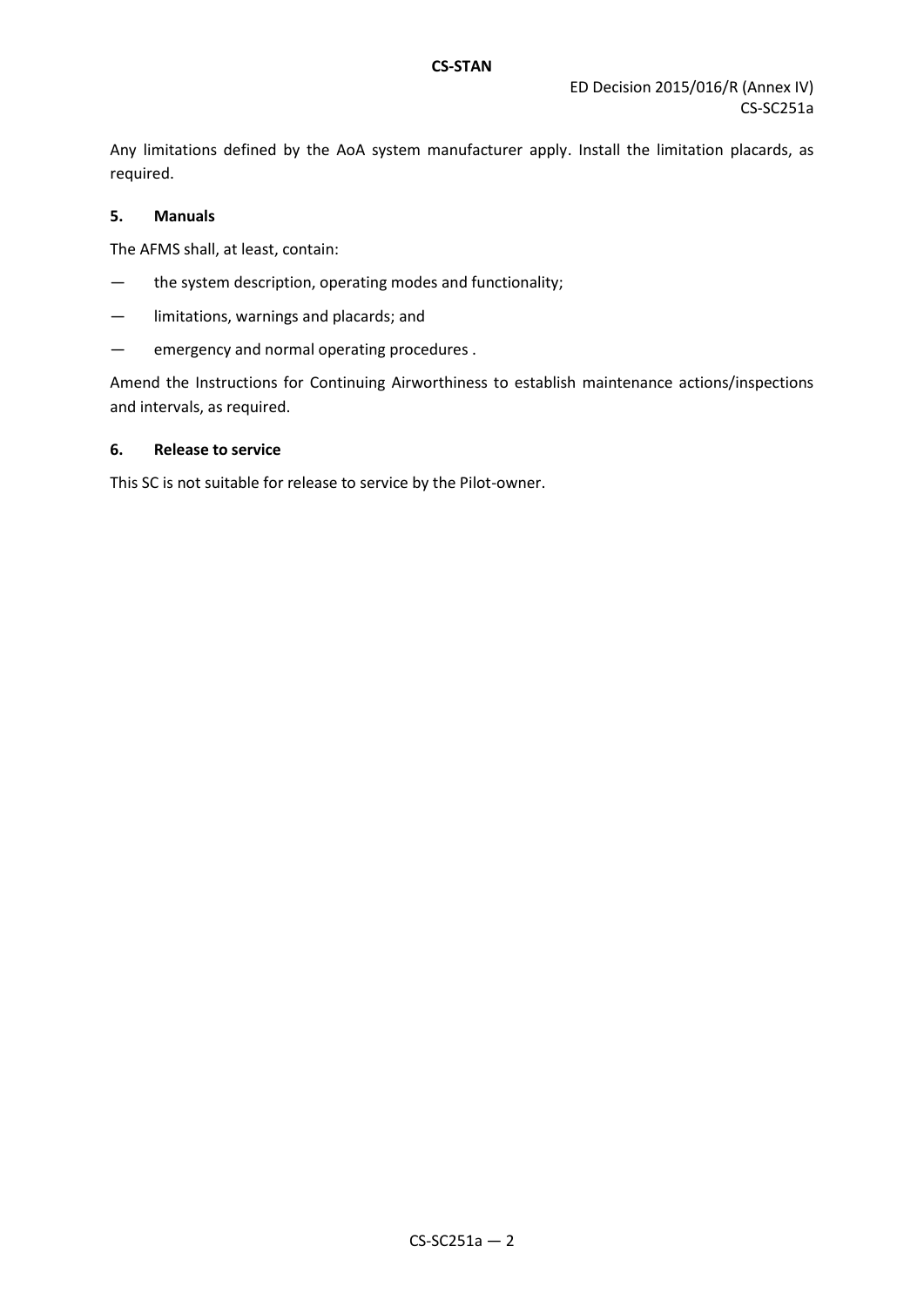# **Standard Change CS-SC401a**

### **EXCHANGE OF BASIC FLIGHT INSTRUMENTS**

#### **1. Purpose**

Exchange of basic flight instruments with new equipment applicable to:

- airspeed instruments;
- turn and slip instruments;
- bank and pitch instruments;
- direction instruments;
- vertical velocity instruments; and
- pressure-actuated altimeter instruments.

This SC does not entitle the installation of digital multifunction displays.

### **2. Applicability/Eligibility**

Aeroplanes not being complex motor-powered aircraft, and any ELA2 aircraft with a maximum flight altitude below FL 280.

### **3. Acceptable methods, techniques and practices**

The following standards contain acceptable data:

— FAA AC 43-13-2B, Chapter 11.

Additionally, the following applies:

- the instrument is authorised according to the applicable ETSO/JTSO or equivalent;
- the instrument has the same functionality, is installed at the same location, and display of information is consistent with the overall flight deck design philosophy;
- the instrument is suitable for the environmental conditions to be expected during normal operation;
- the indicators have the required markings (e.g. limits, operating ranges) of the original instrument;
- selection/calibration of the instrument must be such that, under the same conditions, the indications provided by the old and the new instrument are the same;
- instructions and tests defined by the equipment manufacturer have to be followed; and
- the instrument should provide the measurement of the related magnitude in the same units as the exchanged instrument or other units when such units are used in the AFM and the related placards have been updated as necessary.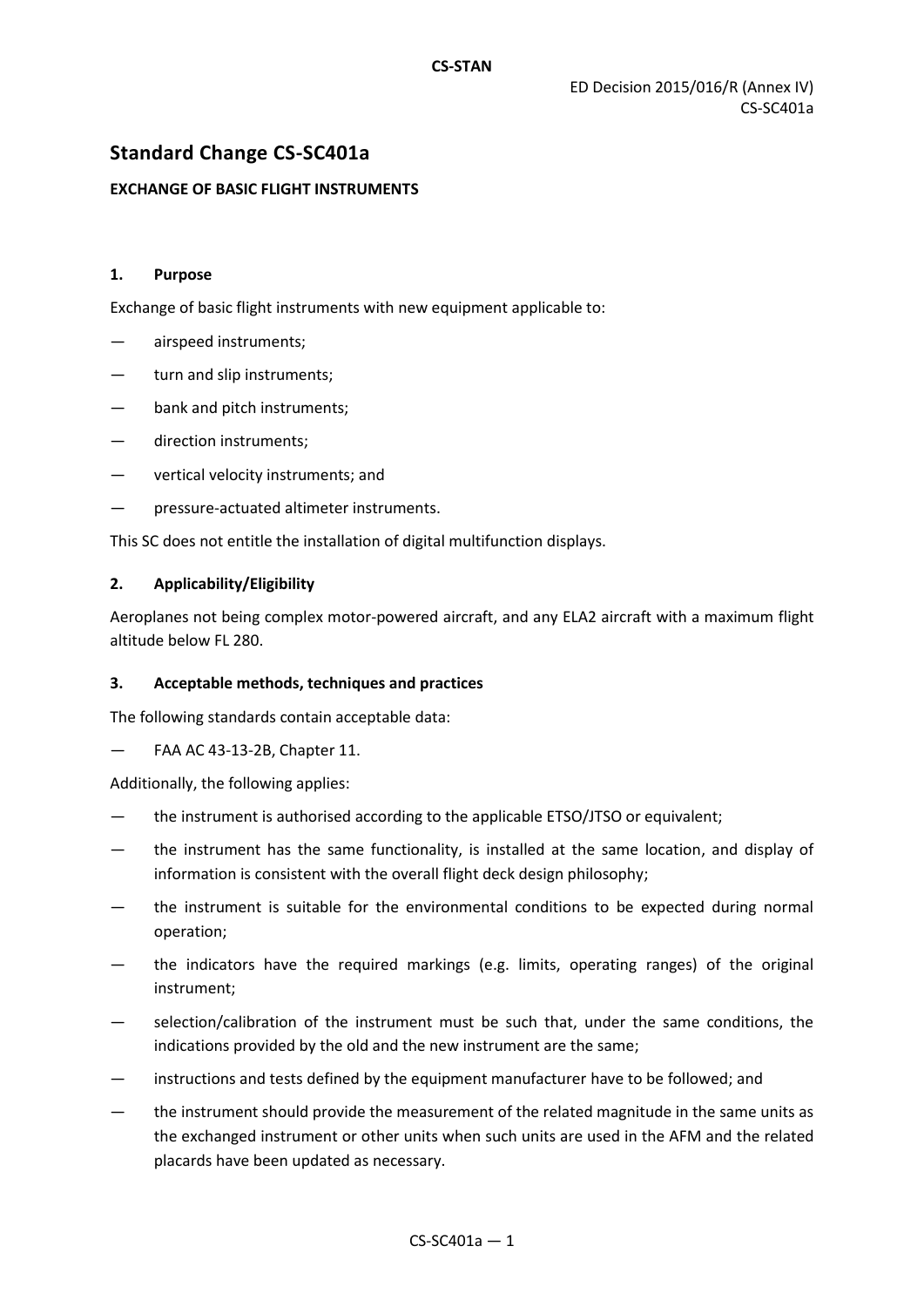# **4. Limitations**

Any limitations defined by the instrument manufacturer apply.

Any limitations of the existing installation remain valid.

# **5. Manuals**

Amend AFM with AFMS containing or referencing the instrument's instructions for operation, as required.

Amend the Instructions for Continuing Airworthiness to establish maintenance actions/inspections and intervals, as required.

# **6. Release to service**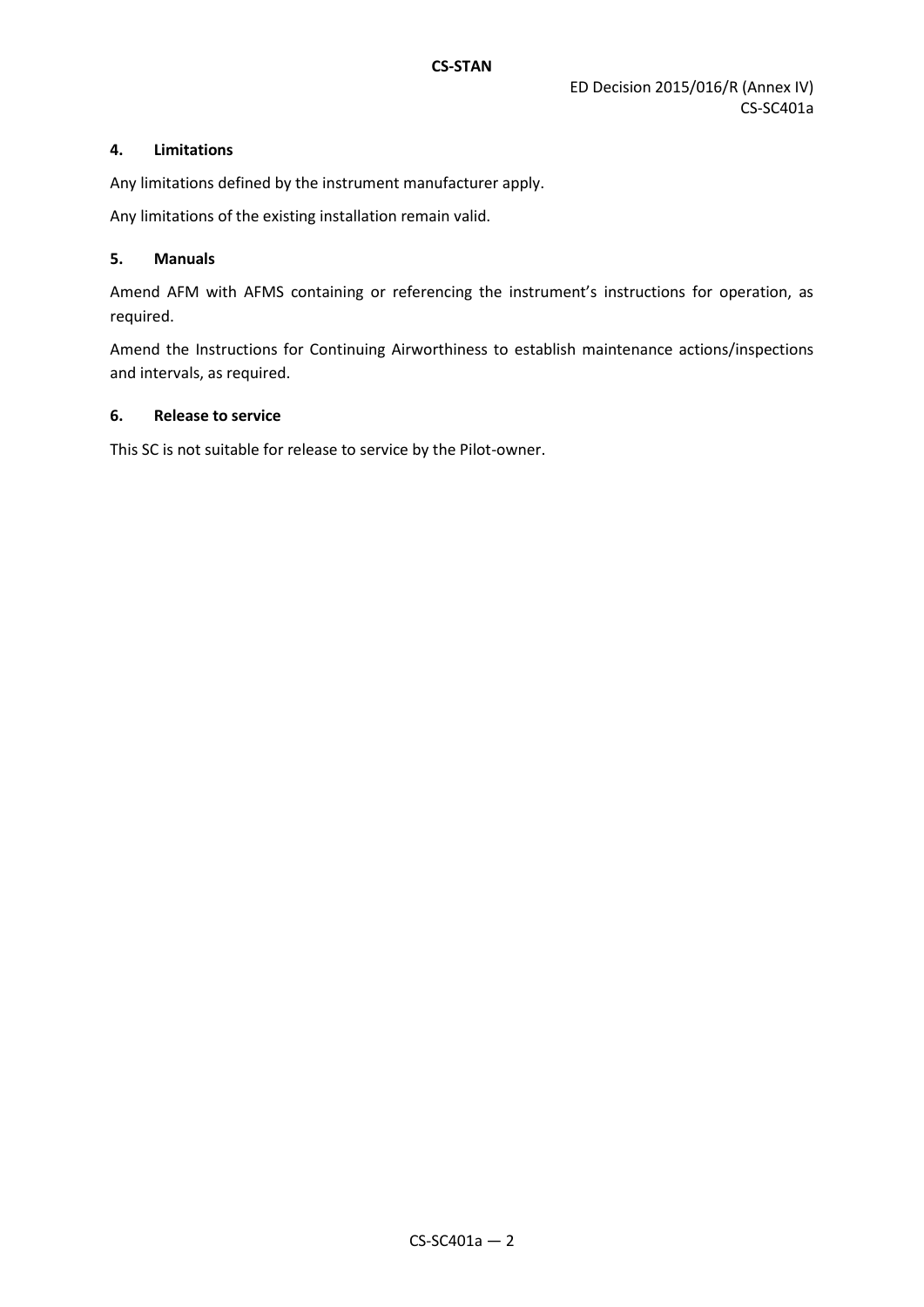# **Standard Change CS-SC402a**

# **INSTALLATION OF SAILPLANE EQUIPMENT**

# **1. Purpose**

Installation of gliding equipment considered as a 'standard part' in accordance with AMC 21.A.303 (c) 2 (i.e. electrical variometers, bank/slip indicators ball type, total energy probes, capacity bottles (for variometers), final glide calculators, navigation computers, data loggers, barographs, cameras and bug wipers).

The installation of external antennas or additional batteries is not covered by this SC.

### **2. Applicability/Eligibility**

Sailplanes and powered sailplanes, as defined in ELA2.

### **3. Acceptable methods, techniques and practices**

The following standards contain acceptable data:

— FAA Advisory Circular AC 43.13-2B.

Additionally, the following applies:

- the design of the equipment installation must take into account crashworthiness, arrangement and visibility, interferences with other equipment, the canopy jettison and the emergency exit;
- the design of the equipment installation must take into account the structural integrity of the instrument panel or any other attachment point. Special consideration is necessary for equipment installed at a location behind the occupant(s);
- a data bus/data connectivity between the installed equipment and other equipment which is:
	- ETSO authorised (or equivalent), or
	- required by the TCDS, AFM or POH,
	- required by other applicable requirements such as those for operations and airspace, or
	- mandated by the respective MEL, if this exist;

is not allowed unless the equipment being installed is explicitly listed as compatible equipment by the manufacturer of the equipment to be connected to;

- fuses or circuit breakers are to be used when connecting the sailplane equipment with the electrical system;
- the electrical load of the installed sailplane equipment should be considered; in case of a powered sailplane equipped with a generator by an electrical load analysis;
- a switch is required which allows to turn off the installed equipment independently;
- instructions and tests defined by the equipment manufacturer have to be followed; and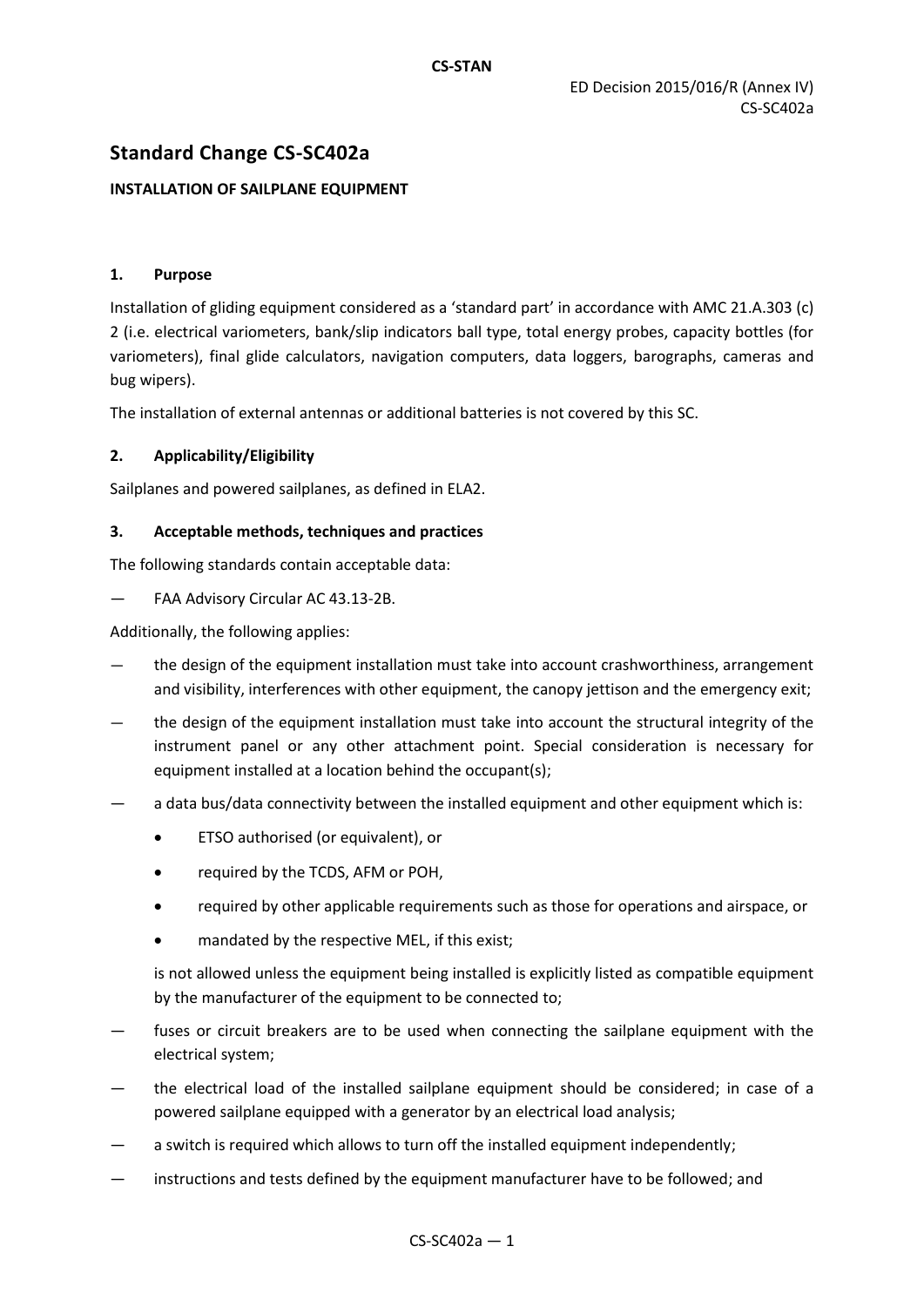— the equipment is suitable for the environmental conditions to be expected during normal operation.

### **4. Limitations**

- The provided information is used in an advisory or supplementary manner (no hazard, no credit basis).
- Any limitations defined by the equipment manufacturer apply.

### **5. Manuals**

The AFMS shall, at least, contain:

- the system description, operating modes and functionality;
- the limitations and, warnings;
- the emergency and normal operating procedures and limitations; and
- instructions for software and database updates.

Amend the Instructions for Continuing Airworthiness to establish maintenance actions/inspections and intervals, as required.

### **6. Release to service**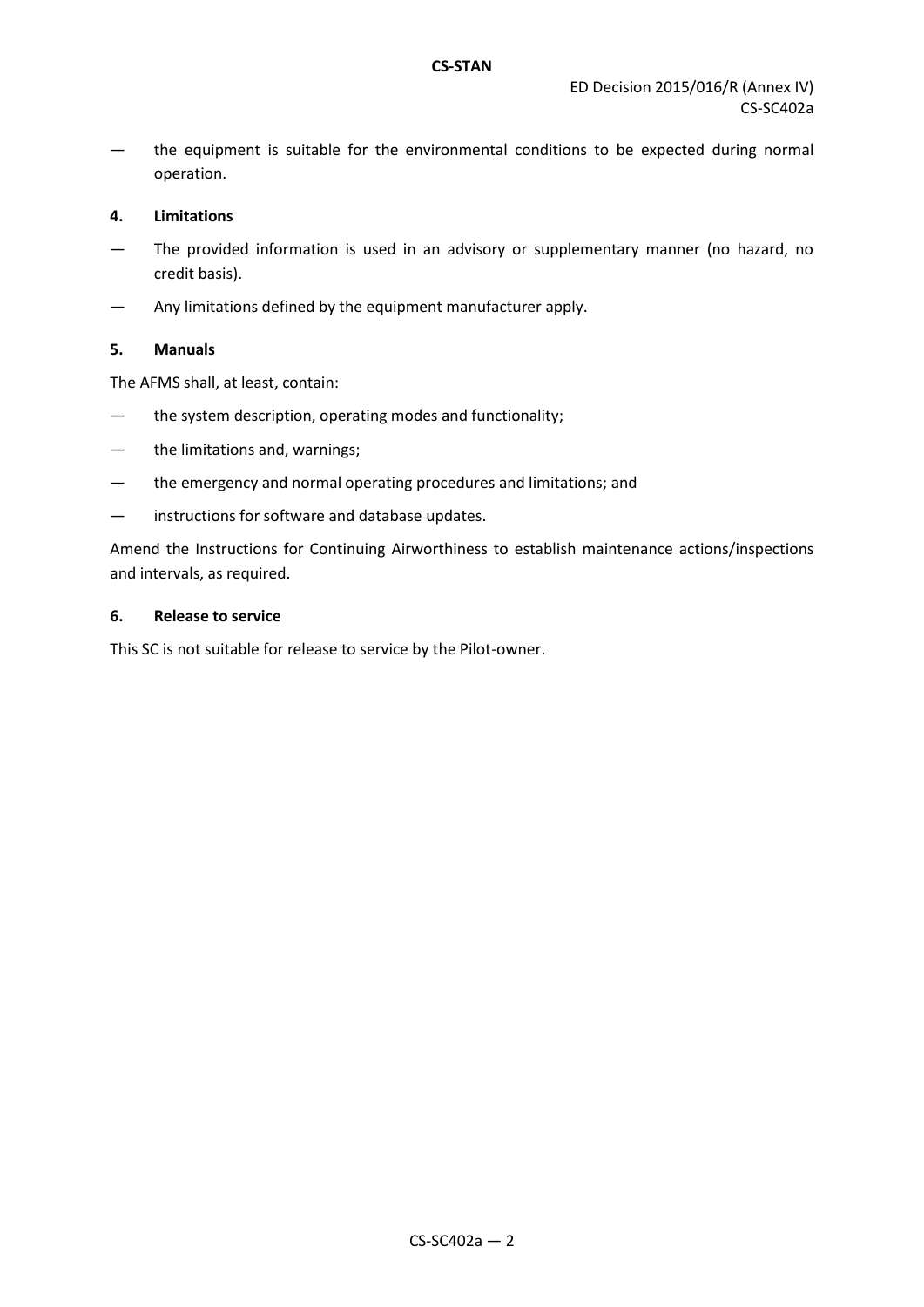# **SUBPART C — STANDARD REPAIRS**

### <span id="page-46-0"></span>**LIST OF STANDARD REPAIRS**

- CS-SR801a Aircraft Repair according to FAA Advisory Circular AC 43.13-1B
- CS-SR802a Repair of Sailplanes, Powered Sailplanes, LSA and VLA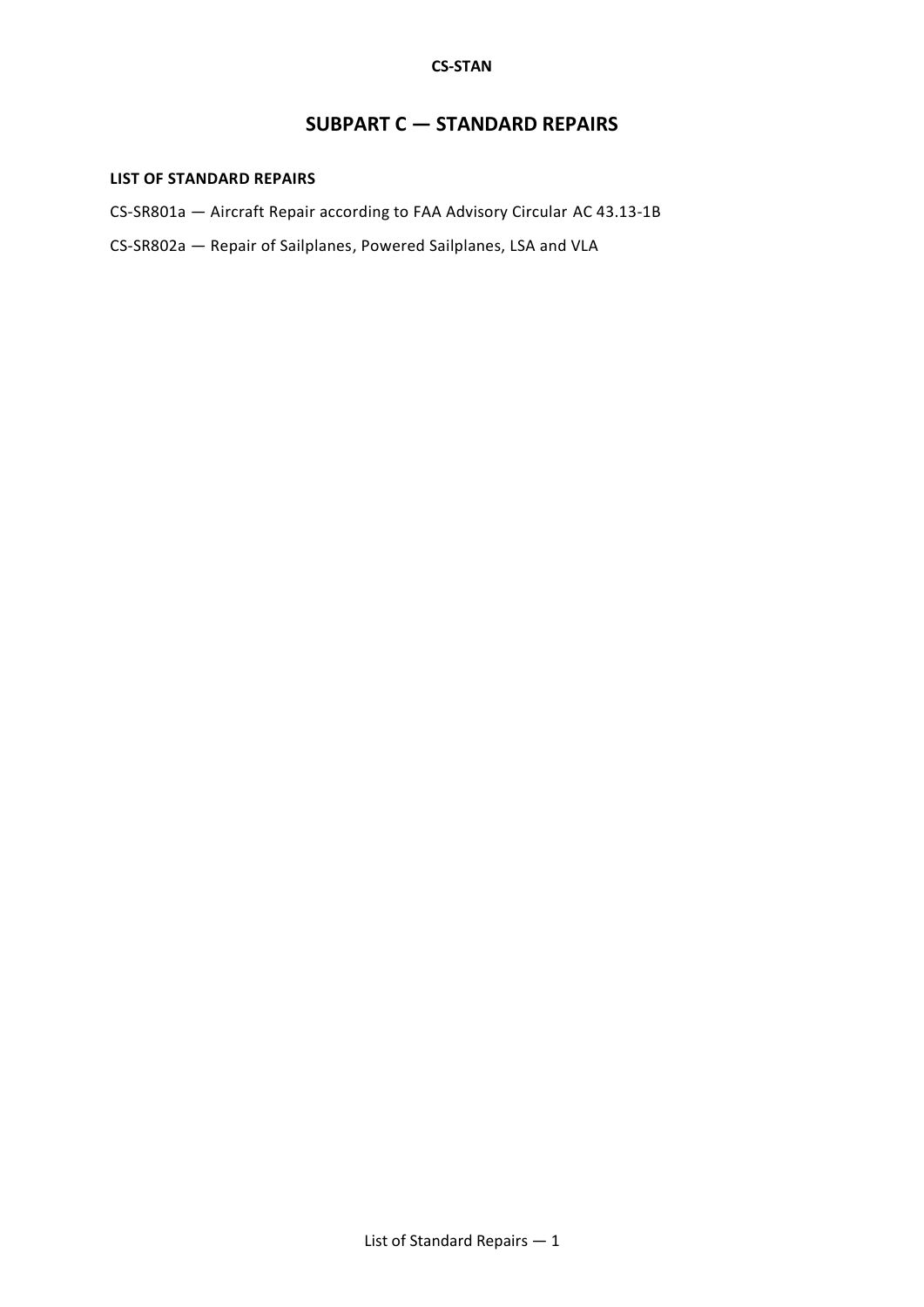# **Standard Repair CS-SR801a**

# **AIRCRAFT REPAIR ACCORDING TO FAA ADVISORY CIRCULAR AC 43.13-1B**

### **1. Purpose**

This SR is issued to allow the use of FAA Advisory Circular AC 43.13-1B for repairs of aircraft with metal, composite, wood and mixed structure.

*Note: Classification of the repair according to the AC is not required for SRs.*

### **2. Applicability/Eligibility**

Aeroplanes not being complex motor-powered aircraft and any ELA2 aircraft.

### **3. Acceptable methods, techniques and practices**

The following standards contain acceptable data:

FAA Advisory Circular AC 43-13-1B together with AC 43.13-2B, Chapter 1.

### **4. Limitations**

- The person responsible for the design of the repair must be familiar with the applicable airworthiness requirements to determine that the repair data developed from AC 43.13-1B is appropriate for the product being repaired.
- This SR data is not applicable to metallic structure on products whose certification basis or an applicable AD includes damage tolerance based requirements.
- Where suitable TC holder approved repair data exists, this should be used before a SR is considered.
- This SR data is not applicable to critical parts, as defined in the manufacturers' data.
- For bonded repairs, the SR should not exceed a size above which the limit load cannot be sustained if the repair fails. This can be alleviated in the case of ELA1 aircraft if the person responsible for the repair has sufficient experience in the design data, materials, process, repair size and aircraft configuration.

*Note: where there is any doubt as to whether following AC 43.13-1B will result in compliance with the applicable requirements, instead of applying this SR, a repair design approval in accordance with Part-21 should be obtained. Particular attention should be paid to repair designs where there is a risk of adversely affecting fatigue or aeroelastic characteristics and the recommendations of AC 43-13-1b should be followed.*

### **5. Manuals**

Assess if the repair could require the issuance of an AFMS.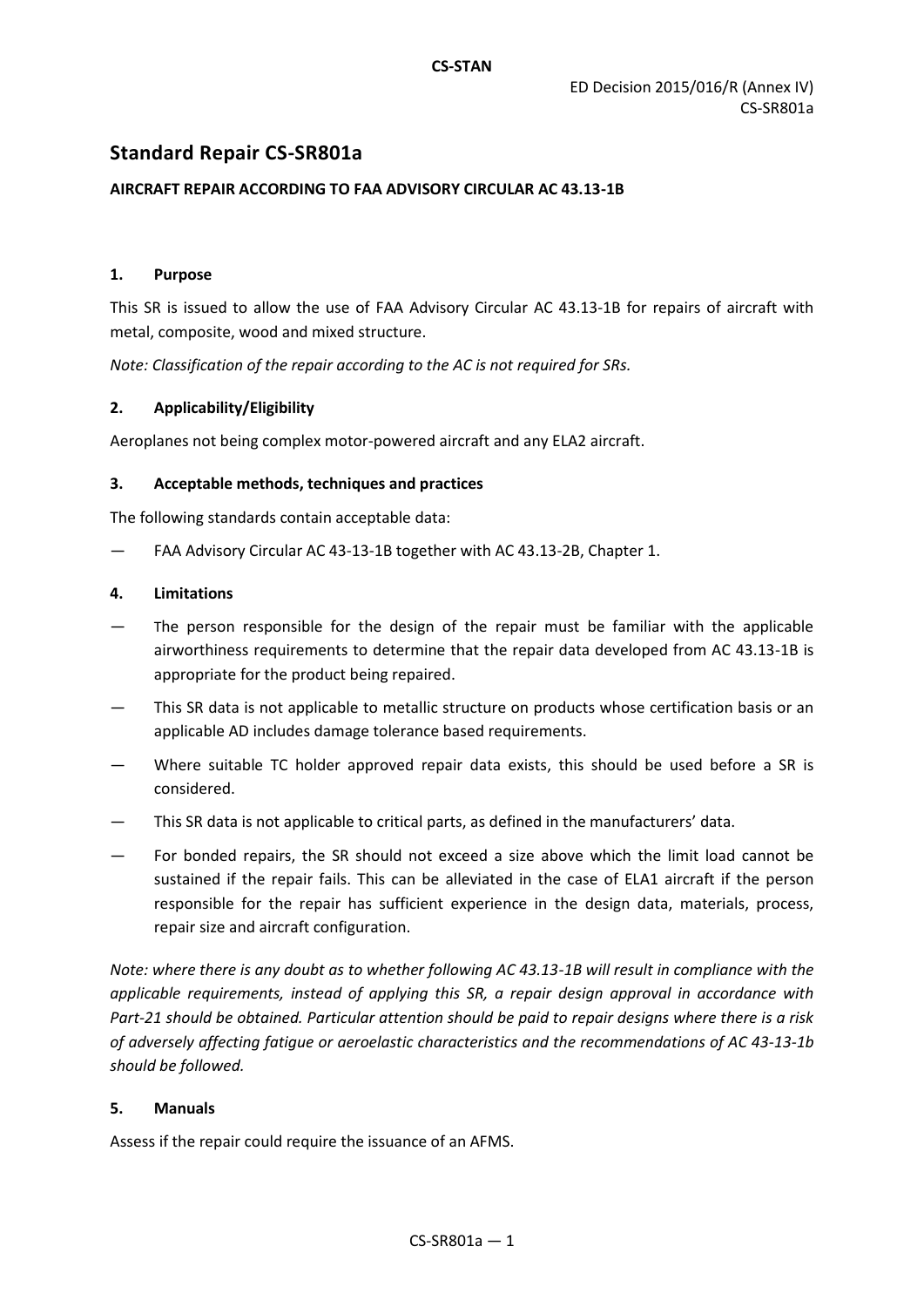Amend the Instructions for Continuing Airworthiness to establish maintenance actions/inspections and intervals, as required.

# **6. Release to service**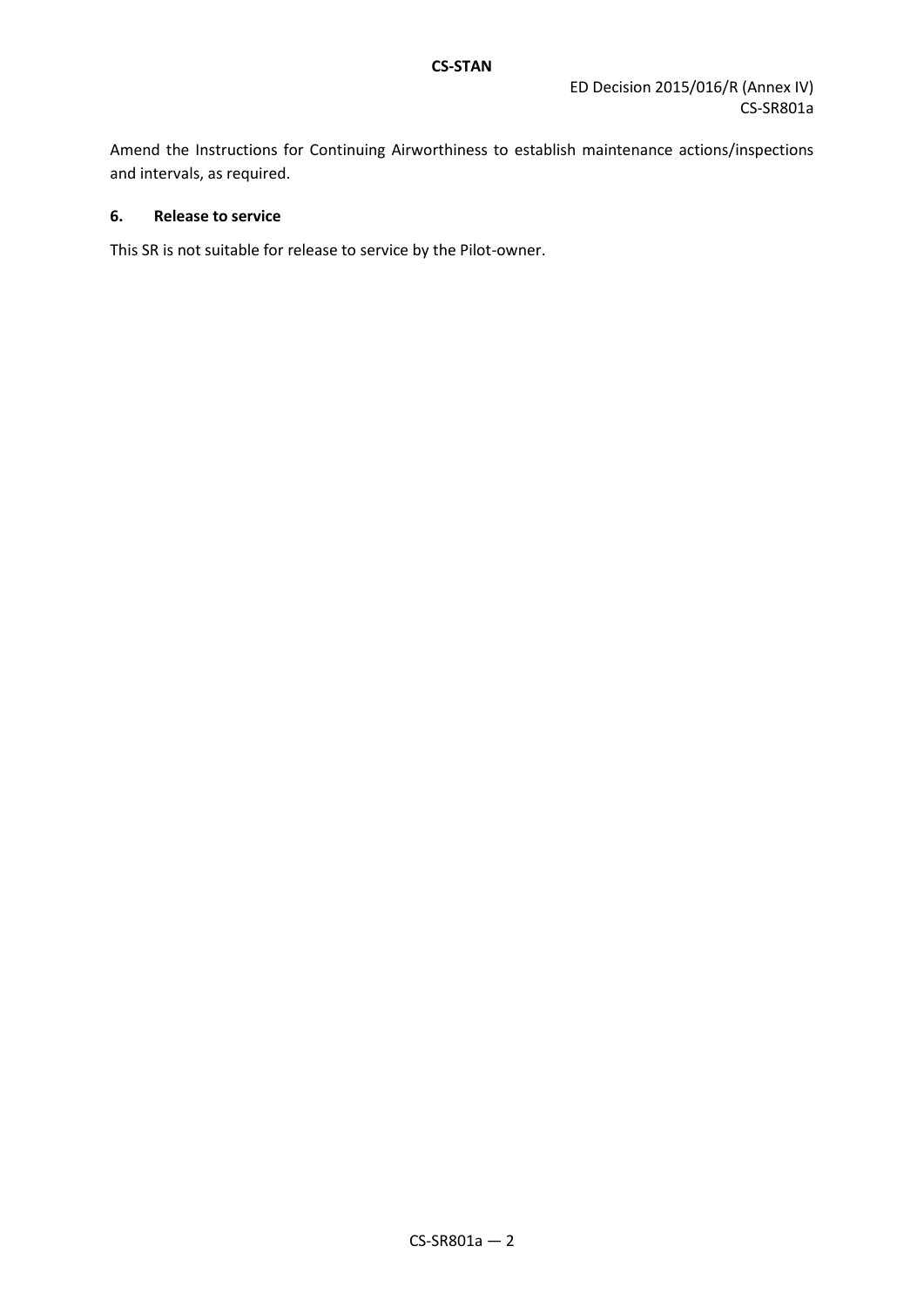# **Standard Repair CS-SR802a**

### **REPAIR OF SAILPLANES, POWERED SAILPLANES, LSA AND VLA**

### **1. Purpose**

This SR is issued to allow the use of established practice for the repair of metal, composite, wood and mixed structures of light aircraft.

### **2. Applicability/Eligibility**

Sailplanes and powered sailplanes, as defined in ELA2, LSA, and VLA.

### **3. Acceptable methods, techniques and practices**

Any of the following standards contain acceptable data:

for composite structures:

- fivileine Fiberglas Flugzeug Flickfibel' by Ursula Hänle<sup>4</sup>, and

for wooden and mixed structures on sailplanes and powered sailplanes:

- 'Standard Repairs to Gliders' by the British Gliding Association<sup>5</sup>, or
- ''Werkstattpraxis für den Bau von Gleit- und Segelflugzeugen' by Hans Jacobs.

#### **4. Limitations**

 $\overline{a}$ 

- The person responsible for the design of the repair must be familiar enough with the applicable airworthiness requirements to determine that the repair data developed from the references in paragraph 3 above is appropriate to the product being repaired.
- Where suitable TC holder approved repair data exists, this should be used before a SR is considered.
- For bonded repairs, the SR should not exceed a size above which the limit load cannot be sustained if the repair fails, unless the person responsible for the repair is sufficiently experienced with the design data, materials, process, repair size and aircraft configuration.

*Note: where there is any doubt as to whether following the references in paragraph 3 will result in compliance with the applicable requirements, instead of applying this SR, a repair design approval in accordance with Part-21 should be obtained. Particular attention should be paid to repair designs where there is a risk of adversely affecting fatigue or aeroelastic characteristics and the recommendations of the references should be followed.*

<sup>4</sup> Available under [http://www.dg-flugzeugbau.de/flickfibel-d.html.](http://www.dg-flugzeugbau.de/flickfibel-d.html) Also available in English under the title 'Plastic Plane Patch Primer'.

<sup>5</sup> Available unde[r https://members.gliding.co.uk/library/standard-repairs-to-gliders.](https://members.gliding.co.uk/library/standard-repairs-to-gliders)